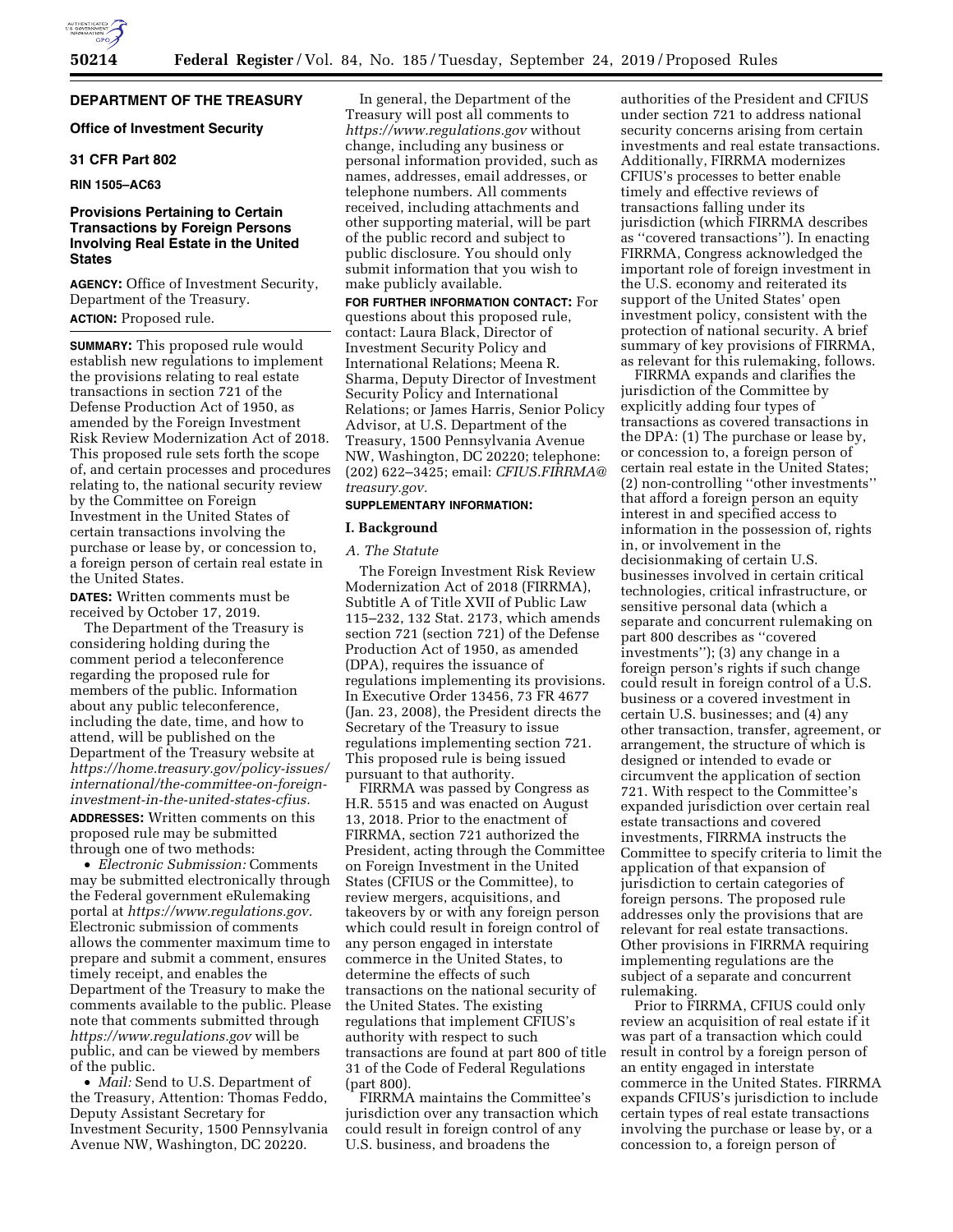certain private or public real estate located in the United States. FIRRMA focuses on two general categories of real estate and provides certain exceptions. The first category of real estate is described by its relation to airports and maritime ports. The second category of real estate is described by its relation to U.S. military installations and other facilities or properties of the U.S. Government that are sensitive for national security reasons. Importantly, FIRRMA authorizes the Committee to prescribe in regulations other criteria to define the types of real estate transactions under its jurisdiction, so long as those criteria do not expand the categories of real estate beyond those described in FIRRMA.

In addition to expanding the Committee's jurisdiction, FIRRMA prescribes certain processes that are applicable to real estate transactions under its jurisdiction (described as ''covered real estate transactions'' in the proposed rule). FIRRMA allows parties to submit an abbreviated filing for any covered real estate transaction through a declaration, as an alternative to CFIUS's traditional voluntary notice, both of which are discussed below. Declarations will allow parties to submit basic information regarding a transaction in an abbreviated form that should generally not exceed five pages in length. FIRRMA also sets forth an abbreviated timeframe for the Committee to respond to submitted declarations.

Although FIRRMA introduces a mandatory declaration requirement in certain circumstances, the statute does not subject real estate transactions to the mandatory declaration requirement. This means that parties to a covered real estate transaction may decide whether to voluntarily file a notice or submit a declaration to CFIUS. FIRRMA also codifies certain processes related to the Committee's authority to identify nonnotified and non-declared transactions.

FIRRMA permits a party to a transaction to stipulate that a transaction is a covered transaction. A party can make a stipulation in either a notice or a declaration. If a party makes a stipulation in a notice, CFIUS must provide comments on or accept the notice no later than 10 business days after the date of the filing.

Additionally, FIRRMA establishes a 45-day review period for transactions filed as notices. In the case of any follow-on investigation, which can last up to 45 additional days, FIRRMA allows the Secretary of the Treasury to grant one 15-day extension in ''extraordinary circumstances.'' FIRRMA establishes a 30-day review

period for transactions submitted as declarations. The notice and declarations processes are discussed in further detail below.

Finally, FIRRMA authorizes the Committee to assess and collect fees with respect to covered transactions for which a written notice is filed, and the Committee is considering how to implement this authority. The proposed rule does not address filing fees. The Department of the Treasury will publish a separate proposed rule regarding fees at a later date.

# *B. Structure of FIRRMA Rulemaking and This Proposed Rule*

Consistent with CFIUS processes generally, the proposed rule reflects extensive consultation with CFIUS member agencies, as well as other relevant agencies. The proposed rule implements the Committee's authority in a new part 802 of title 31 of the Code of Federal Regulations. The Department of the Treasury determined that the technical and procedural aspects of CFIUS's review of transactions involving real estate are sufficiently distinct from those related to control transactions and covered investments to warrant separate rulemaking. Nevertheless, the proposed rule incorporates certain basic features and relevant provisions from part 800, which should be familiar to parties that have filed with CFIUS in the past.

The Department of the Treasury recognizes that FIRRMA's expansion of the Committee's jurisdiction over certain real estate transactions may impact parties who have not traditionally had reason to file with CFIUS. The proposed rule seeks to provide clarity to the business and investment communities with respect to the types of real estate transactions that are covered by the new authority under FIRRMA. The Department of the Treasury is considering whether it can make available other tools to help the public understand the scope and, in particular, the geographic coverage of the Committee's jurisdiction over certain real estate transactions by the time the final rule becomes effective. The new real estate jurisdiction, as implemented in this proposed rule, is generally structured around specific sites—certain airports, maritime ports, military installations, and other facilities or properties of the U.S. Government—and specific areas in or around those sites. Given the level of specificity provided in certain provisions of the proposed rule and the evolving national security landscape, the Department of the Treasury anticipates that it will periodically

review, and as necessary, make changes to the regulations, consistent with applicable law.

As noted above, the proposed rule focuses on the Committee's expanded jurisdiction over certain real estate transactions. As such, the proposed rule would implement one part of the overall scope of CFIUS's jurisdiction. There are additional provisions in FIRRMA that are the subject of a separate and concurrent rulemaking on part 800. Parties should be aware that certain transactions involving real estate could potentially be covered transactions under part 800; for example, transactions involving certain long-term leases and certain collections of assets. A transaction that could result in control of a U.S. business by a foreign person remains subject to the regulations under part 800 (subject to the concurrent rulemaking), and is not a covered real estate transaction under this proposed rule. Additionally, CFIUS's new authority over covered investments in certain U.S. businesses, as provided by FIRRMA, is also outside the scope of this proposed rule (and subject to the concurrent rulemaking). In order to comprehensively understand the transactions that could fall within the scope of this proposed rule, in contrast to the transactions that could fall within the scope of part 800, the public is encouraged to be aware of the separate and concurrent rulemaking on part 800.

Finally, although FIRRMA introduces the term ''close proximity'' in the context of real estate transactions, CFIUS has and will continue to retain the authority to assess, and if necessary, take action with respect to any covered transaction under part 800 that gives rise to national security concerns on the basis of proximity to sensitive government sites and activities. The Committee's authority under part 800 is not limited in any way by the proposed rule for part 802.

## **II. Discussion of Proposed Rule**

The proposed rule is structured similarly to the regulations at part 800. Parties familiar with the part 800 regulations should find that this proposed rule takes a similar approach in terms of defining key terms, describing transactions that are covered and not covered under the rule, listing the information requirements for a filing to be complete, and setting forth the Committee's procedures, among other things. While there are differences between the proposed rule and the existing part 800 regulations, as well as the separate and concurrent proposed rule replacing part 800, the scope and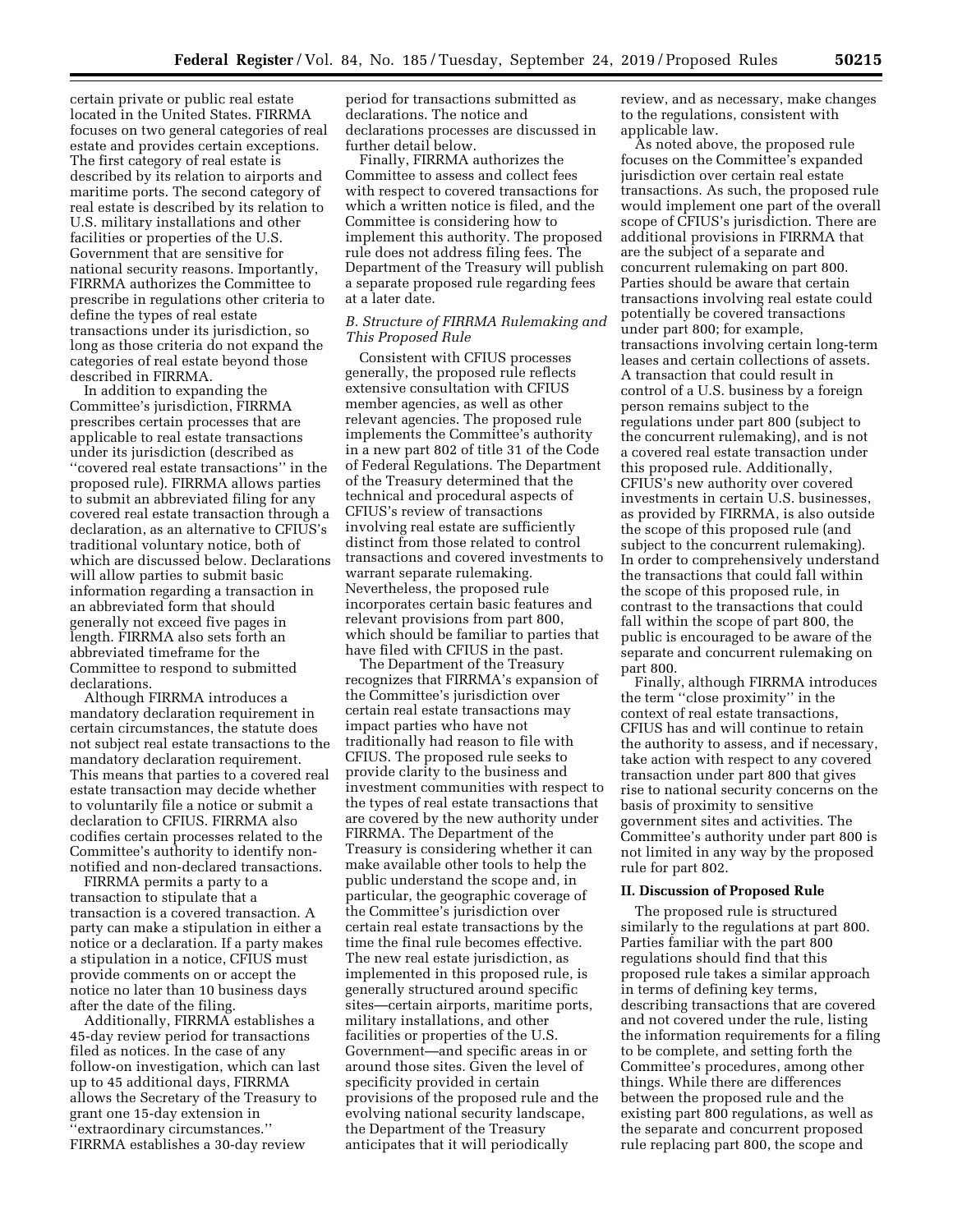overall approach taken by the Committee to evaluating, concluding action on, or taking action on a transaction is consistent with part 800 and section 721.

The Committee welcomes public comment on the proposed rule, including with respect to the technical details, practical impact, and other costs or considerations.

## *A. Subpart A—General Provisions*

*Section 802.101—Scope.* Subpart A to the proposed rule begins by setting forth the scope of the Committee's authority and standards for exercising that authority pursuant to section 721. This is consistent with the existing regulations at part 800 and the concurrent rulemaking for that part.

*Section 802.102—Risk-based analysis.*  FIRRMA requires that any determination of the Committee to suspend a covered transaction, to refer a covered transaction to the President, or to negotiate, enter into or impose, or enforce any agreement or condition with respect to a covered transaction, be based on a risk-based analysis, conducted by the Committee, of the effects on the national security of the United States of the covered transaction, which must include an assessment of the threat, vulnerabilities, and consequences to national security related to the transaction. The proposed rule includes definitions of the terms ''threat,'' ''vulnerabilities,'' and ''consequences to national security'' used in risk-based analyses undertaken by the Committee.

*Section 802.103—Effect on other law.*  The proposed rule makes clear that it does not alter or affect any other federal law or any other authority of the President or the Congress under the Constitution.

*Section 802.104—Applicability rule.*  This section sets forth the applicability of the proposed rule based on the effective date, which is defined in § 802.213. This section also clarifies that the rule would not apply to transactions that have been completed or where the material terms of the transaction have been agreed by binding written agreement or other binding document prior to the effective date.

#### *B. Subpart B—Definitions*

Subpart B sets forth the defined terms for part 802. More than half of the defined terms in the proposed rule are incorporated from the existing regulations at part 800 or the concurrent rulemaking for that part, with conforming changes to apply in the context of real estate transactions. The

remainder of the terms are new in part 802.

As an initial matter, the proposed rule uses the term ''covered real estate transaction'' at § 802.212 to describe the types of real estate transactions that are subject to CFIUS's jurisdiction. This definition implements the authority provided under FIRRMA to prescribe additional criteria to define the real estate transactions under CFIUS's jurisdiction. In particular, this definition combines important elements of the proposed rule including the three transaction types specified in FIRRMA (''purchase,'' ''lease,'' and ''concession'') through which a ''foreign person'' is afforded certain ''property rights'' with respect to ''covered real estate.'' These and several other key definitions are discussed below.

*Section 802.201—Airport.* The proposed rule defines ''airport'' to capture a subset of airports in the United States, specifically the major passenger and cargo airports in the United States based on volume, as well as ''joint use airports'' where both military and civilian aircraft make shared use of the military airfield. The Federal Aviation Administration publishes information on the specific airports falling within the categories listed in this definition.

*Section 802.204—Close proximity.*  The proposed rule defines ''close proximity'' based on the requirements in FIRRMA. It is defined as a specific distance (one mile) from the relevant military installation or other facility or property of the U.S. Government that is sensitive for reasons relating to national security. Close proximity is the defined area measured outward from the boundary of the relevant installation or other facility or property. The close proximity definition applies with respect to most of the military installations described in the proposed rule and in particular, those identified in the list at part 1 and part 2 of appendix A.

*Section 802.206—Completion date.*  The proposed rule includes a definition for the term ''completion date,'' which is the earliest date on which the purchase, lease, or concession is made legally effective, or a change in rights that could result in a covered real estate transaction occurs.

*Section 802.207—Concession.* The proposed rule provides a definition of 'concession,'' which is one of the three transaction types specified in FIRRMA. The definition is limited to an arrangement whereby a U.S. public entity grants a right to use real estate for the purpose of developing or operating infrastructure for an airport or maritime

port. The Department of the Treasury is considering, and in particular welcomes comment on, whether other types of concessions should be included, such as those relating to certain energy generation and oil and gas activities.

*Section 802.209—Control.* The proposed rule sets forth the definition of control consistent with part 800 and the concurrent rulemaking on that part. This term is included in part 802 for the purpose of defining a ''foreign person'' in connection with determining whether a transaction is a covered real estate transaction.

*Section 802.211—Covered real estate.*  The definition of ''covered real estate'' identifies the types of real estate that may result in a covered real estate transaction. The definition ties specific sites with the relevant geographic coverage in and around those sites. To assist the public in identifying the specific sites that meet the definition of ''military installation,'' the proposed rule provides the names and locations of the military installations in appendix A. While the structure of the proposed rule provides for coverage around other facilities or properties of the U.S. Government that are sensitive for national security reasons, no such facilities or properties are identified at this time in appendix A to the proposed rule. The Department of the Treasury is considering whether to move this appendix to its website.

*Section 802.211(a)—* This section implements the provision in FIRRMA's discussion of real estate transactions that is focused on real estate transactions relating to airports and maritime ports. This section incorporates language from FIRRMA capturing real estate that is an airport or maritime port, real estate that is within an airport or maritime port, and real estate that will function as part of an airport or maritime port.

*Section 802.211(b)(1) through (b)(4)—*  These sections implement the provisions of FIRRMA regarding real estate associated with a military installation or another facility or property of the U.S. Government that is sensitive for reasons related to national security. Section 802.211(b)(1) focuses on real estate that is in close proximity (one mile) of such a U.S. Government site. Section 802.211(b)(2) focuses on real estate that is between one and 100 miles from the relevant U.S. Government site, which is defined as the ''extended range'' in § 802.218. Section 802.211(b)(3) focuses on real estate that is within certain listed counties identified in appendix A in connection with the relevant military installations. Finally, § 802.211(b)(4)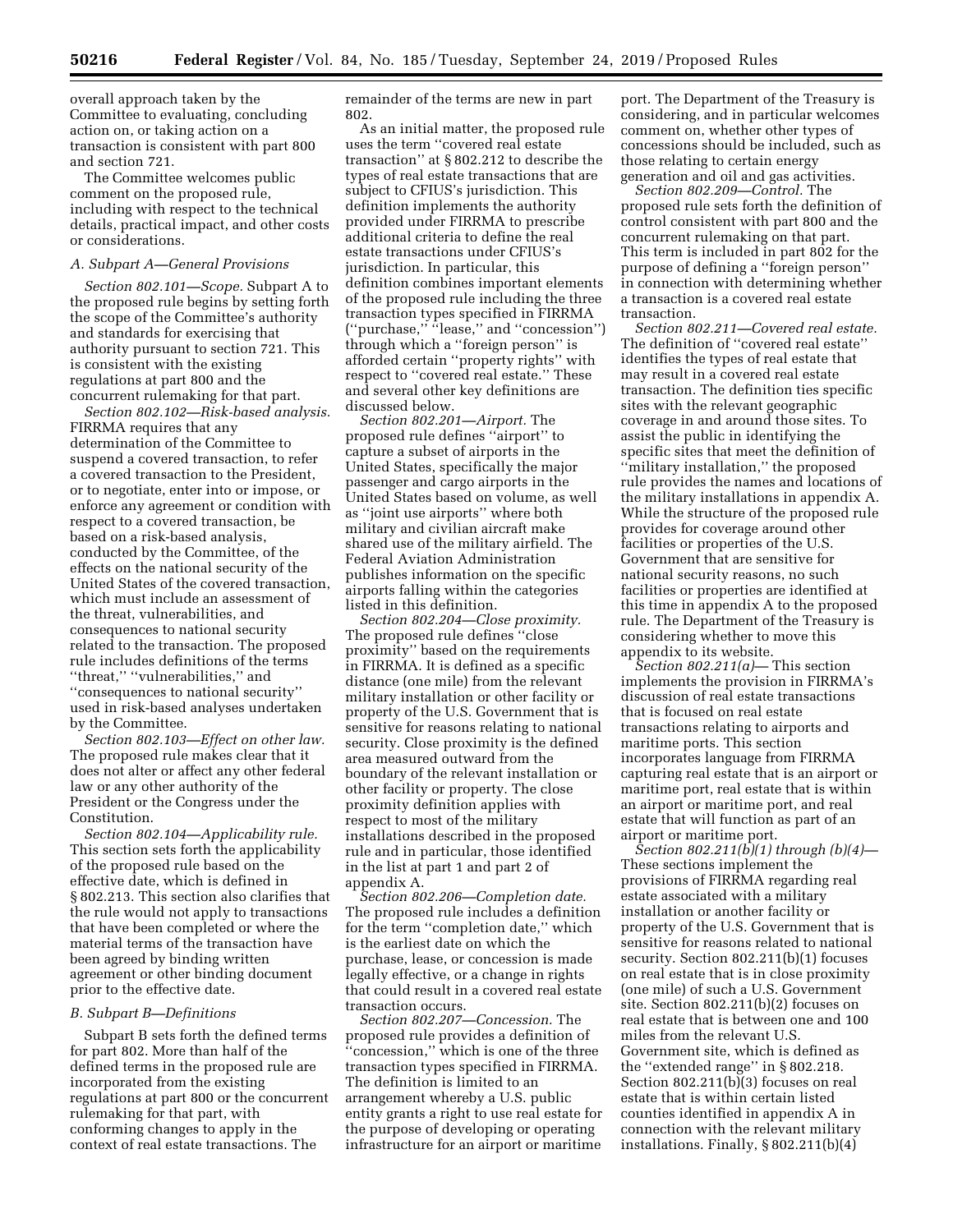focuses on off-shore ranges and includes within CFIUS jurisdiction those portions of the off-shore ranges that are within 12 nautical miles seaward of the coastline of the United States.

As noted above, the Department of the Treasury is considering whether it can make available by the time the final rule becomes effective other tools to assist the public in determining the geographical locations that are covered in the rule, and in particular, this definition. The Department of the Treasury is seeking comments, in particular, on the approach taken in this definition.

*Section 802.212—Covered real estate transaction.* As discussed above, the definition of ''covered real estate transaction'' is central to the proposed rule and is constructed using other defined terms. In particular, it incorporates the relevant types of transactions—purchases, leases, and concessions—and requires that the foreign person be afforded at least three ''property rights'' (defined in § 802.233) in covered real estate through the relevant transaction. This definition includes, per FIRRMA, transactions that are designed or intended to evade or circumvent CFIUS jurisdiction. This definition also includes a change in rights that a foreign person has with respect to covered real estate and carves out ''excepted real estate transactions'' (defined in § 802.217) from CFIUS's purview under part 802.

*Section 802.217—Excepted real estate transaction.* The proposed rule defines exceptions to the general coverage described above, some of which are mandated by FIRRMA. The proposed definition of ''excepted real estate transaction'' enumerates specific types of transactions that are not covered real estate transactions, as well as examples. The proposed rule defines certain key terms to clarify the exceptions. In particular, the definitions of ''excepted real estate investor,'' ''housing unit,'' ''urbanized area,'' and ''urban cluster'' (§ 802.216, § 802.224, § 802.239, and § 802.238, respectively) are relevant for purposes of the exceptions. These terms are further discussed below in Section  $II<sub>C</sub>$ 

*Section 802.218—Extended range.*  FIRRMA authorizes the Committee to review real estate transactions beyond those in ''close proximity'' to particular U.S. Government sites, including those that could reasonably provide a foreign person the ability to collect intelligence or could otherwise expose national security activities to the risk of foreign surveillance. This term applies to a defined subset of the military installations that also are subject to the

close proximity one-mile range (as listed in part 2 of appendix A). The proposed rule defines the extended range as the area that extends 99 miles outward from the outer boundary of close proximity. Where any portion of the ''extended range'' falls offshore, the rule proposes that it will only be considered as within the ''extended range'' for up to 12 nautical miles from the coastline.

*Section 802.222—Foreign person.* The proposed rule defines ''foreign person'' consistent with part 800. This definition includes any entity over which control is exercised or exercisable by a foreign national, foreign government, or foreign entity. A subset of foreign persons (defined as ''excepted real estate investors'' in § 802.216) will be excepted from CFIUS's jurisdiction over covered real estate transactions, as further discussed below. The proposed rule includes a series of examples under this definition.

*Section 802.226—Lease.* The proposed rule defines ''lease'' consistent with common usage of the term. Under the proposed rule, CFIUS will consider leases in terms of their substance rather than form, including within the Committee's jurisdiction what is typically thought of as a lease, but not transactions that, in substance, are merely licenses, permits, or other nonpossessory interests. This term includes a sublease.

*Section 802.227—Maritime port.* The proposed rule defines ''maritime port'' to capture a subset of maritime ports in the United States. The definition covers the top 25 tonnage, container, and dry bulk ports as well as strategic seaports. The Department of Transportation publishes information on the specific ports falling within the categories listed in this definition.

*Section 802.228—Military installation.* The proposed rule identifies a subset of military installations around which certain real estate transactions are covered. The specific military installations are listed in appendix A by name and location, and the categories under which they fit are described in the proposed rule at § 802.228. As noted above, the Department of the Treasury is considering whether to move appendix A to its website.

*Section 802.233—Property right.* The proposed rule includes as an element of a covered real estate transaction that certain ''property rights'' be afforded to the foreign person through the purchase, lease, or concession of covered real estate. The proposed definition of property right includes fundamental rights with respect to real property: The right to physically access, exclude,

improve or develop, and attach structures or objects. In order to constitute a covered real estate transaction, a foreign person must be afforded at least three of these property rights. The Department of the Treasury is seeking comments, in particular, on the impact of this approach.

*Section 802.234—Purchase.* The proposed rule defines ''purchase'' as the conveyance of an ownership interest in exchange for consideration. Consideration can take different forms, as the example illustrates.

*Section 802.235—Real estate.* The proposed rule defines ''real estate'' to include land and any structure attached to land. The definition clarifies that the term land is not merely limited to the surface area, but also includes subsurface and submerged land.

*Section 802.242—U.S. public entity.*  The proposed rule defines ''U.S. public entity'' inclusive of the U.S. Government, a subnational government of the United States, and any other body exercising governmental functions for the United States, including airport and maritime port authorities. Because FIRRMA expressly applies to private and public real estate, the definition is used in the proposed rule where a public entity is the counterparty in a transaction involving covered real estate and has relevance in terms of the notification procedures, as discussed below.

## *C. Excepted Real Estate Transactions*

1. Section 802.217(a)—Country Specification for Real Estate Transactions

FIRRMA requires CFIUS to specify criteria to limit the application of FIRRMA's expanded jurisdiction over covered real estate transactions to certain categories of foreign persons. The proposed rule addresses FIRRMA's requirement through three defined terms, ''excepted real estate investor,'' ''excepted real estate foreign state,'' and ''minimum excepted ownership,'' which operate together to exclude from CFIUS's jurisdiction covered real estate transactions by certain foreign persons who meet certain criteria establishing sufficiently close ties to certain foreign states. Sections 802.216, 802.215, and 802.229 define excepted real estate investor, excepted real estate foreign state, and minimum excepted ownership, respectively. The definition of excepted real estate transaction at § 802.217(a) carves out from coverage under the proposed rule a purchase or lease by, or concession to, an excepted real estate investor of covered real estate, or a change in rights of an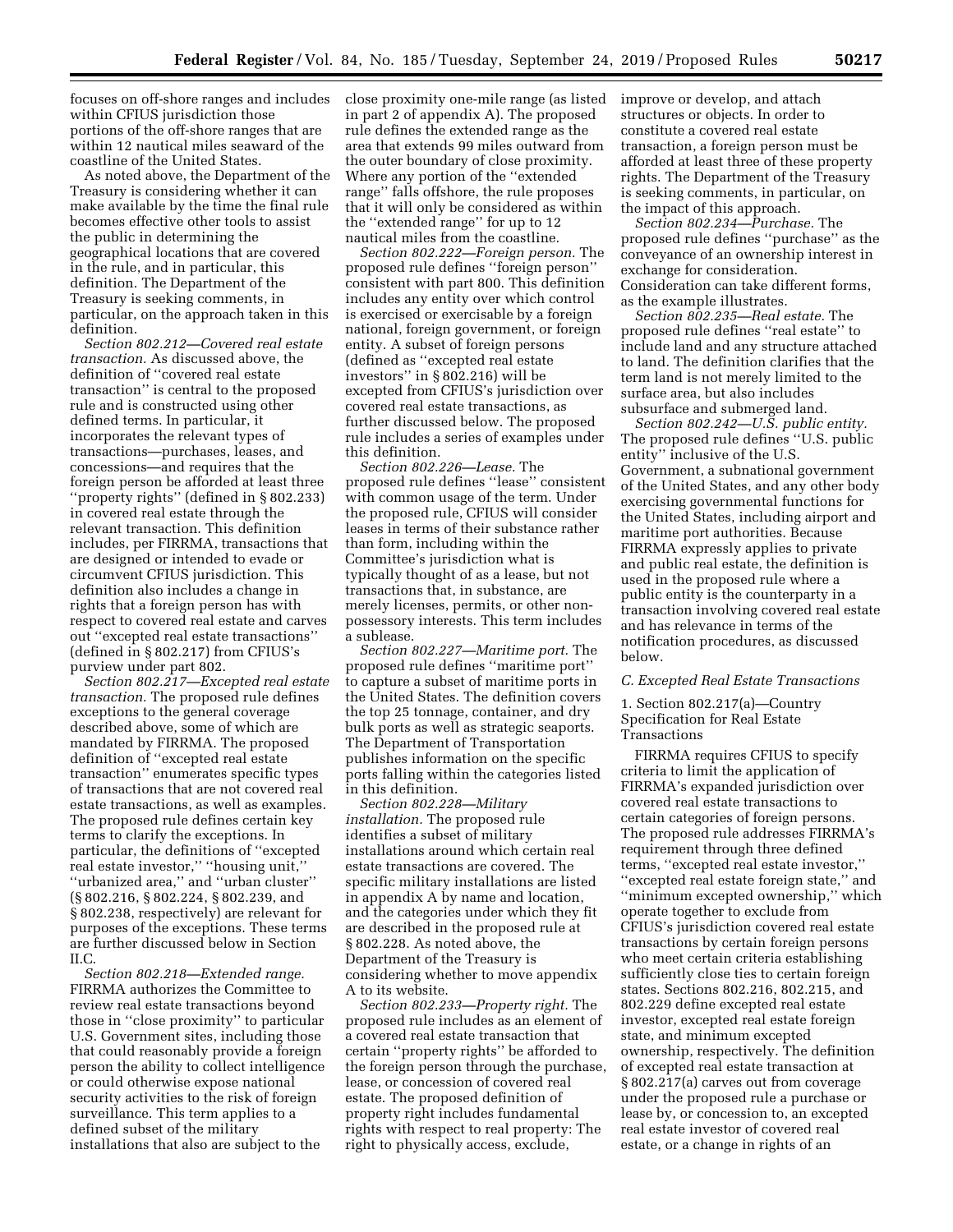excepted real estate investor with respect to covered real estate.

*Section 802.216—Excepted real estate investor.* The proposed rule sets forth a narrow definition of excepted real estate investor in the interest of protecting national security, in light of increasingly complex ownership structures, and to prevent foreign persons from circumventing CFIUS's jurisdiction. Thus, the criteria specified in § 802.216 require that a foreign person have a substantial connection (*e.g.,* nationality of ultimate beneficial owners and place of incorporation) to one or more particular foreign states in order to be deemed an excepted real estate investor. Note that foreign persons who have violated, or whose parents or subsidiaries have violated, certain U.S. laws, executive orders, regulations, orders, directives, or licenses, or who have submitted a material misstatement or omission in a CFIUS notice or declaration or violated a material provision of a mitigation agreement, among other things, will not be considered excepted real estate investors. Additionally, note that a foreign person who is an excepted real estate investor at the time of the transaction, but, who, for up to three years after the completion date, fails to meet certain criteria, is deemed not to be an excepted real estate investor and the transaction is thus subject to CFIUS jurisdiction as a covered investment. Any member of the Committee may file an agency notice of the transaction for up to one year (and the Chairperson of the Committee for up to three years in extraordinary circumstances).

*Section 802.215—Excepted real estate foreign state.* The rule proposes that the excepted real estate foreign state definition operate as a two-factor conjunctive test. First, the foreign state must be included in a defined group of eligible foreign states, which will be separately published on the Department of the Treasury website. As this is a new concept with potentially significant implications for the national security of the United States, CFIUS initially intends to designate a limited number of eligible foreign states. CFIUS plans to review this group in the future and potentially expand the number of eligible foreign states.

Second, in furtherance of CFIUS's efforts to encourage partner countries to implement robust processes to review foreign investment in their countries and to increase cooperation with the United States, the Secretary of the Treasury, with the agreement of a supermajority of Committee member agencies, will also make a determination, as described in subpart J,

for each eligible foreign state as to whether such foreign state has established and is effectively utilizing a robust process to assess foreign investments for national security risks and to facilitate coordination with the United States on matters relating to investment security. In making these determinations, CFIUS will consider factors that will be made available on the Department of the Treasury website. The Committee is considering delaying the effectiveness of this requirement in order to provide the eligible foreign states time to enhance their foreign investment review processes and bilateral cooperation. Any such determinations identifying a foreign state as an excepted real estate foreign state will be published in the **Federal Register** and incorporated into the Committee's list of excepted real estate foreign states, which will be made available on the Department of the Treasury website.

## 2. Section 802.217(b)–(g)—Other Excepted Real Estate Transactions

As noted in the definition of excepted real estate transaction above, the proposed rule specifically excepts from its coverage certain types of transactions as summarized below.

*Section 802.217(b)—Part 800 transaction.* The proposed rule clarifies that a covered transaction as defined by part 800 that includes the purchase, lease, or concession of covered real estate is not a ''covered real estate transaction.'' If a transaction is subject to part 800, the parties should analyze whether to notify CFIUS of a transaction under part 800. Such a transaction should not be filed under part 802, even if it includes real estate. If the transaction is not subject to part 800, parties should review part 802 and analyze whether to notify CFIUS of the transaction under part 802.

*Sections 802.217(c) and 802.239— Urbanized area.* FIRRMA requires that real estate in ''urbanized areas,'' as defined by the Census Bureau in the most recent U.S. census, be excluded from CFIUS's real estate jurisdiction except as otherwise prescribed by the Committee in regulations in consultation with the Secretary of Defense. The proposed rule was developed through consultation with the Department of Defense, including the approach to urbanized areas. The proposed rule includes the Census Bureau definition and generally excludes transactions involving covered real estate located in urbanized areas. The urbanized area exclusion applies to covered real estate everywhere except where it is in ''close proximity'' to a

military installation or another sensitive facility or property of the U.S. Government as listed in appendix A, or is, is within, or will function as part of, an airport or maritime port.

*Sections 802.217(c) and 802.238— Urban cluster.* The proposed rule also applies the exception for covered real estate in an urbanized area to real estate in an ''urban cluster,'' as that term is defined by the Census Bureau. Similar to urbanized areas, the urban cluster exclusion applies to covered real estate everywhere except where it is in ''close proximity'' or is, is within, or will function as part of, an airport or maritime port.

*Sections 802.217(d) and 802.224— Housing unit.* FIRRMA requires an exception for a real estate purchase, lease, or concession of a single ''housing unit,'' as defined by the Census Bureau. An important element of the Census Bureau definition is that the housing unit is or is intended for occupancy as a separate living quarters. This means that the resident/occupant lives apart from other residents and has access to the outside. An example is an apartment unit in an apartment building. The Census Bureau definition is focused on the housing structure itself, and does not discuss fixtures or land adjacent to the housing unit. Given that many single housing units are conveyed with adjoining land, the proposed rule includes within the exception any fixtures and adjacent land that is incidental to the intended use of the real estate as a housing unit. Fixtures and land will be considered incidental if the size and nature of such is common for similar single housing units in the locality in which the unit is located. If the fixtures and adjacent land are not common for other similar housing units in the locality, the exception would apply only to the housing unit itself.

*Section 802.217(e)—Retail trade and certain other establishments.* The proposed rule provides an exception related to real estate transactions in the context of airport and maritime port leases and concessions, where the terms of the lease or concession restrict use to retail trade, accommodation, or food service sector establishments. The Department of the Treasury is considering, and in particular welcomes comment on, whether there are other categories of real estate transactions, outside of the ports context, where the standard terms of the underlying arrangement limit use to these types of establishments.

*Section 802.217(f)—Commercial office space.* The proposed rule provides an exception for purchases, leases, and concessions of commercial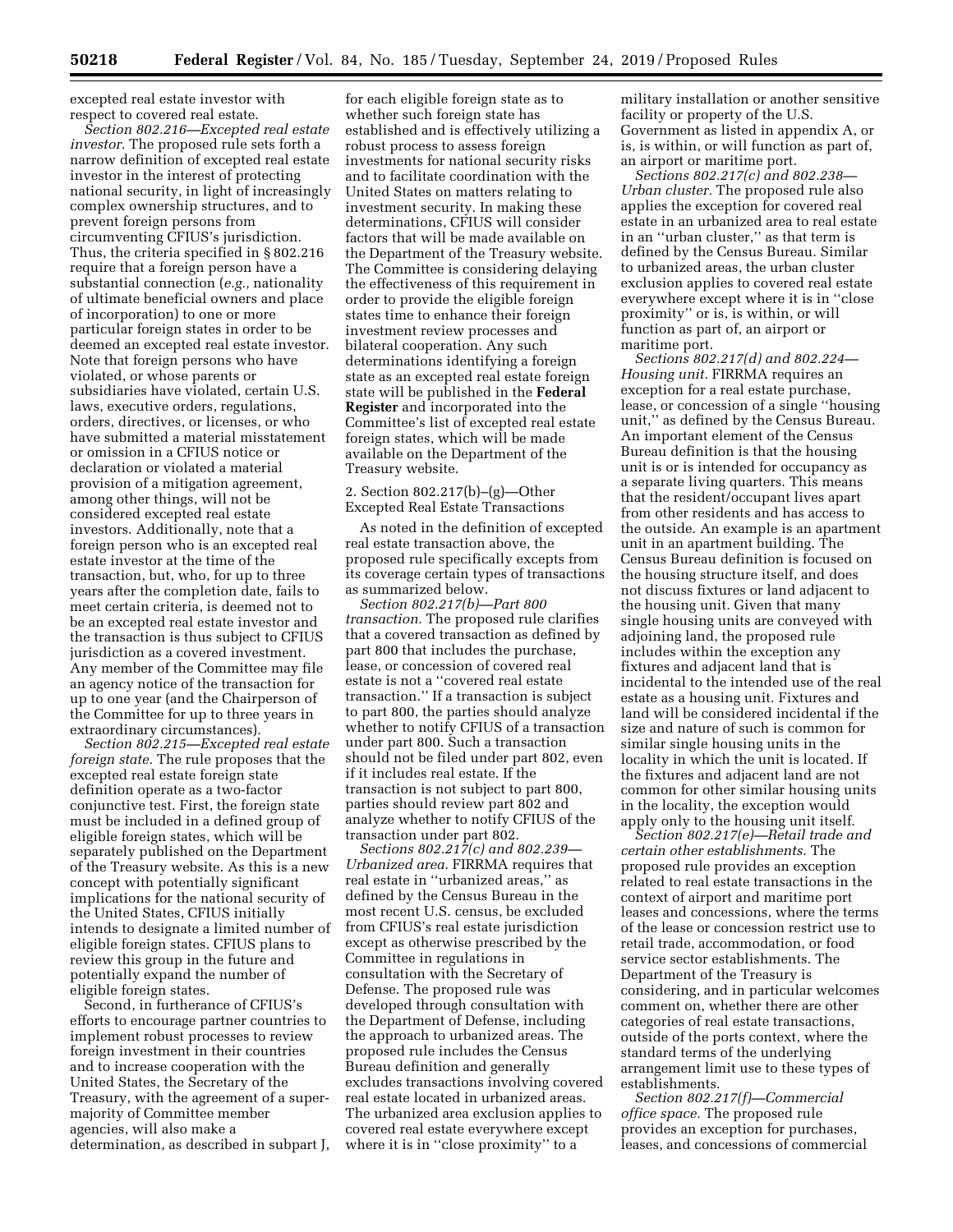office space, based on the amount of space occupied by the foreign person and ratio of the foreign person to the total number of tenants in the building. The Department of the Treasury is considering, and in particular welcomes comment on, the approach in this exception as well as its impact and whether there is other similarly situated real estate.

*Section 802.217(g)—American Indian and Alaska Native lands.* The proposed rule provides an exception for transactions where the covered real estate is owned by certain Alaska Native entities or held in trust by the United States for American Indians, Indian tribes, Alaska Natives and Alaska Native entities.

## *D. Subpart C—Coverage*

Subpart C of the proposed rule includes provisions and examples that describe with particularity the transactions that are, or are not, covered real estate transactions (see § 802.301 and § 802.302).

Subpart C also discusses lending transactions at § 802.303. This would include commercial mortgages. While a lending transaction generally shall not, by itself, constitute a covered real estate transaction, subpart C discusses factors that CFIUS will consider in determining whether the lending transaction is a covered real estate transaction. Among other factors, the Committee will consider whether a default under the lending transaction would afford the foreign person the property rights defined in the proposed rule. In determining whether to accept a declaration or notice, the Committee also will consider the immediacy or occurrence of the default or other condition.

Finally, the proposed rule discusses the timing rule for contingent equity interests at § 802.304. This section sets forth the factors that CFIUS will take into account in determining whether the purchase of contingent equity interests, rather than the conversion or satisfaction of conditions, would potentially be a covered real estate transaction. Among other factors, the Committee would consider whether the interests and rights that would be conveyed are reasonably determined at the time of the purchase of the contingent equity.

## *E. Subpart D—Declarations*

FIRRMA allows parties to inform the Committee of covered real estate transactions by submitting a declaration or filing a notice, which the proposed rule implements in Subparts D and E, respectively.

Declarations differ from notices in three key ways. First, declarations are shorter in length, generally not exceeding five pages. To facilitate the submission of declarations under the proposed rule, CFIUS intends to make available a standard fillable form. Parties will be able to use the form to submit declarations to the Committee.

Second, the timeline for the Committee to take action on declarations is shorter than for notices. FIRRMA provides CFIUS up to 30 days to respond to a declaration. This differs from the timeline for notices, which is 45 days for a review and an additional 45 days for an investigation, with a possibility of a 15-day extension in 'extraordinary circumstances.''

Third, FIRRMA provides CFIUS with several potential responses to a declaration, and CFIUS need not make a final determination with respect to action under section 721 on the basis of a declaration.

*Section 802.401—Procedures for declarations.* The proposed rule outlines the process under which parties may submit a declaration. In order to submit a declaration, the parties need to provide the information required by § 802.402, including certifications. The rule does not permit parties to submit a declaration regarding a transaction that is also the subject of a notice without written approval from the Staff Chairperson. Conversely, parties may not file a notice regarding a transaction that is the subject of a declaration until such time as the Committee's assessment of the declaration has been completed (see § 802.501(j)).

*Section 802.402—Contents of declarations.* The proposed rule sets forth the information that is required in a declaration, consistent with FIRRMA's requirement that CFIUS establish declarations as ''abbreviated notices that would not generally exceed five pages in length.'' As part of a declaration, parties may voluntarily stipulate that the transaction is a covered real estate transaction.

*Section 802.403—Beginning of 30-day assessment period.* The proposed rule requires that the Committee take action on a declaration within 30 days of the Committee's receipt of the declaration from the Staff Chairperson. The proposed rule explicitly provides that the Staff Chairperson may invite parties to a declaration to attend a meeting with Committee Staff to discuss and clarify issues pertaining to the transaction that is the subject of the declaration.

*Section 802.404—Rejection, disposition, or withdrawal of declarations.* The proposed rule provides that the Committee may reject a declaration if it is incomplete, there is a material change in the transaction that has been notified, information comes to light that contradicts material information provided by the parties in the declaration, or parties to a submitted declaration fail to provide information requested by the Committee within two business days of the request (unless such timeframe is extended by the Staff Chairperson). The proposed rule also establishes procedures for parties to withdraw a declaration and makes clear that parties may not submit more than one declaration for the same or substantially similar transaction without approval from the Staff Chairperson.

*Section 802.405—Committee actions.*  The proposed rule implements FIRRMA's mandate that the Committee take one of four actions in response to a declaration: (1) Request that the parties file a notice; (2) inform the parties that CFIUS cannot conclude action under section 721 on the basis of the declaration, and that they may file a notice to seek written notification from the Committee that the Committee has concluded all action under section 721 with respect to the transaction; (3) initiate a unilateral review of the transaction through an agency notice; or (4) notify the parties that CFIUS has concluded all action under section 721.

## *F. Subpart E—Notices*

Subpart E implements the process for parties to submit a written notice to CFIUS regarding a covered real estate transaction. As noted above, a notice differs from a declaration in several respects, notably that the proposed rule requires parties to provide a more detailed set of information in a notice. Based on that more detailed set of information, the Committee must ultimately resolve a written notice by either concluding all action under section 721 with respect to the transaction (*i.e.*, "clearing the transaction''), with or without mitigation, or sending a report to the President requesting the President's decision with respect to the transaction. The proposed rule sets forth the required contents of a written notice, the timeframe in which the Committee is required to act upon it, and actions that the Committee can take upon the submission of a complete notice. For members of the public familiar with existing CFIUS regulations, the process set forth in this part is substantially similar to the process outlined under subpart E of part 800 regarding covered transactions, as modified in the concurrent rulemaking regarding that part.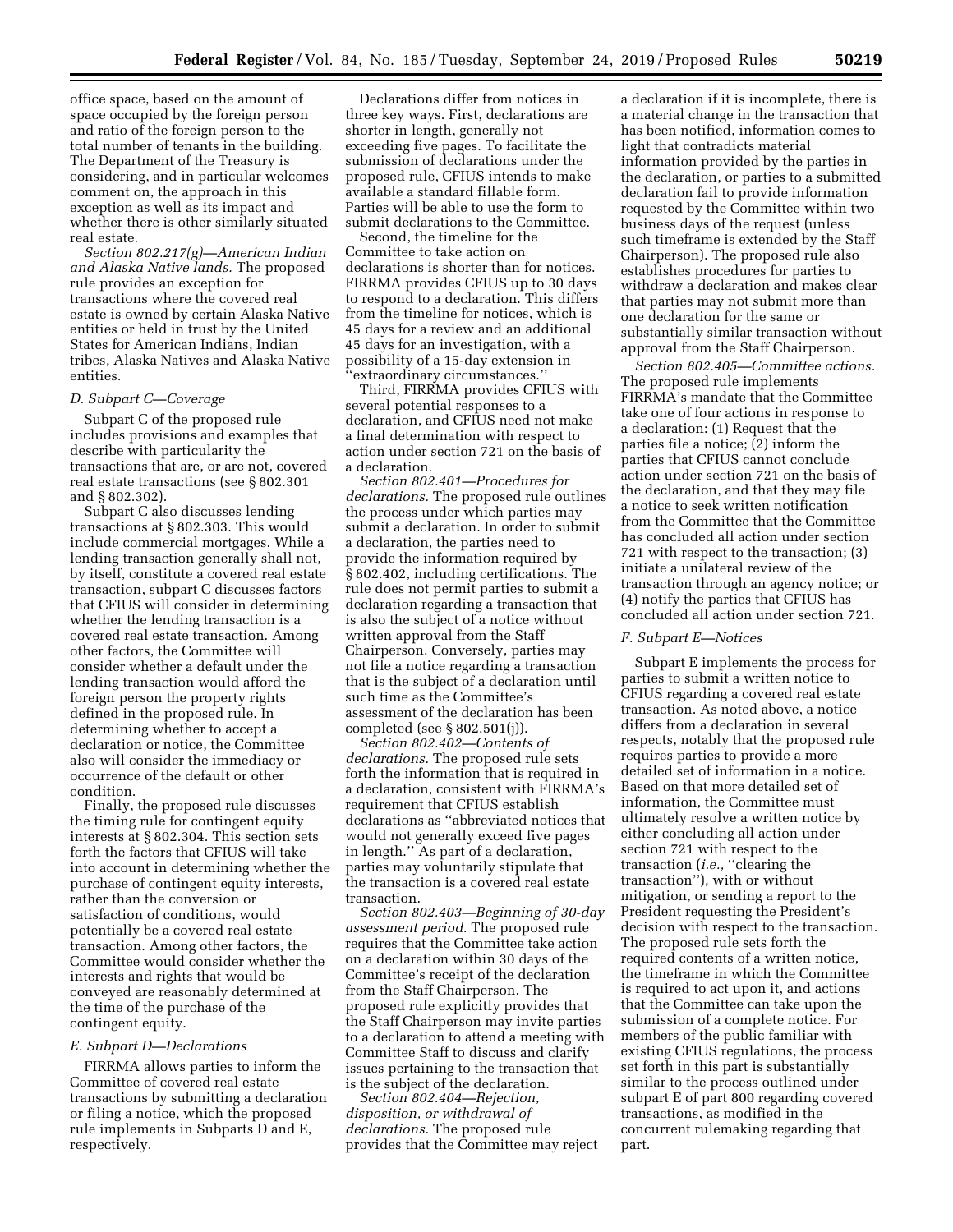*Section 802.501—Procedures for notice.* The proposed rule outlines the process through which parties can file a notice. In order for a filed notice to be considered complete, the party or parties filing the notice must provide the information specified in § 802.502, including certifications. The proposed rule includes a provision allowing and encouraging parties to provide a draft notice to the Committee for review and consultation. Pursuant to § 802.502, parties may include a stipulation that the transaction is a covered real estate transaction. If parties include such a stipulation and accompanying description of the basis for the stipulation, the Committee must provide comments or accept a formal written notice within 10 business days after the submission of the draft or formal written notice. Parties may not file a notice regarding a transaction that is the subject of a declaration until such time as the Committee's assessment of the declaration has been completed.

*Section 802.502—Contents of voluntary notice.* The proposed rule sets forth the information parties must include in a written notice for it to be considered complete. The information requirements include the submission of information necessary to analyze whether the transaction is a covered real estate transaction. As noted, FIRRMA allows parties to stipulate that the transaction is a covered real estate transaction. In making a stipulation, parties acknowledge that the Committee and the President are entitled to rely on such stipulation in determining whether the transaction is a covered real estate transaction, and parties making a stipulation waive the right to challenge any such determination. Neither the Committee nor the President is bound by any such stipulation, nor does any such stipulation limit the ability of the Committee or the President to act on any authority provided under section 721 with respect to any covered real estate transaction.

*Section 802.503—Beginning of 45-day review period.* The proposed rule implements FIRRMA's 45-day timeframe for CFIUS's review of a real estate transaction filed as a notice.

*Section 802.504—Deferral, rejection, or disposition of certain voluntary notices.* Among other things, the proposed rule provides that the Committee may reject a notice filed under part 802 in several circumstances, including if the notice is incomplete, there is a material change in the transaction that has been notified, information comes to light that contradicts material information provided by the parties in the notice, or

parties to a filed notice fail to provide information requested by the Committee within three business days of the request (unless such timeframe is extended by the Staff Chairperson).

*Sections 802.505 through 802.508— Investigations.* The proposed rule implements FIRRMA's authority for the Committee to undertake an investigation of a covered real estate transaction following the review period. An investigation will be undertaken in identified circumstances, including upon the Committee's acceptance of a recommendation of the lead agency that an investigation be undertaken. The investigation period commences no later than the end of the review period and must be completed within 45 days, unless extended in ''extraordinary circumstances.''

*Section 802.509—Withdrawal of notices.* The proposed rule allows parties to withdraw notices filed with the Committee where the request to withdraw the notice is granted by the Committee.

## *G. Subpart F—Committee Procedures*

Subpart F implements various provisions of the DPA, including the Committee's consideration of specified national security factors (§ 802.601), providing a role for the Secretary of Labor with respect to mitigation agreements (§ 802.602), describing the materiality of certain information (§ 802.603), and clarifying the tolling of deadlines during a lapse in appropriations (§ 802.604).

## *H. Subpart G—Finality of Action*

Subpart G of the proposed rule is similar to the existing regulations at part 800 with respect to finality of action. A covered real estate transaction that has been notified to CFIUS as a notice or declaration, and on which CFIUS has concluded action under section 721 after determining that there are no unresolved national security concerns, qualifies for a ''safe harbor'' as described in § 802.701. This means that, unless a party to a transaction submitted false or misleading material information or omitted material information, and subject to compliance with the terms of any mitigation agreement entered into with or conditions imposed by CFIUS, the transaction can proceed without the possibility of subsequent suspension or prohibition under section 721. A covered real estate transaction on which CFIUS has not concluded action does not qualify for the safe harbor, and CFIUS has the authority to initiate review of the transaction on its own, even after the transaction has been completed, which CFIUS may choose to

do if it believes the transaction presents national security considerations.

## *I. Subpart H—Provision and Handling of Information*

Subpart H discusses various requirements with respect to providing information to the Committee as well as the Committee's handling of such information, consistent with the existing regulations at part 800. Under the DPA, each notifying party is required to certify in writing that the information it provides to CFIUS is complete and accurate as it relates to itself and the transaction. This requirement pertains both to the information in the notice or declaration and to follow-up information.

Section 802.802 discusses confidentiality requirements, which are fundamental to the CFIUS process and addressed in the DPA.

## *J. Subpart I—Penalties and Damages*

Subpart I of the proposed rule implements CFIUS's authority, consistent with FIRRMA, to impose penalties for certain actions or omissions by parties relating to a real estate transaction. This is similar to the existing regulations at part 800 and the concurrent rulemaking for that part.

*Section 802.901—Penalties and damages.* The proposed rule allows for the imposition of civil penalties for material misstatements, omissions, or certifications made by a party under part 802 and for violations of a material provision of a mitigation agreement or material conditions of an order entered into or imposed after the effective date. The proposed rule also authorizes the Committee to include a liquidated damages clause in a mitigation agreement under part 802 and notes the applicability of section 1001 of title 18, United States Code, regarding criminal liability for false statements, to any information provided to the Committee under section 721.

*Section 802.902—Effect of lack of compliance.* The proposed rule includes a provision authorizing the Committee to negotiate a remediation plan for lack of compliance with a mitigation agreement or condition entered into or imposed under section 721(l), require filings for future covered transactions for five years, or seek injunctive relief, in addition to other available remedies.

#### **III. Rulemaking Requirements**

### *Executive Order 12866*

These regulations are not subject to the general requirements of Executive Order 12866, which covers review of regulations by the Office of Information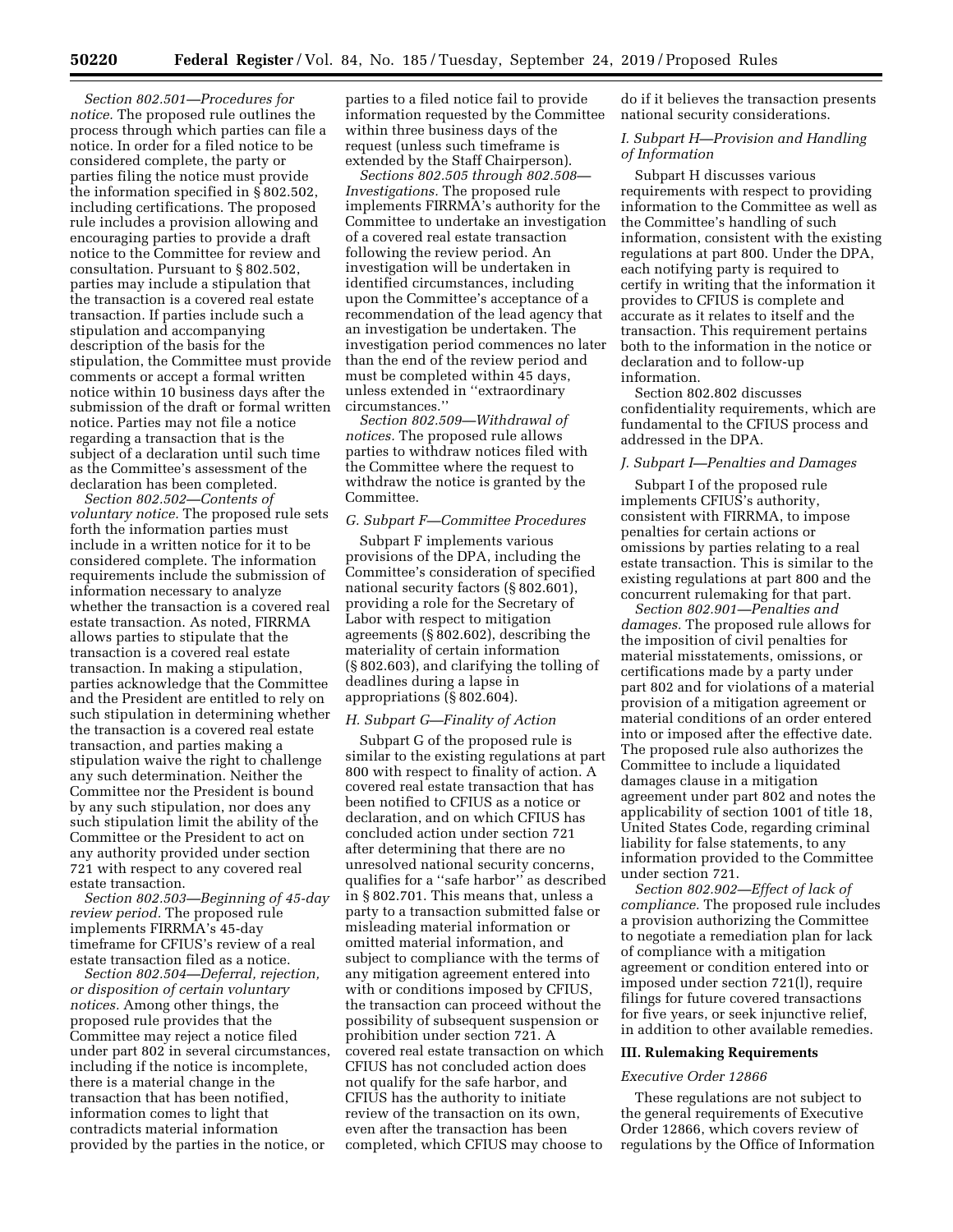and Regulatory Affairs in the Office of Management and Budget, because they relate to a foreign affairs function of the United States, pursuant to section 3(d)(2) of that order.

# *Paperwork Reduction Act*

The collections of information contained in this notice of proposed rulemaking have been submitted to the Office of Management and Budget for review in accordance with the Paperwork Reduction Act of 1995 (44 U.S.C. 3507(d)) (PRA).

Comments on the collection of information should be sent to the Office of Management and Budget, Attn: Desk Officer for the Department of the Treasury, Office of Information and Regulatory Affairs, Washington, DC 20503, or via email to *[OIRA](mailto:OIRA_Submission@omb.eop.gov)*\_ *[Submission@omb.eop.gov,](mailto:OIRA_Submission@omb.eop.gov)* with copies to Thomas Feddo, Deputy Assistant Secretary for Investment Security, U.S. Department of the Treasury, 1500 Pennsylvania Avenue NW, Washington, DC 20220. Comments on the collection of information should be received by November 25, 2019.

In accordance with 5 CFR 1320.8(d)(1), the Department of the Treasury is soliciting comments from members of the public concerning this collection of information to:

(1) Evaluate whether the proposed collection of information is necessary for the proper performance of the functions of the agency, including whether the information will have practical utility;

(2) Evaluate the accuracy of the agency's estimate of the burden of the proposed collection of information;

(3) Enhance the quality, utility, and clarity of the information to be collected; and

(4) Minimize the burden of the collection of information on those who are to respond, including through the use of appropriate automated collection techniques or other forms of information technology.

The burden of the information collections in this proposed rule is estimated as follows:

## For Notices

*Estimated total annual reporting and/ or recordkeeping burden:* 17,400 hours. *Estimated average annual burden per* 

*respondent:* 116 hours. *Estimated number of respondents:* 

150 per year.

*Estimated annual frequency of responses:* Not applicable.

## For Declarations

*Estimated total annual reporting and/ or recordkeeping burden:* 3,000 hours.

*Estimated average annual burden per respondent:* 15 hours.

*Estimated number of respondents:*  200 per year.

*Estimated annual frequency of responses:* Not applicable.

Under the PRA, an agency may not conduct or sponsor, and a person is not required to respond to, a collection of information unless it displays a valid control number assigned by the Office of Management and Budget.

## *Initial Regulatory Flexibility Analysis*

The Regulatory Flexibility Act (RFA) (5 U.S.C. 601 *et seq.*) generally requires an agency to prepare a regulatory flexibility analysis, unless the agency certifies that the rule will not, once implemented, have a significant economic impact on a substantial number of small entities. The RFA applies whenever an agency is required to publish a general notice of proposed rulemaking under section 553(b) of the Administrative Procedure Act (APA) (5 U.S.C. 553), or any other law. As set forth below, because regulations issued pursuant to the DPA, such as these regulations, are not subject to the APA, or other law requiring the publication of a general notice of proposed rulemaking, the RFA does not apply.

The proposed rule implements section 721 of the DPA. Section 709(a) of the DPA provides that the regulations issued under it are not subject to the rulemaking requirements of the APA. Section 709(b)(1) instead provides that any regulation issued under the DPA be published in the **Federal Register** and opportunity for public comment be provided for not less than 30 days. Section 709(b)(3) of the DPA also provides that all comments received during the public comment period be considered and the publication of the final regulation contain written responses to such comments. Consistent with the plain text of the DPA, legislative history confirms that Congress intended that regulations under the DPA be exempt from the notice and comment provisions of the APA and instead provided that the agency include a statement that interested parties were consulted in the formulation of the final regulation. See H.R. Conf. Rep. No. 102–1028, at 42 (1992) and H.R. Rep. No. 102–208 pt. 1, at 28 (1991). The limited public participation procedures described in the DPA do not require a general notice of proposed rulemaking as set forth in the RFA. Further, the mechanisms for publication and public participation are sufficiently different to distinguish the DPA procedures from a rule that requires a general notice of proposed

rulemaking. In providing the President with expanded authority to suspend or prohibit certain real estate transactions involving foreign persons if such a transaction would threaten to impair the national security of the United States, Congress could not have contemplated that regulations implementing such authority would be subject to RFA analysis. For these reasons, the RFA does not apply to these regulations.

Notwithstanding the inapplicability of the RFA, the Committee has undertaken an analysis of the proposed rule's potential impact on small businesses in the United States. As discussed above, the proposed rule expands the jurisdiction of the Committee to review the purchase or lease by, or concession to, a foreign person of certain real estate in the United States. Accordingly, the proposed rule may impact any U.S. business, including a small U.S. business, that engages in a covered real estate transaction.

The Department of the Treasury does not have a source for information on the number of small U.S. businesses that would be involved in some way in the purchase, lease, or concession of real estate to a foreign person that could be covered under this proposed rule. While the Committee believes that the proposed rule likely would not have a ''significant economic impact on a substantial number of small entities'' (5 U.S.C. 605(b)), the Committee does not have complete data at this time to make this determination. Accordingly, the Department of the Treasury invites the public to provide information and comments on the types and number of small entities potentially impacted by the proposed rule. If necessary, the Department of the Treasury will undertake a final regulatory flexibility analysis in the final rule.

#### **List of Subjects in 31 CFR Part 802**

Foreign investments in the United States, Federal buildings and facilities, Government property, Investigations, Investments, Investment companies, Land sales, National defense, Public lands, Real property acquisition, Reporting and Recordkeeping requirements.

■ For the reasons set forth in the preamble, the Department of the Treasury proposes to add part 802 to title 31 of the Code of Federal Regulations, to read as follows: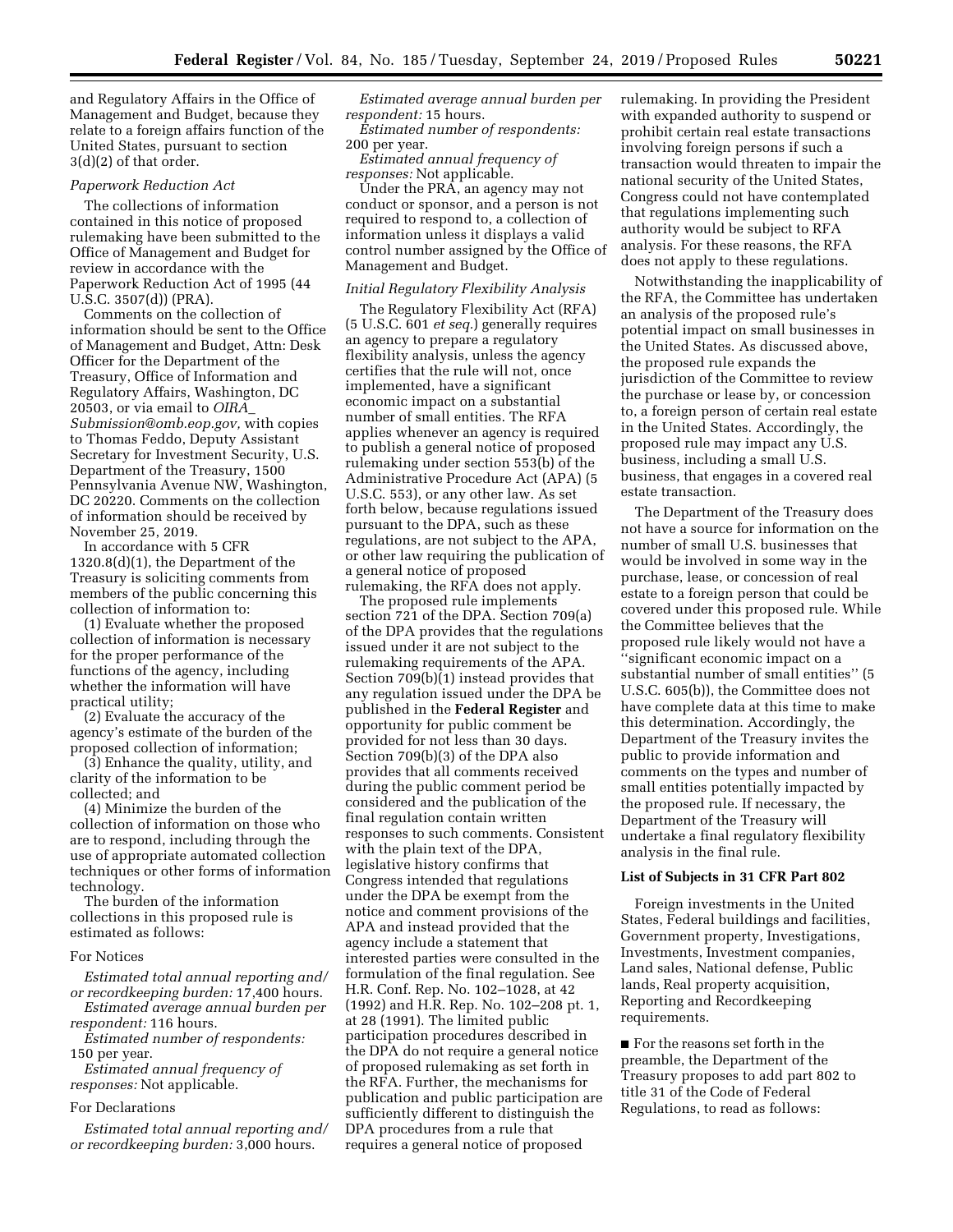# **PART 802—REGULATIONS PERTAINING TO CERTAIN TRANSACTIONS BY FOREIGN PERSONS INVOLVING REAL ESTATE IN THE UNITED STATES**

## **Subpart A—General**

| Sec.           |                              |
|----------------|------------------------------|
| 802.101 Scope. |                              |
|                | 802.102 Risk-based analysis. |
|                | 802.103 Effect on other law. |
|                | 802.104 Applicability rule.  |

# **Subpart B—Definitions**

802.201 Airport. Business day. 802.203 Certification.<br>802.204 Close proxim Close proximity. 802.205 Committee; Chairperson of the Committee; Staff Chairperson. 802.206 Completion date.<br>802.207 Concession. Concession. 802.208 Contingent equity interest. Control. 802.210 Conversion. 802.211 Covered real estate.<br>802.212 Covered real estate Covered real estate transaction. 802.213 Effective date. 802.214 Entity. 802.215 Excepted real estate foreign state. 802.216 Excepted real estate investor. Excepted real estate transaction. 802.218 Extended range.<br>802.219 Foreign entity. 802.219 Foreign entity. Foreign government. 802.221 Foreign national. 802.222 Foreign person. 802.223 Hold. 802.224 Housing unit.<br>802.225 Lead agency. Lead agency. 802.226 Lease. 802.227 Maritime port. Military installation. 802.229 Minimum excepted ownership. 802.230 Parent. 802.231 Party to a transaction. 802.232 Person.<br>802.233 Propert 802.233 Property right.<br>802.234 Purchase. Purchase. 802.235 Real estate. 802.236 Section 721. 802.237 United States. 802.238 Urban cluster.<br>802.239 Urbanized are Urbanized area. 802.240 U.S. business.<br>802.241 U.S. national. U.S. national. 802.242 U.S. public entity. 802.243 Voting interest.

#### **Subpart C—Coverage**

- 802.301 Transactions that are covered real estate transactions.
- 802.302 Transactions that are not covered real estate transactions.
- 802.303 Lending transactions.
- 802.304 Timing rule for a contingent equity interest.

### **Subpart D—Declarations**

- 802.401 Procedures for declarations.
- 802.402 Contents of declarations.<br>802.403 Beginning of 30-day asse
- Beginning of 30-day assessment period.
- 802.404 Rejection, disposition, or withdrawal of declarations.
- 802.405 Committee actions.

#### **Subpart E—Notices**

- 802.501 Procedures for notices.<br>802.502 Contents of voluntary
- 802.502 Contents of voluntary notices.<br>802.503 Beginning of 45-day review pe
- Beginning of 45-day review period.
- 802.504 Deferral, rejection, or disposition of certain voluntary notices. 802.505 Determination of whether to
- undertake an investigation.
- 802.506 Determination not to undertake an investigation.<br>802.507 Commer
- 802.507 Commencement of investigation.
- Completion or termination of investigation and report to the President. 802.509 Withdrawal of notices.

#### **Subpart F—Committee Procedures**

- 
- 802.601 General. Role of the Secretary of Labor.
- 802.603 Materiality.
- 802.604 Tolling of deadlines during lapse in appropriations.

#### **Subpart G—Finality of Action**

802.701 Finality of actions under section 721.

### **Subpart H—Provision and Handling of Information**

- 802.801 Obligation of parties to provide information.
- 802.802 Confidentiality.

## **Subpart I—Penalties and Damages**

802.901 Penalties and damages. 802.902 Effect of lack of compliance.

## **Subpart J—Foreign National Security Investment Review Regimes**

- 802.1001 Determinations.
- 802.1002 Effect of determinations. Appendix A to Part 802—List of Military
- Installations **Authority:** 50 U.S.C. 4565; E.O. 11858, as

amended, 73 FR 4677.

## **Subpart A—General**

#### **§ 802.101 Scope.**

(a) Section 721 of title VII of the Defense Production Act of 1950 (50 U.S.C. 4565), as amended, authorizes the President to suspend or prohibit transactions involving real estate that meet specified criteria, which are referred to in this part as ''covered real estate transactions,'' when, in the President's judgment, there is credible evidence that leads the President to believe that the foreign person engaging in a covered real estate transaction might take action that threatens to impair the national security of the United States, and when provisions of law other than section 721 and the International Emergency Economic Powers Act (50 U.S.C. 1701–1706), do not, in the judgment of the President, provide adequate and appropriate authority for the President to protect the national security in the matter before the President. Section 721 also authorizes the Committee to review covered real estate transactions and to

mitigate any risk to the national security of the United States that arises as a result of such transactions.

(b) This part implements regulations pertaining to covered real estate transactions as defined in § 802.212 of this part. Regulations pertaining to covered transactions are addressed in part 800 of this title.

#### **§ 802.102 Risk-based analysis.**

Any determination of the Committee with respect to a covered real estate transaction, to suspend, refer to the President, or to negotiate, enter into or impose, or enforce any agreement or condition under section 721 shall be based on a risk-based analysis, conducted by the Committee, of the effects on the national security of the United States of the covered real estate transaction. Any such risk-based analysis shall include credible evidence demonstrating the risk and an assessment of the threat, vulnerabilities, and consequences to national security related to the transaction. For purposes of this part, any such analysis of risk shall include and be informed by consideration of the following elements:

(a) The *threat,* which is a function of the intent and capability of a foreign person to take action to impair the national security of the United States;

(b) The *vulnerabilities,* which are the extent to which the nature of the covered real estate presents susceptibility to impairment of national security; and

(c) The *consequences to national security,* which are the potential effects on national security that could reasonably result from the exploitation of the vulnerabilities by the threat actor.

#### **§ 802.103 Effect on other law.**

Nothing in this part shall be construed as altering or affecting any other authority, process, regulation, investigation, enforcement measure, or review provided by or established under any other provision of federal law, including without limitation the International Emergency Economic Powers Act, or any other authority of the President or the Congress under the Constitution of the United States.

#### **§ 802.104 Applicability rule.**

(a) Except as provided in paragraph (b) of this section and otherwise in this part, the regulations in this part apply from the effective date.

(b) The regulations in this part do not apply to any transaction for which:

(1) The completion date is prior to the effective date; or

(2) The parties to the transaction have executed, prior to the effective date, a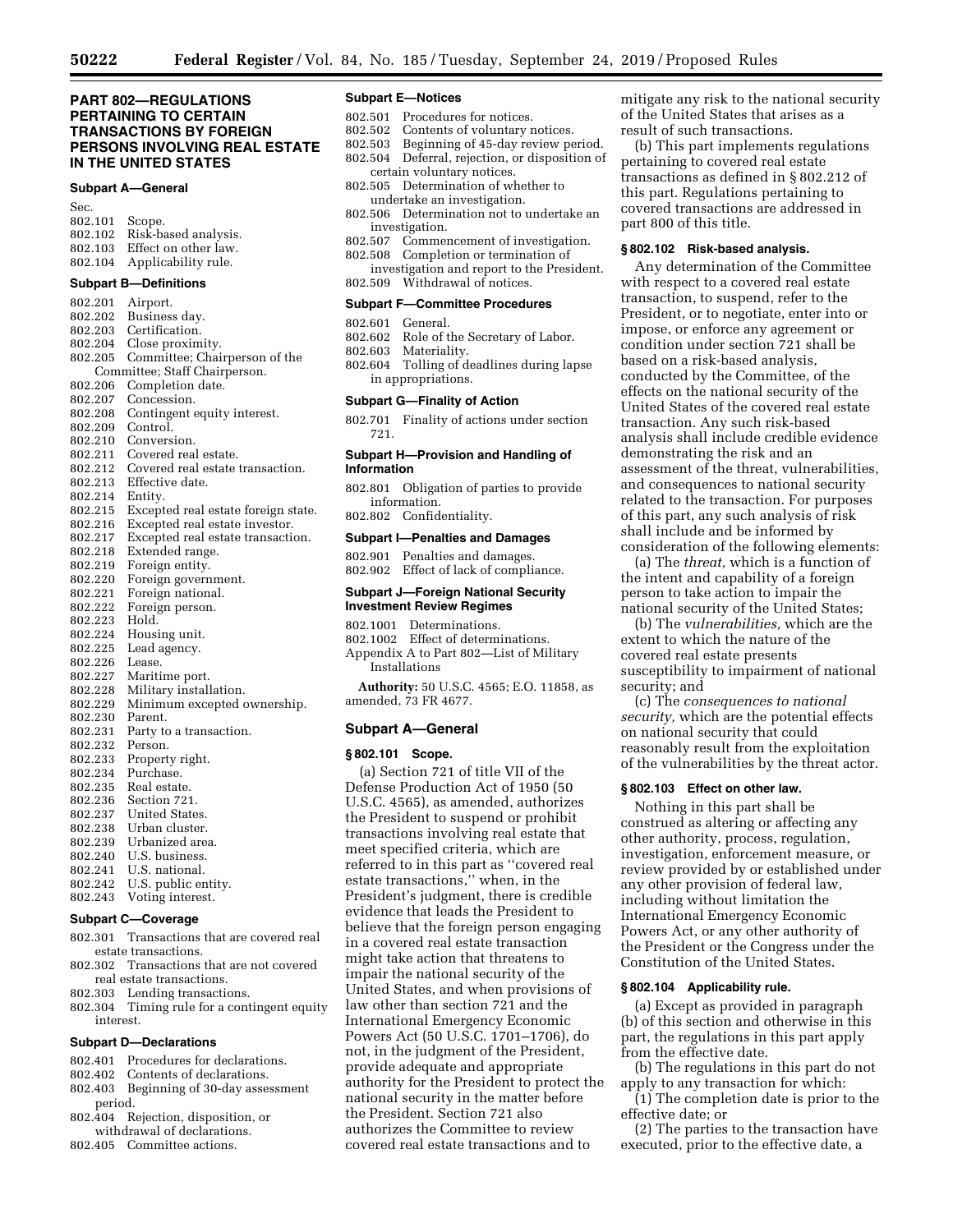binding written agreement or other binding document establishing the material terms of the transaction.

### **Subpart B—Definitions**

#### **§ 802.201 Airport.**

The term *airport* means:

(a) The following, in each case based on the most recent annual data reported by the Federal Aviation Administration from the Air Carrier Activity Information System:

(1) Any ''large hub airport,'' as that term is defined in 49 U.S.C. 40102; or

(2) Any airport with annual aggregate all-cargo landed weight greater than 1.24 billion pounds; or

(b) Any ''joint use airport,'' as that term is defined in 49 U.S.C. 47175.

## **§ 802.202 Business day.**

The term *business day* means Monday through Friday, except the legal public holidays specified in 5 U.S.C. 6103, any day declared to be a holiday by federal statute or executive order, or any day with respect to which the U.S. Office of Personnel Management has announced that Federal agencies in the Washington, DC area are closed to the public. For purposes of calculating any deadline imposed by this part triggered by the submission of a party to a transaction under § 802.501(i), any submissions received after 5 p.m. Eastern Time are deemed to be submitted on the next business day.

**Note 1 to § 802.202:** See § 802.604 regarding the tolling of deadlines during a lapse in appropriations.

## **§ 802.203 Certification.**

(a) The term *certification* means a written statement signed by the chief executive officer or other duly authorized designee of a party filing a notice, declaration, or information, certifying under the penalties provided in the False Statements Accountability Act of 1996, as amended (18 U.S.C. 1001) that the notice, declaration, or information filed:

(1) Fully complies with the requirements of section 721, the regulations in this part, and any agreement or condition entered into with the Committee or any member of the Committee, and

(2) Is accurate and complete in all material respects, as it relates to:

(i) The transaction, and

(ii) The party providing the certification, including its parents, subsidiaries, and any other related entities described in the notice, declaration, or information.

(b) For purposes of this section, a *duly authorized designee* is:

(1) In the case of a partnership, any general partner thereof;

(2) In the case of a corporation, any officer or director thereof;

(3) In the case of any entity lacking partners, officers, or directors, any individual within the organization exercising executive functions similar to those of a general partner of a partnership or an officer or director of a corporation; and

(4) In the case of an individual, such individual or his or her legal representative.

(c) In each case described in paragraphs (b)(1) through (4) of this section, such designee must possess actual authority to make the certification on behalf of the party filing a notice, declaration, or information.

**Note 1 to § 802.203:** A sample certification may be found at the Committee's section of the Department of the Treasury website, currently available at *[https://](https://home.treasury.gov/policy-issues/international/the-committee-on-foreign-investment-in-the-united-states-cfius) [home.treasury.gov/policy-issues/](https://home.treasury.gov/policy-issues/international/the-committee-on-foreign-investment-in-the-united-states-cfius)  [international/the-committee-on-foreign](https://home.treasury.gov/policy-issues/international/the-committee-on-foreign-investment-in-the-united-states-cfius)[investment-in-the-united-states-cfius.](https://home.treasury.gov/policy-issues/international/the-committee-on-foreign-investment-in-the-united-states-cfius)* 

**Note 2 to § 802.203:** See § 802.402(f) and § 802.502(l) regarding filing procedures in transactions in which a U.S. public entity is a party to the transaction.

## **§ 802.204 Close proximity.**

The term *close proximity* means, with respect to a military installation or another facility or property of the U.S. Government, the area that extends outward one mile from the boundary of such military installation, facility, or property.

## **§ 802.205 Committee; Chairperson of the Committee; Staff Chairperson.**

The term *Committee* means the Committee on Foreign Investment in the United States. The *Chairperson of the Committee* is the Secretary of the Treasury. The *Staff Chairperson* of the Committee is the Department of the Treasury official so designated by the Secretary of the Treasury or by the Secretary's designee.

## **§ 802.206 Completion date.**

The term *completion date* means, with respect to a covered real estate transaction, the earliest date upon which the purchase, lease, or concession is made legally effective, or a change in rights that could result in a covered real estate transaction occurs.

**Note 1 to § 802.206:** See § 802.304 regarding the timing rule for a contingent equity interest.

## **§ 802.207 Concession.**

The term *concession* means an arrangement, other than a purchase or lease, whereby a U.S. public entity

grants a right to use real estate for the purpose of developing or operating infrastructure for an airport or maritime port. This term includes assignment of a concession by the party who is not the U.S. public entity.

#### **§ 802.208 Contingent equity interest.**

The term *contingent equity interest*  means a financial instrument that currently does not constitute an equity interest but is convertible into, or provides the right to acquire, an equity interest upon the occurrence of a contingency or defined event.

### **§ 802.209 Control.**

(a) The term *control* means the power, direct or indirect, whether or not exercised, through the ownership of a majority or a dominant minority of the total outstanding voting interest in an entity, board representation, proxy voting, a special share, contractual arrangements, formal or informal arrangements to act in concert, or other means, to determine, direct, or decide important matters affecting an entity; in particular, but without limitation, to determine, direct, take, reach, or cause decisions regarding the following matters, or any other similarly important matters affecting an entity:

(1) The sale, lease, mortgage, pledge, or other transfer of any of the tangible or intangible principal assets of the entity, whether or not in the ordinary course of business;

(2) The reorganization, merger, or dissolution of the entity;

(3) The closing, relocation, or substantial alteration of the production, operational, or research and development facilities of the entity;

(4) Major expenditures or investments, issuances of equity or debt, or dividend payments by the entity, or approval of the operating budget of the entity;

(5) The selection of new business lines or ventures that the entity will pursue;

(6) The entry into, termination, or non-fulfillment by the entity of significant contracts;

(7) The policies or procedures of the entity governing the treatment of nonpublic technical, financial, or other proprietary information of the entity;

(8) The appointment or dismissal of officers or senior managers or in the case of a partnership, the general partner;

(9) The appointment or dismissal of employees with access to critical technology or other sensitive technology or classified U.S. Government information; or

(10) The amendment of the Articles of Incorporation, constituent agreement, or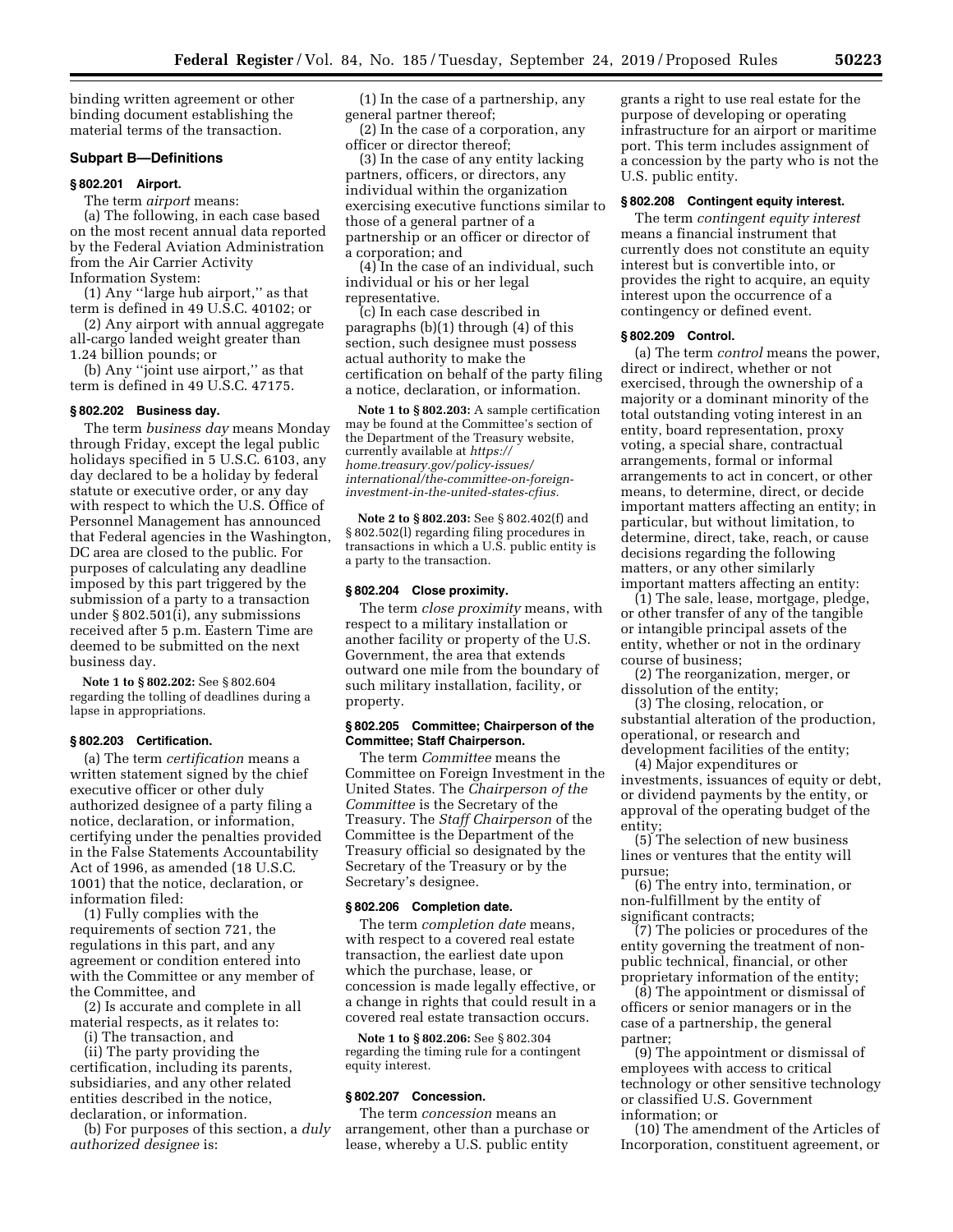other organizational documents of the entity with respect to the matters described in paragraphs (a)(1) through (9) of this section.

(b) In examining questions of control in situations where more than one foreign person has an ownership interest in an entity, consideration will be given to factors such as whether the foreign persons are related or have formal or informal arrangements to act in concert, whether they are agencies or instrumentalities of the national or subnational governments of a single foreign state, and whether a given foreign person and another person that has an ownership interest in the entity are both controlled by any of the national or subnational governments of a single foreign state.

(c) The following minority shareholder protections shall not in themselves be deemed to confer control over an entity:

(1) The power to prevent the sale or pledge of all or substantially all of the assets of an entity or a voluntary filing for bankruptcy or liquidation;

(2) The power to prevent an entity from entering into contracts with majority investors or their affiliates;

(3) The power to prevent an entity from guaranteeing the obligations of majority investors or their affiliates;

(4) The power to purchase an additional interest in an entity to prevent the dilution of an investor's pro rata interest in that entity in the event that the entity issues additional instruments conveying interests in the entity;

(5) The power to prevent the change of existing legal rights or preferences of the particular class of stock held by minority investors, as provided in the relevant corporate documents governing such shares; and

(6) The power to prevent the amendment of the Articles of Incorporation, constituent agreement, or other organizational documents of an entity with respect to the matters described in paragraphs (c)(1) through (5) of this section.

(d) The Committee will consider, on a case-by-case basis, whether minority shareholder protections other than those listed in paragraph (c) of this section do not confer control over an entity.

**Note 1 to § 802.209:** This definition is included herein for the purpose of determining whether a foreign person has control of a U.S. business that may be involved in a covered real estate transaction. For additional information, see the examples provided at § 800.208, as relevant.

#### **§ 802.210 Conversion.**

The term *conversion* means the exercise of a right inherent in the ownership or holding of a particular financial instrument to exchange any such instrument for an equity interest.

## **§ 802.211 Covered real estate.**

The term *covered real estate* means real estate that:

(a) Is, is located within, or will function as part of, an airport or maritime port; or

(b) Is located within:

(1) Close proximity of any military installation described in § 802.228(b) to (o), or another facility or property of the U.S. Government, in each case as identified in the list at part 1 or part 2 of Appendix A to this part;

(2) The extended range of any military installation described in § 802.228(h), (k), or (m), as identified in the list at part 2 of Appendix A to this part;

(3) Any county or other geographic area identified in connection with any military installation described in § 802.228(a), as identified in the list at part 3 of Appendix A to this part; or

(4) Any part of a military installation described in § 802.228(p), as identified in the list at part 4 of Appendix A to this part, that is located within 12 nautical miles seaward of the coastline of the United States.

## **§ 802.212 Covered real estate transaction.**

The term *covered real estate transaction* means:

(a) Other than an excepted real estate transaction, any purchase or lease by, or concession to, a foreign person of covered real estate, that affords the foreign person at least three of the property rights listed in § 802.233;

(b) Other than an excepted real estate transaction, a change in the rights that a foreign person has with respect to covered real estate in which the foreign person has an ownership or leasehold interest or concession arrangement if that change could result in the foreign person having at least three of the property rights listed in § 802.233; or

(c) Any other transaction, transfer, agreement, or arrangement, the structure of which is designed or intended to evade or circumvent the application of section 721 as it relates to real estate.

**Note 1 to § 802.212:** Any transaction described in (a) through (c) of this section that arises pursuant to a bankruptcy proceeding or other form of default on debt is a covered real estate transaction. See also § 802.303 for the treatment of certain lending transactions.

# **§ 802.213 Effective date.**

The term *effective date* means [EFFECTIVE DATE OF FINAL RULE].

# **§ 802.214 Entity.**

The term *entity* means any branch, partnership, group or sub-group, association, estate, trust, corporation or division of a corporation, or organization (whether or not organized under the laws of any State or foreign state); assets (whether or not organized as a separate legal entity) operated by any one of the foregoing as a business undertaking in a particular location or for particular products or services; and any government (including a foreign national or subnational government, the U.S. Government, a subnational government within the United States, and any of their respective departments, agencies, or instrumentalities).

## **§ 802.215 Excepted real estate foreign state.**

The term *excepted real estate foreign state* means each foreign state from time to time identified by the Chairperson of the Committee, with the agreement of two-thirds of the voting members of the Committee, and, beginning on [TWO YEARS AFTER EFFECTIVE DATE OF FINAL RULE], with respect to which the Chairperson of the Committee has made a determination pursuant to § 802.1001(a).

**Note 1 to § 802.215:** The name of each foreign state identified by the Chairperson of the Committee as an excepted real estate foreign state will be published in a notice in the **Federal Register** and incorporated into the Committee's list of excepted real estate foreign states.

### **§ 802.216 Excepted real estate investor.**

(a) The term *excepted real estate investor* means a foreign person who is, as of the completion date and subject to paragraphs (c) and (d) of this section:

(1) A foreign national who is a national of one or more excepted real estate foreign states and is not also a national of any foreign state that is not an excepted real estate foreign state;

(2) A foreign government of an excepted real estate foreign state; or

(3) A foreign entity that meets each of the following conditions with respect to itself and each of its parents (if any):

(i) Such entity is organized under the laws of an excepted real estate foreign state or in the United States;

(ii) Such entity has its principal place of business in an excepted real estate foreign state or the United States;

(iii) Each member or observer of the board of directors or similar body of such entity is a U.S. national or, if a foreign national, is a national of one or more excepted real estate foreign states and is not also a national of any foreign state that is not an excepted real estate foreign state;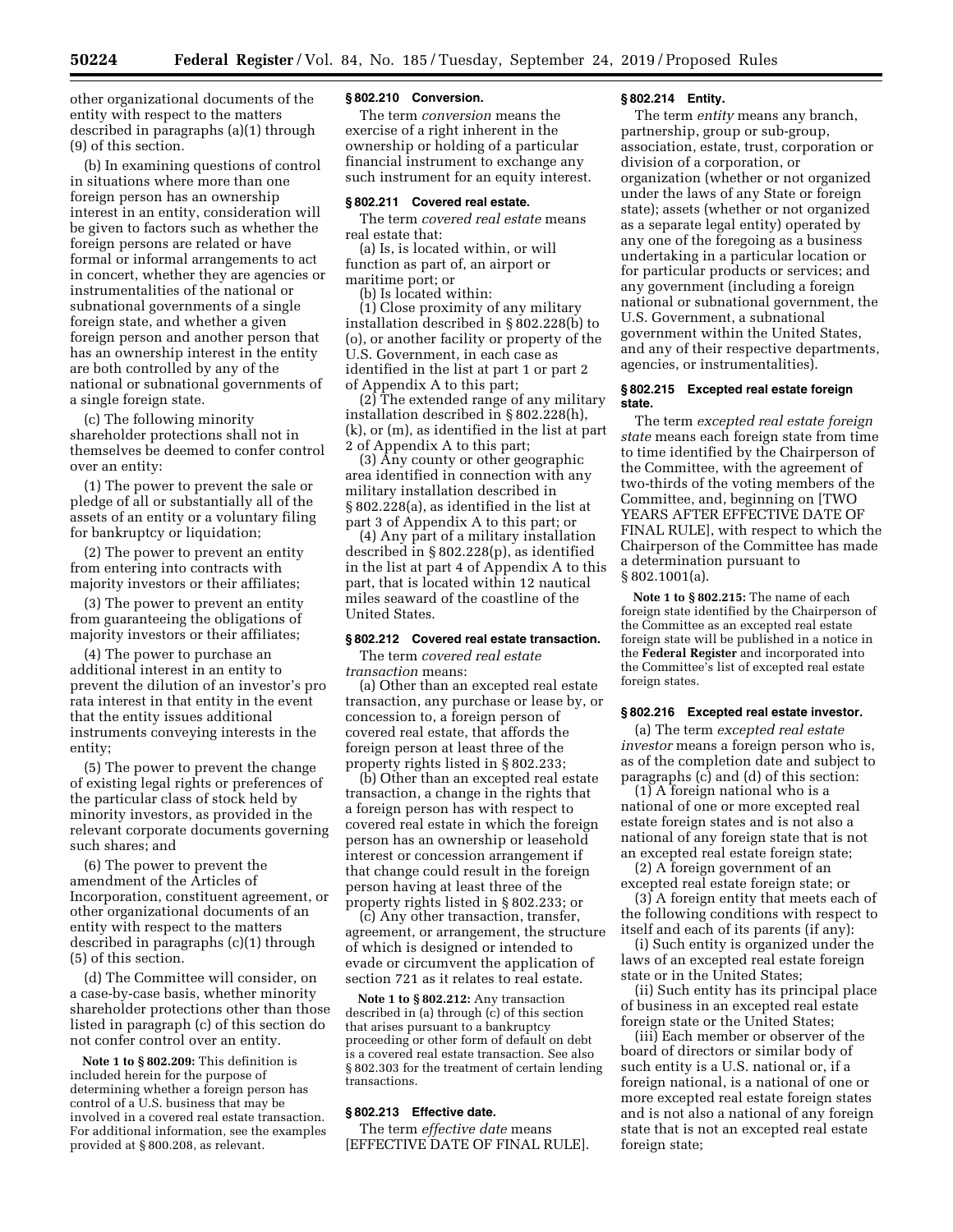(iv) Any foreign person that individually holds, or each foreign person that is part of a group of foreign persons that, in the aggregate, holds, five percent or more of the outstanding voting interest of such entity; holds the right to five percent or more of the profits of such entity; holds the right in the event of dissolution to five percent or more of the assets of such entity; or could exercise control over such entity, is:

(A) A foreign national who is a national of one or more excepted real estate foreign states and is not also a national of any foreign state that is not an excepted real estate foreign state;

(B) A foreign government of an excepted real estate foreign state; or

(C) A foreign entity that is organized under the laws of an excepted real estate foreign state and has its principal place of business in an excepted real estate foreign state or in the United States; and

(v) The minimum excepted ownership of such entity is held, individually or in the aggregate, by one or more persons each of whom is:

(A) Not a foreign person;

(B) A foreign national who is a national of one or more excepted real estate foreign states and is not also a national of any foreign state that is not an excepted real estate foreign state;

(C) A foreign government of an excepted real estate foreign state; or

(D) A foreign entity that is organized under the laws of an excepted real estate foreign state and has its principal place of business in an excepted real estate foreign state or in the United States.

(b) When more than one person holds an ownership interest in an entity, in determining whether the ownership interests of such persons should be aggregated for purposes of paragraph (a)(3)(iv) of this section, consideration will be given to factors such as whether the persons holding the ownership interests are related or have formal or informal arrangements to act in concert, whether they are agencies or instrumentalities of the national or subnational governments of a single foreign state, and whether a given foreign person and another foreign person that has an ownership interest in the entity are both controlled by any of the national or subnational governments of a single foreign state.

(c) Notwithstanding paragraph (a) of this section, a foreign person is not an excepted real estate investor with respect to a transaction if:

(1) In the five years prior to the completion date of the transaction the foreign person or any of its parents or subsidiaries:

(i) Has received written notice from the Committee that it has submitted a material misstatement or omission in a notice or declaration or made a false certification under this part or parts 800 or 801 of this title;

(ii) Has received written notice from the Committee that it has violated a material provision of a mitigation agreement entered into with, material condition imposed by, or an order issued by, the Committee or a lead agency under section 721(l);

(iii) Has been subject to action by the President under section 721(d); (iv) Has:

(A) Received a written Finding of Violation or Penalty Notice imposing a civil monetary penalty from the Department of the Treasury Office of Foreign Assets Control (OFAC); or

(B) Entered into a settlement agreement with OFAC with respect to apparent violations of U.S. sanctions laws administered by OFAC, including without limitation the International Emergency Economic Powers Act, the Trading With the Enemy Act, the Foreign Narcotics Kingpin Designation Act, each as amended, or of any executive order, regulation, order, directive, or license issued pursuant thereto;

(v) Has received a written notice of debarment from the Department of State Directorate of Defense Trade Controls, as described in 22 CFR parts 127 and 128;

(vi) Has been a respondent or party in a final order, including a settlement order, issued by the Department of Commerce Bureau of Industry and Security (BIS) regarding violations of U.S. export control laws administered by BIS, including without limitation the Export Control Reform Act of 2018 (Title XVII, Subtitle B of Pub. L. 115– 232, 132 Stat. 2208, 50 U.S.C. 4801, *et seq.*), the Export Administration Regulations (15 CFR parts 730–774), or of any executive order, regulation, order, directive, or license issued pursuant thereto;

(vii) Has received a final decision from the Department of Energy National Nuclear Security Administration imposing a civil penalty with respect to a violation of section 57 b. of the Atomic Energy Act of 1954, as implemented under 10 CFR part 810; or

(viii) Has been convicted of a crime under, or has entered into a deferred prosecution agreement or nonprosecution agreement with the Department of Justice with respect to a violation of, any felony crime in any jurisdiction within the United States; or

(2) The foreign person or any of its parents or subsidiaries is, on the date on

which the parties to the transaction first execute a binding written agreement, or other binding document, establishing the material terms of the transaction, listed on either the BIS Unverified List or Entity List in 15 CFR part 744.

(d) Irrespective of whether the foreign person satisfies the criteria in paragraphs (a)(1), (2), or (3)(i) through (iii) of this section as of the completion date, if at any time during the three-year period following the completion date the foreign person no longer meets all the criteria set forth in paragraphs (a)(1), (2), or (3)(i) through (iii) of this section, the foreign person is not an excepted real estate investor with respect to the transaction from the completion date onward. This paragraph does not apply when an excepted real estate investor no longer meets any of the criteria solely due to a rescission of a determination under § 802.1001(b) or if a particular foreign state otherwise ceases to be an excepted real estate foreign state.

(e) A foreign person may waive its status as an excepted real estate investor with respect to a transaction at any time by submitting a declaration pursuant to § 802.401 or filing a notice pursuant to § 802.501 regarding the transaction in which it explicitly waives such status. In such case, the foreign person will be deemed not to be an excepted real estate investor and the provisions of Subpart D or E, as applicable, will apply.

**Note 1 to § 802.216:** See § 802.501(c)(2) regarding an agency notice where a foreign person is not an excepted real estate investor solely due to § 802.216(d).

#### **§ 802.217 Excepted real estate transaction.**

The term *excepted real estate transaction* means the following:

(a) A purchase or lease by, or concession to, an excepted real estate investor of covered real estate, or a change in rights of an excepted real estate investor with respect to covered real estate.

(b) A covered transaction as defined by part 800 of this title that includes the purchase, lease, or concession of covered real estate.

(c) The purchase, lease, or concession of covered real estate that is within an urbanized area or urban cluster, except for real estate that is subject to paragraph (a) or (b)(1) of § 802.211.

(d) The purchase, lease, or concession of covered real estate that is a single housing unit, including fixtures and adjacent land as long as the land is incidental to the use of the real estate as a single housing unit.

(e) The lease by or a concession to a foreign person of covered real estate pursuant to paragraph (a) of § 802.211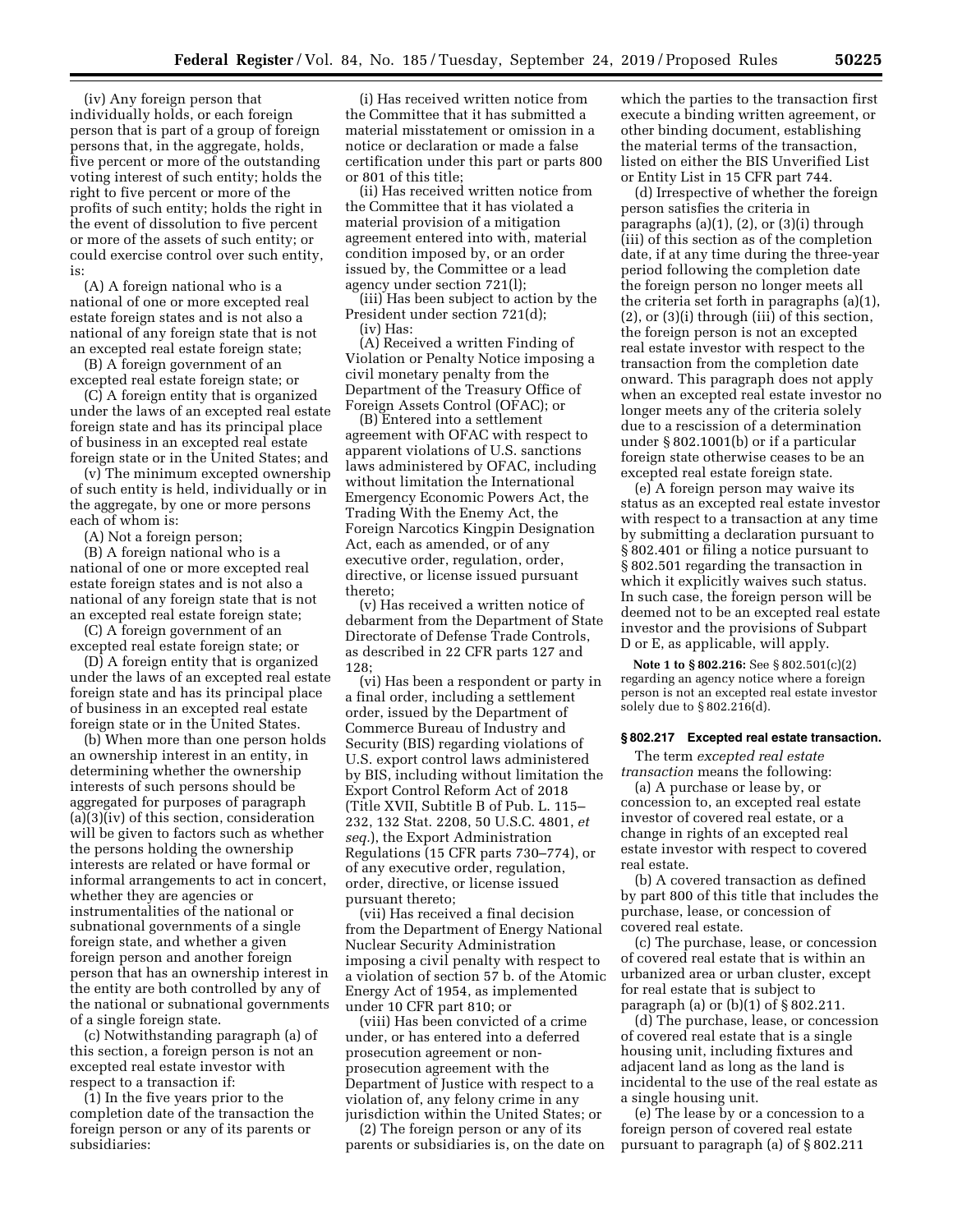that, according to the terms of the concession or lease, may be used only as a retail trade, accommodation, or food service sector establishment, as described in the North American Industry Classification System Manual Sector 44–45 and 72.

(f) The purchase or lease by, or concession to, a foreign person of commercial office space within a multiunit commercial office building, if, upon the completion of the transaction,

(1) The foreign person and its affiliates do not, in the aggregate, hold, lease, or have a concession with respect to commercial office space in such building that exceeds 10 percent of the total square footage of the commercial office space of such building and

(2) The foreign person and its affiliates (each counted separately) do not represent more than 10 percent of the total number of tenants in the building.

(g) The purchase, lease, or concession of land either:

(1) Owned by an Alaska Native village, Native group, or Native Corporation as those terms are defined in the Alaska Native Claims Settlement Act at 43 U.S.C. 1602; or

(2) Held in trust by the United States for American Indians, Indian tribes, Alaska Natives, or any of the entities set forth in paragraph (g)(1) of this section. (h) Examples:

(1) *Example 1.* Corporation A, a foreign person, proposes to purchase all of the shares of Corporation X, which is a U.S. business. Corporation X is in the business of owning and leasing real estate including real estate that is in close proximity to a military installation identified in part 1 or part 2 of Appendix A to this part. As the sole owner, Corporation A will have control over Corporation X. The proposed transaction is not a covered real estate transaction but is a covered transaction under part 800 of this title.

(2) *Example 2.* Same facts as Example 1 of this section, except that Corporation X, after the transaction with Corporation A is completed, leases a tract of land from another person that is in close proximity to a military installation identified in part 1 or part 2 of Appendix A to this part. Assuming no other relevant facts, the proposed transaction is a covered real estate transaction but only with respect to the new lease.

(3) *Example 3.* Corporation A, a foreign person, seeks to purchase from Corporation X, a U.S. business, an empty warehouse located in the United States that is in close proximity to a military installation identified in part 1 or part 2 of Appendix A to this part. Assuming no other relevant facts, Corporation A has not acquired a U.S. business, and the purchase of the covered real estate is not a covered transaction subject to part 800 of this title.

(4) *Example 4.* Same facts as Example 3 of this section, except that, in addition to the

proposed purchase of Corporation X's empty warehouse, Corporation A would acquire the personnel, customer list, equipment, and inventory management software used to operate the warehouse. Under these facts, Corporation A is acquiring a U.S. business, and the proposed transaction is a covered transaction subject to part 800 of this title and therefore not a covered real estate transaction.

(5) *Example 5.* Corporation A, a foreign person, purchases covered real estate that is undeveloped. Corporation A, through a newly incorporated U.S. subsidiary, intends to use the covered real estate to set up a manufacturing facility. Assuming no other relevant facts, Corporation A has not acquired a U.S. business, and the purchase of the covered real estate is not a covered transaction subject to part 800 of this title. Corporation A's purchase of the covered real estate is, however, a covered real estate transaction.

(6) *Example 6.* A foreign person purchases real estate. The nearest military installation is one that is identified in part 2 of Appendix A to this part and is 40 miles away (*i.e.,* in the extended range) from the real estate. The real estate is located in a statistical geographic area with a population of 125,000 individuals. Assuming no other relevant facts, the real estate purchase is not a covered real estate transaction because the real estate is located in an urbanized area.

(7) *Example 7.* Same facts as Example 6 of this section, except that the covered real estate is not located in an urbanized area or an urban cluster. Assuming no other relevant facts, the real estate transaction is a covered real estate transaction.

(8) *Example 8.* A foreign person purchases real estate that is 0.25 miles from a military installation identified in part 1 of Appendix A to this part. The real estate is located in an urbanized area. Assuming no other relevant facts, the real estate transaction is a covered real estate transaction because it is in close proximity to a military installation listed in part 1 of Appendix A to this part.

(9) *Example 9.* A foreign person purchases a single housing unit including the one acre of land surrounding it, within 0.5 miles from a military installation. Each home in the neighborhood sits on a separate lot, each of which is approximately one acre in size. The acre of land surrounding the housing unit is incidental to use of the land as a single housing unit, and the real estate transaction therefore is not a covered real estate transaction.

(10) *Example 10.* Same facts as Example 9 of this section, except that the foreign person also purchases an adjacent five-acre undeveloped tract of land a year later. Assuming no other relevant facts, the purchase of the adjacent tract of land is a covered real estate transaction.

**Note 1 to § 802.217:** With respect to paragraph (d) of this section, for purposes herein, fixtures and land shall be considered incidental if the size and nature of such is common for similar single housing units in the locality in which the unit is located.

# **§ 802.218 Extended range.**

The term *extended range* means, with respect to any military installation identified in § 802.228(h), (k), or (m), as listed in part 2 of Appendix A to this part, the area that extends 99 miles outward from the outer boundary of close proximity to such military installation, but, where applicable, no more than 12 nautical miles seaward of the coastline of the United States.

#### **§ 802.219 Foreign entity.**

(a) The term *foreign entity* means any branch, partnership, group or sub-group, association, estate, trust, corporation or division of a corporation, or organization organized under the laws of a foreign state if either its principal place of business is outside the United States or its equity securities are primarily traded on one or more foreign exchanges.

(b) Notwithstanding paragraph (a) of this section, any branch, partnership, group or sub-group, association, estate, trust, corporation or division of a corporation, or organization that demonstrates that a majority of the equity interest in such entity is ultimately owned by U.S. nationals is not a foreign entity.

## **§ 802.220 Foreign government.**

The term *foreign government* means any government or body exercising governmental functions, other than the U.S. Government or a subnational government of the United States. The term includes, but is not limited to, national and subnational governments, including their respective departments, agencies, and instrumentalities.

### **§ 802.221 Foreign national.**

The term *foreign national* means any individual other than a U.S. national.

#### **§ 802.222 Foreign person.**

(a) The term *foreign person* means: (1) Any foreign national, foreign

government, or foreign entity; or (2) Any entity over which control is exercised or exercisable by a foreign national, foreign government, or foreign entity.

## (b) Examples:

(1) *Example 1.* Corporation A is organized under the laws of a foreign state and is engaged in business only outside the United States. All of its shares are held by Corporation X, which solely controls Corporation A. Corporation X is organized in the United States and is wholly owned and controlled by U.S. nationals. Assuming no other relevant facts, Corporation A, although organized and only operating outside the United States, is not a foreign person.

(2) *Example 2.* Same facts as in the first sentence of Example 1 of this section. The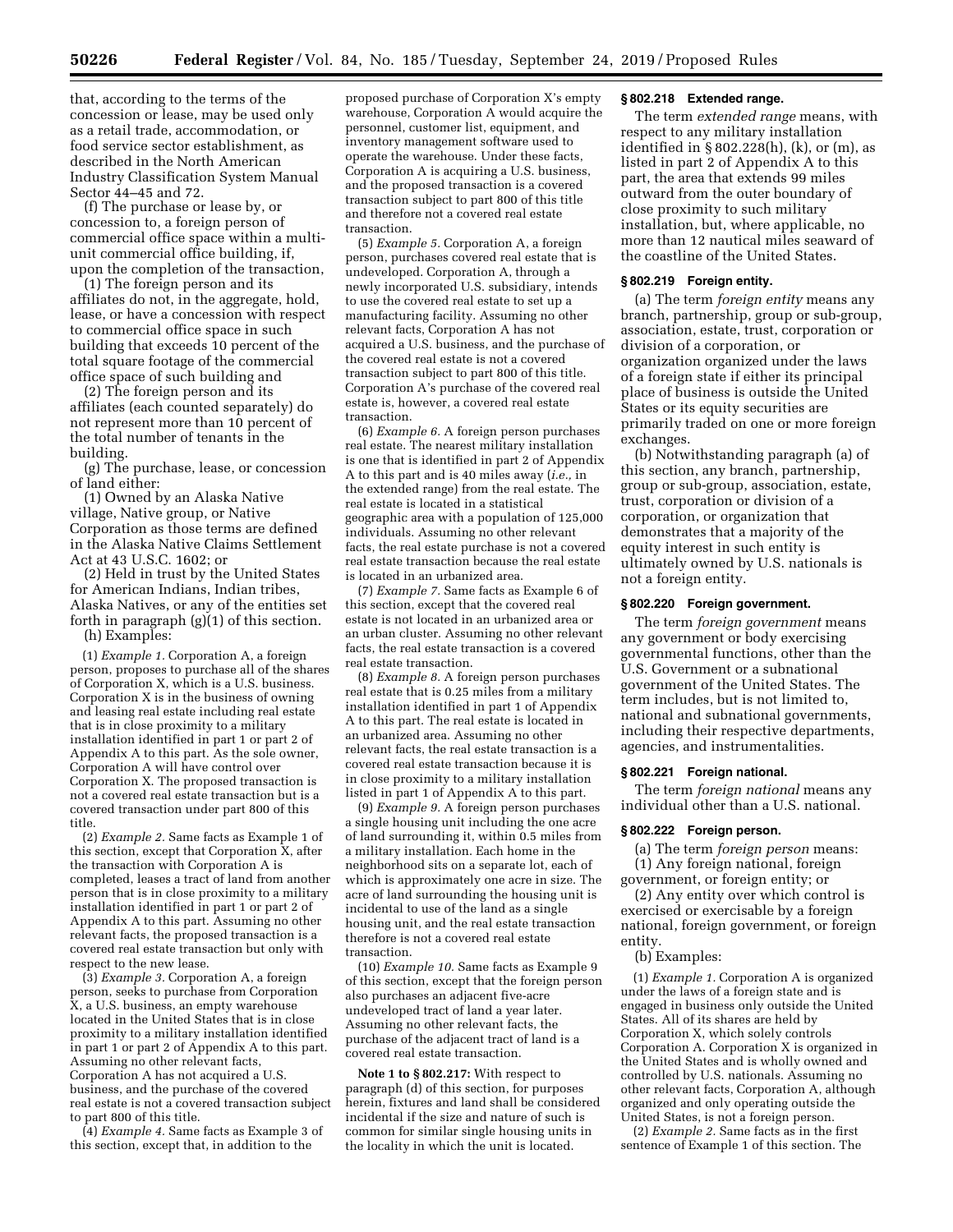government of the foreign state under whose laws Corporation A is organized exercises control over Corporation A because a law establishing Corporation A gives the foreign state the right to appoint Corporation A's board members. Corporation A is a foreign person.

(3) *Example 3.* Corporation A is organized in the United States, is engaged in interstate commerce in the United States, and is controlled by Corporation X. Corporation X is organized under the laws of a foreign state, its principal place of business is located outside the United States, and 50 percent of its shares are held by foreign nationals and 50 percent of its shares are held by U.S. nationals. Both Corporation A and Corporation X are foreign persons.

(4) *Example 4.* Corporation A is organized under the laws of a foreign state and is owned and controlled by a foreign national. A branch of Corporation A engages in interstate commerce in the United States. Corporation A (including its branch) is a foreign person.

(5) *Example 5.* Corporation A is a corporation organized under the laws of a foreign state and its principal place of business is located outside the United States. Forty-five percent of the voting interest in Corporation A is owned in equal shares by numerous unrelated foreign investors, none of whom has control. The foreign investors have no formal or informal arrangement to act in concert with regard to Corporation A with any other holder of voting interest in Corporation A. Corporation A demonstrates that the remainder of the voting interest in Corporation A is held by U.S. nationals. Assuming no other relevant facts, Corporation A is not a foreign person.

(6) *Example 6.* Same facts as Example 5 of this section, except that one of the foreign investors controls Corporation A. Assuming no other relevant facts, Corporation A is not a foreign entity pursuant to § 802.219(b), but it is a foreign person because it is controlled by a foreign person.

#### **§ 802.223 Hold.**

The terms *hold(s)* and *holding* mean legal or beneficial ownership, whether direct or indirect, whether through fiduciaries, agents, or other means.

### **§ 802.224 Housing unit.**

The term *housing unit* means a single family house, townhome, mobile home or trailer, apartment, group of rooms, or single room that is occupied as a separate living quarters, or, if vacant, is intended for occupancy as a separate living quarters.

#### **§ 802.225 Lead agency.**

The term *lead agency* means the Department of the Treasury and any other agency designated by the Chairperson of the Committee to have primary responsibility, on behalf of the Committee, for the specific activity for which the Chairperson designates it as a lead agency, including without limitation all or a portion of an

assessment, a review, an investigation, or the negotiation or monitoring of a mitigation agreement or condition.

## **§ 802.226 Lease.**

(a) The term *lease* means an arrangement conveying a possessory interest in real estate, short of ownership, to a person for a specified time and in exchange for consideration. This term includes subleases.

## (b) Examples:

(1) *Example 1.* Foreign person A enters into an arrangement with a neighbor that allows the foreign person to use a private road running across the neighbor's land. The road will remain owned by the neighbor following the arrangement. The neighbor will also retain physical possession of his land despite the foreign person having permission to traverse the land while using the road. The arrangement does not convey a possessory interest in real estate. Assuming no other relevant facts, the foreign person has not entered into a lease.

(2) *Example 2.* Same facts as Example 1 of this section, except that the foreign person's arrangement with the neighbor gives the foreign person the exclusive right to occupy a portion of the neighbor's land and attach fixtures to the surface, in exchange for a fee for a specified period of time. The foreign person can unilaterally adjust, remove, and make other changes to the fixtures. The foreign person has entered into a lease.

**Note 1 to § 802.226:** See § 800.249(a)(5) for certain long-term leases and concessions that could be subject to part 800 of this title.

### **§ 802.227 Maritime port.**

The term *maritime port* means any: (a) Strategic seaport within the National Port Readiness Network, as identified by the Department of Transportation Maritime Administration; or

(b) Top 25 tonnage, container, or dry bulk port according to the most recent annual report submitted to Congress by the U.S. Department of Transportation, Bureau of Transportation Statistics pursuant to 49 U.S.C. 6314.

#### **§ 802.228 Military installation.**

The term *military installation* means any site that meets the following category descriptions, as identified in the list at Appendix A to this part:

(a) Active Air Force ballistic missile fields;

(b) Air Force bases administering active Air Force ballistic missile fields;

(c) Air Force bases and major annexes thereof containing a unit from the Air Force Air Combat Command;

(d) Air Force bases and major annexes thereof containing an Air Force research laboratory or test unit and associated sites;

(e) Air Force bases and major annexes thereof containing a unit of the North

American Aerospace Defense Command and its regions;

(f) Air Force bases and Air Force stations and major annexes thereof containing satellite, telemetry, tracking or commanding systems;

(g) Army bases, ammunition plants, centers of excellence and research laboratories and major annexes thereof, excluding depots, arsenals and airfields that are not collocated with an Army installation included in this section;

(h) Army combat training centers located in the continental United States;

(i) Headquarters of the Office of the Secretary of Defense and Defense Advanced Research Projects Agency and major offices and annexes thereof;

(j) Long range radar sites and major annexes thereof in any of the following states: Alaska, North Dakota, California, or Massachusetts;

(k) Major range and test facility base activities as defined in 10 U.S.C. 196;

(l) Marine Corps bases and air stations and major annexes thereof, excluding detachments, installations, logistics battalions, recruit depots, and support facilities;

(m) Military ranges as defined in 10 U.S.C. 101(e)(1) owned by the U.S. Navy or U.S. Air Force, or joint forces training centers that are located in any of the following states: Oregon, Nevada, Idaho, Wisconsin, Mississippi, North Carolina, or Florida;

(n) Naval bases and air stations containing squadrons and supporting commands of the Submarine Force Atlantic or Submarine Force Pacific and major offices thereof;

(o) Naval surface, air, and undersea warfare centers and research laboratories and major annexes thereof; and

(p) U.S. Navy off-shore range complexes and off-shore operating areas.

#### **§ 802.229 Minimum excepted ownership.**

The term *minimum excepted ownership* means:

(a) With respect to an entity whose equity securities are primarily traded on an exchange in an excepted foreign state or the United States, a majority of its voting interest, the right to a majority of its profits, and the right in the event of dissolution to a majority of its assets; and

(b) With respect to an entity whose equity securities are not primarily traded on an exchange in an excepted foreign state or the United States, 90 percent or more of its voting interest, the right to 90 percent and more of its profits, or the right in the event of dissolution to 90 percent or more of its assets.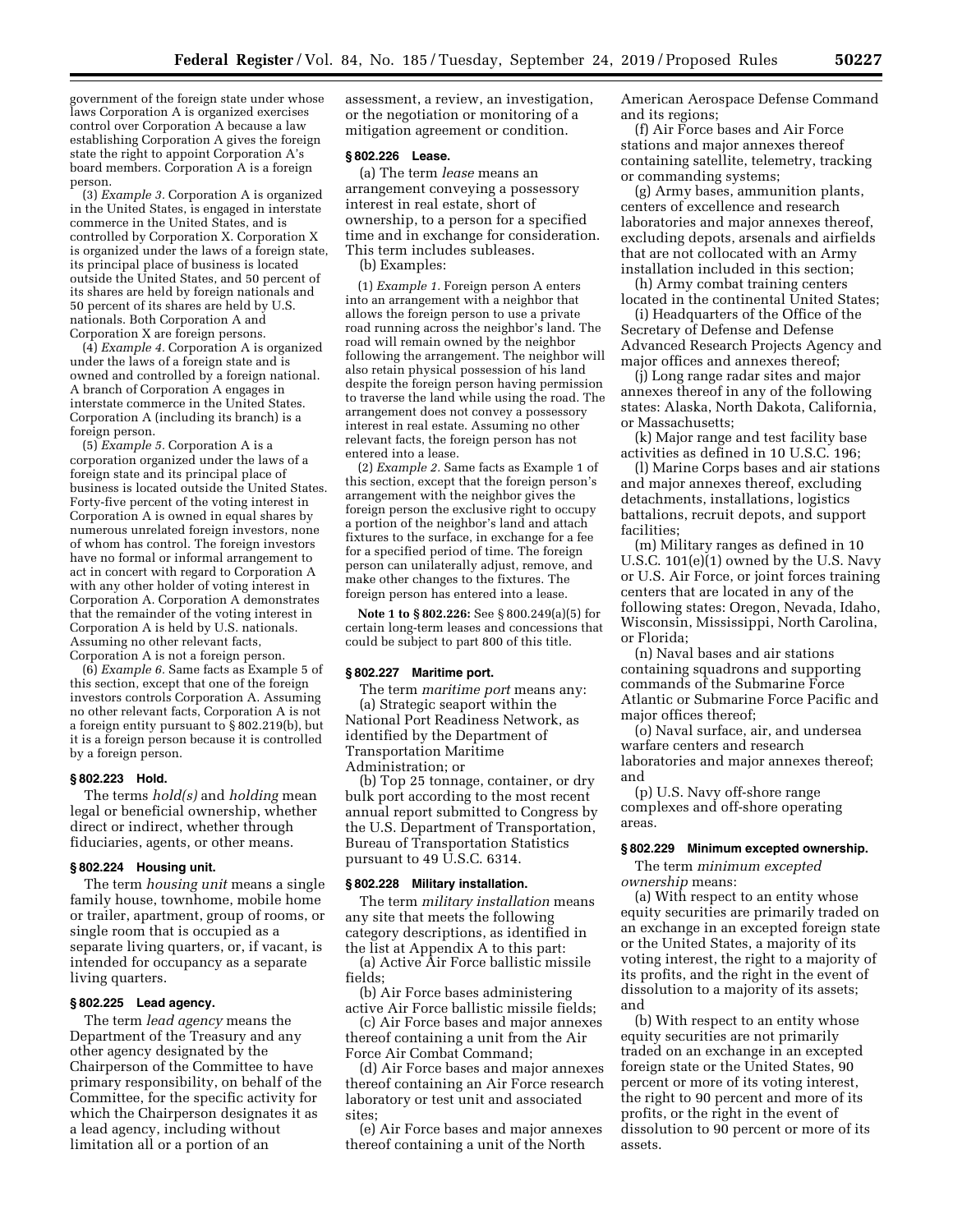#### **§ 802.230 Parent.**

(a) The term *parent* means a person who or which directly or indirectly:

(1) Holds or will hold at least 50 percent of the outstanding voting interest in an entity; or

(2) Holds or will hold the right to at least 50 percent of the profits of an entity, or has or will have the right in the event of the dissolution to at least 50 percent of the assets of that entity.

(b) Any entity that meets the conditions of paragraph (a)(1) or (2) of this section with respect to another entity (*i.e.,* the intermediate parent) is also a parent of any other entity of which the intermediate parent is a parent.

(c) Examples:

(1) *Example 1.* Corporation P holds 50 percent of the voting interest in Corporations R and S. Corporation R holds 40 percent of the voting interest in Corporation X; Corporation S holds 50 percent of the voting interest in Corporation  $\bar{Y}$ , which in turn holds 50 percent of the voting interest in Corporation Z. Corporation P is a parent of Corporations  $R$ ,  $S$ ,  $Y$ , and  $Z$ , but not of Corporation X. Corporation S is a parent of Corporation Y and Z, and Corporation Y is a parent of Corporation Z.

(2) *Example 2.* Corporation A holds warrants which when exercised will entitle it to vote 50 percent of the outstanding shares of Corporation B. Corporation A is a parent of Corporation B.

## **§ 802.231 Party to a transaction.**

(a) The term *party to a transaction*  means:

(1) In the case of a purchase, the person acquiring the ownership interest, and the person from which such ownership interest is acquired, and the entity whose ownership interest is being acquired, without regard to any person providing brokerage or underwriting services for the transaction;

(2) In the case of a lease, the person acquiring the possessory interest, and the person from whom such possessory interest is acquired;

(3) In the case of a concession, the person receiving the right to use the covered real estate, and the U.S. public entity;

(4) In the case of a change in rights that a person has with respect to covered real estate obtained through a purchase, lease, or concession, the person whose rights change as a result of the transaction and the person conveying those rights; and

(5) In the case of a transfer, agreement, arrangement, or any other type of transaction, the structure of which is designed or intended to evade or circumvent the application of section 721, any person that participates in such transfer, agreement, arrangement, or other type of transaction.

(6) In all cases, each party that submitted a declaration or notice to the Committee regarding a transaction.

(b) For purposes of section 721(l), the term *party to a transaction* includes any affiliate of any party described in paragraphs (a)(1) through (6) of this section that the Committee, or a lead agency acting on behalf of the Committee, determines is relevant to mitigating a risk to the national security of the United States.

#### **§ 802.232 Person.**

The term *person* means any individual or entity.

### **§ 802.233 Property right.**

The term *property right* means, with respect to real estate, any of the following rights or abilities, whether or not exercised, whether or not shared concurrently with any other person, and whether or not the underlying real estate is subject to an easement or other encumbrance:

(a) To physically access the real estate;

(b) To exclude others from physical access to the real estate;

(c) To improve or develop the real estate; or

(d) To attach fixed or immovable structures or objects to the real estate.

#### **§ 802.234 Purchase.**

(a) The term *purchase* means an arrangement conveying an ownership interest of real estate to a person in exchange for consideration.

(b) *Example:* Person A, a foreign person, acquires covered real estate from Person B, a U.S. national, in exchange for land and services. Person A was under no obligation to pay money to Person B in order to acquire the covered real estate. Person A has purchased the covered real estate because the arrangement was predicated on consideration in the form of land and services.

#### **§ 802.235 Real estate.**

The term *real estate* means any land, including subsurface and submerged, or structure attached to land, including any building or any part thereof, that is located in the United States.

### **§ 802.236 Section 721.**

The term *section 721* means section 721 of title VII of the Defense Production Act of 1950, 50 U.S.C. 4565, as amended.

## **§ 802.237 United States.**

The term *United States* or *U.S.* means the United States of America, the States of the United States, the District of Columbia, and any commonwealth,

territory, dependency, or possession of the United States, or any subdivision of the foregoing, and includes the Outer Continental Shelf, as defined in the Outer Continental Shelf Lands Act, as amended (43 U.S.C. 1331(a)). For purposes of these regulations and their examples, an entity organized under the laws of the United States of America, one of the States, the District of Columbia, or a commonwealth, territory, dependency, or possession of the United States is an entity organized ''in the United States.''

#### **§ 802.238 Urban cluster.**

The term *urban cluster* means a statistical geographic area as identified in the most recent U.S. Census consisting of a densely settled core created from census tracts or blocks and contiguous qualifying territory that together have at least 2,500 individuals but fewer than 50,000 individuals.

**Note 1 to § 802.238:** The Census Bureau maintains an interactive map on its website allowing the user to filter by various criteria, including urban clusters and urbanized areas according to the most recent U.S. Census.

## **§ 802.239 Urbanized area.**

The term *urbanized area* means a statistical geographic area as identified in the most recent U.S. Census consisting of a densely settled core created from census tracts or blocks and contiguous qualifying territory that together have a minimum population of at least 50,000 individuals.

**Note 1 to § 802.239:** See note to definition in § 802.238.

# **§ 802.240 U.S. business.**

The term *U.S. business* means any entity, irrespective of the nationality of the persons that control it, engaged in interstate commerce in the United States.

**Note 1 to § 802.240:** See examples to definition in § 800.252.

## **§ 802.241 U.S. national.**

The term *U.S. national* means an individual who is a U.S. citizen or an individual who, although not a U.S. citizen, owes permanent allegiance to the United States.

## **§ 802.242 U.S. public entity.**

The term *U.S. public entity* means the U.S. Government, a subnational government of the United States, or any other body exercising governmental functions of the United States, including without limitation air and maritime port authorities. The term includes, but is not limited to, the respective departments, agencies, and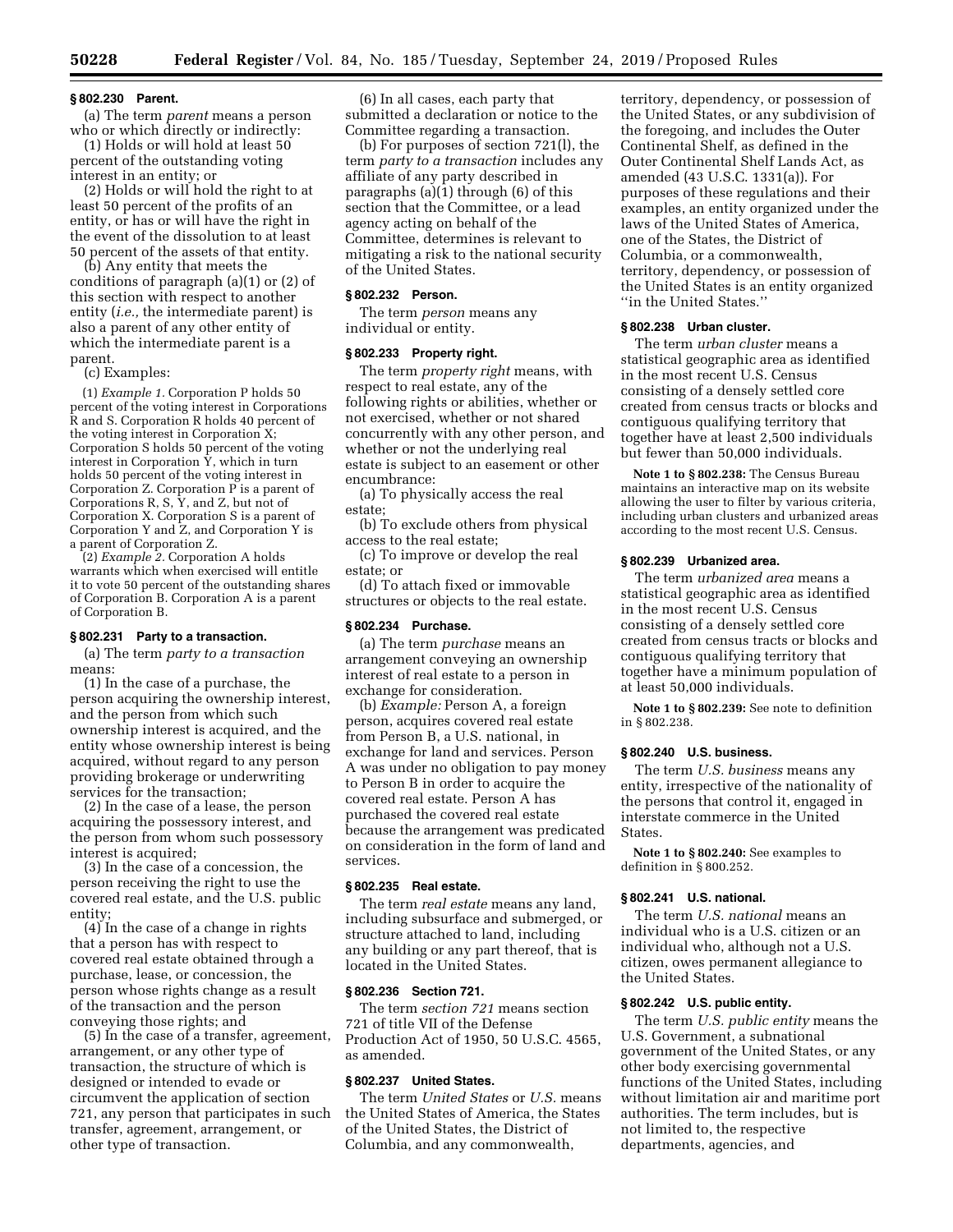instrumentalities of the U.S. Government and the subnational governments of the United States.

## **§ 802.243 Voting interest.**

The term *voting interest* means any interest in an entity that entitles the owner or holder of that interest to vote for the election of directors of the entity (or, with respect to unincorporated entities, individuals exercising similar functions) or to vote on other matters affecting the entity.

### **Subpart C—Coverage**

## **§ 802.301 Transactions that are covered real estate transactions.**

Transactions that are covered real estate transactions include, without limitation:

(a) A transaction that meets the criteria of § 802.212, including where a foreign person (other than an excepted real estate investor) enters into a purchase or lease of, or obtains a concession to, covered real estate either directly or indirectly. (See the example in § 802.301(h)(1).)

(b) A purchase by a foreign person of less than full ownership of covered real estate that nevertheless affords the foreign person at least three property rights with respect to the covered real estate. (See the example in § 802.301(h)(2).)

(c) A purchase or lease by, or concession to, a foreign person of real estate, a portion of which is covered real estate with respect to which the foreign person has at least three property rights. (See the example in § 802.301(h)(3).)

(d) A purchase or lease by, or concession to, a foreign person of a portion of covered real estate with respect to which the foreign person has at least three property rights. (See the example in § 802.301(h)(4).)

(e) A purchase, lease, or assignment of a concession, of covered real estate that meets the criteria of § 802.212 by one foreign person from another foreign person. (See the examples in § 802.301(h)(5) and (6).)

(f) A change in the rights that a foreign person has with respect to covered real estate obtained through a purchase, lease, or concession, if that change affords a foreign person at least three property rights with respect to the covered real estate.

(g) A transaction the structure of which is designed or intended to evade or circumvent the application of this part.

## (h) Examples:

(1) *Example 1.* Corporation A, a foreign person, acquires Corporation X, a business incorporated in the United States. As a result, Corporation X is a foreign person. Subsequently, Corporation X purchases real estate that is in close proximity to a military installation identified in part 1 or part 2 of Appendix A to this part and obtains all of the property rights with respect to such real estate. Assuming no other relevant facts, the proposed transaction is a covered real estate transaction.

(2) *Example 2.* Corporation A, a foreign person, together with Corporation B, a  $\tilde{U}$ .S. business, purchases real estate that is in close proximity to a military installation identified in part 1 or part 2 of Appendix A to this part. Neither party has full ownership; rather, the title to the real estate is held by the two parties jointly. Corporation A is afforded at least three property rights as a result of the transaction. Assuming no other relevant facts, the proposed transaction is a covered real estate transaction.

(3) *Example 3.* Corporation A, a U.S. business, purchases real estate. Half of such real estate is covered real estate that is located in close proximity to a military installation identified in part 1 or part 2 of Appendix A to this part. The other half of the real estate purchased by Corporation A is not located in close proximity to any such military installation. Assuming no other relevant facts, Corporation A's purchase is a covered real estate transaction.

(4) *Example 4.* Corporation A, a U.S. business, purchases covered real estate that is entirely located in close proximity to a military installation identified in part 1 or part 2 of Appendix A to this part. Corporation B, a foreign person, leases from Corporation A, a part of that real estate. Corporation B is entitled to at least three property rights with respect to the real estate as a result of the transaction. Assuming no other relevant facts, Corporation B's lease is a covered real estate transaction.

(5) *Example 5.* Corporation A, a foreign person, purchases covered real estate and is afforded three property rights with respect to the covered real estate. In a subsequent transaction, Corporation B, another foreign person, leases the covered real estate from Corporation A, and is also afforded three property rights. Assuming no other relevant facts, the transaction is a covered real estate transaction.

(6) *Example 6.* Corporation A, a foreign person, purchases covered real estate that is undeveloped. Corporation A's only asset in the United States is the covered real estate, and Corporation A is not a U.S. business. In a subsequent transaction, Corporation B, also a foreign person, purchases 100 percent of the shares of Corporation A. Assuming no other relevant facts, the transaction is a covered real estate transaction.

### **§ 802.302 Transactions that are not covered real estate transactions.**

Transactions that are not covered real estate transactions include, without limitation:

(a) A transaction that meets the definition of excepted real estate transaction in § 802.217;

(b) A transaction that is not a covered transaction under part 800 of this title

where a foreign person acquires an interest in an entity that holds covered real estate, and the foreign person does not have three or more of the property rights with respect to the covered real estate. (See the example in § 802.302(g).)

(c) An acquisition of securities by a person acting as a securities underwriter, in the ordinary course of business and in the process of underwriting.

(d) An acquisition pursuant to a condition in a contract of insurance relating to fidelity, surety, or casualty obligations if the contract was made by an insurer in the ordinary course of business.

(e) A purchase or lease by, or concession to, a foreign person of covered real estate that does not afford the foreign person at least three of the property rights with respect to the covered real estate.

(f) A change in the rights that a foreign person has with respect to covered real estate, if that change could not result in the foreign person being afforded at least three of the property rights with respect to the covered real estate.

(g) *Example:* Corporation A, a U.S. business, purchases covered real estate. In a subsequent transaction, Corporation B, a foreign person, purchases 10 percent of the shares of Corporation A, which affords Corporation B the right to access the covered real estate, but none of the other property rights specified in § 802.233. The transaction is not a covered real estate transaction because Corporation B has not been afforded at least three of the property rights with respect to the covered real estate.

#### **§ 802.303 Lending transactions.**

(a) The extension of a mortgage, loan, or similar financing arrangement by a foreign person to another person for the purpose of the purchase, lease, or concession of covered real estate shall not, by itself, constitute a covered real estate transaction.

(1) The Committee will accept notices or declarations concerning a mortgage, loan, or similar financing arrangement that does not, by itself, constitute a covered real estate transaction only at the time that, because of imminent or actual default or other condition, there is a significant possibility that the foreign person may purchase or lease, or be granted a concession to, the real estate as a result of the default or other condition in a manner that would constitute a covered real estate transaction.

(2) Where the Committee accepts a notice or declarations concerning a mortgage, loan, or similar financing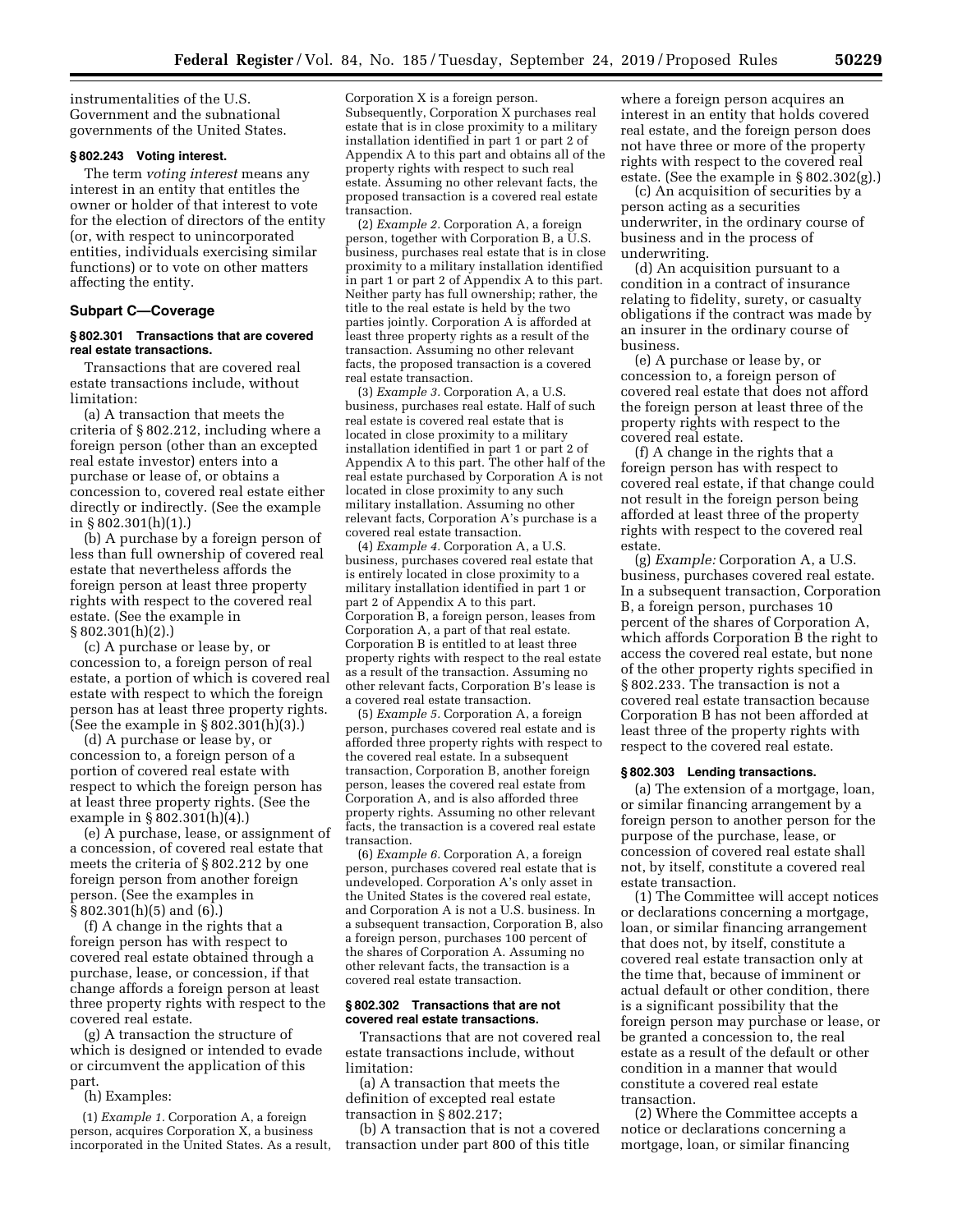arrangement pursuant to paragraph (a)(1) of this section, and a party to the transaction is a foreign person that makes mortgages or loans in the ordinary course of business, the Committee will take into account whether the foreign person has made any arrangements to transfer the ownership and property rights over the covered real estate to U.S. persons for purposes of determining whether such mortgage, loan, or financing arrangement constitutes a covered real estate transaction.

(b) Notwithstanding paragraph (a) of this section, a mortgage, loan, or similar financing arrangement through which a foreign person acquires property rights over covered real estate may constitute a covered real estate transaction to the extent that the arrangement would constitute a purchase, lease, or concession under this part.

(c) *Example:* Corporation A, a foreign bank, makes a secured loan to Corporation B in order for Corporation B to purchase a building that constitutes covered real estate. The collateral for the loan is the building that Corporation B is purchasing. Corporation B defaults on the loan. Assuming no other relevant facts, the Committee would accept a notice or declaration of the imminent default or default transferring ownership of the building to Corporation A, which would constitute a covered real estate transaction.

## **§ 802.304 Timing rule for a contingent equity interest.**

(a) For purposes of determining whether to include the rights that a holder of contingent equity interest will acquire upon conversion of, or exercise of a right provided by, those interests in the Committee's analysis of whether a notified transaction is a covered real estate transaction, the Committee will consider factors that include:

(1) The imminence of conversion or satisfaction of contingent conditions;

(2) Whether conversion or satisfaction of contingent conditions depends on factors within the control of the acquiring party; and

(3) Whether the amount of interest and the rights that would be acquired upon conversion or satisfaction of contingent conditions can be reasonably determined at the time of acquisition.

(b) When the Committee, applying paragraph (a) of this section, determines that the rights that the holder will acquire upon conversion or satisfaction of contingent condition will not be included in the Committee's analysis of whether a notified transaction is a covered real estate transaction, the Committee will disregard the contingent equity interest for purposes of that transaction except to the extent that they convey immediate rights to the holder with respect to the entity that issued the interest.

# **Subpart D—Declarations**

### **§ 802.401 Procedures for declarations.**

(a) A party or parties may submit a voluntary declaration of a covered real estate transaction by submitting electronically the information set out in § 802.402, including the certifications required thereunder, to the Staff Chairperson in accordance with the submission instructions on the Committee's section of the Department of the Treasury website at *[https://](https://home.treasury.gov/policy-issues/international/the-committee-on-foreign-investment-in-the-united-states-cfius) [home.treasury.gov/policy-issues/](https://home.treasury.gov/policy-issues/international/the-committee-on-foreign-investment-in-the-united-states-cfius) [international/the-committee-on-foreign](https://home.treasury.gov/policy-issues/international/the-committee-on-foreign-investment-in-the-united-states-cfius)[investment-in-the-united-states-cfius.](https://home.treasury.gov/policy-issues/international/the-committee-on-foreign-investment-in-the-united-states-cfius)* 

(b) No communications other than those described in paragraph (a) of this section shall constitute the submission of a declaration for purposes of section 721.

(c) Information and other documentary material submitted to the Committee pursuant to this section shall be considered to have been filed with the President or the President's designee for purposes of section 721(c) and § 802.802.

(d) Persons filing a declaration shall, during the time that the matter is pending before the Committee, promptly advise the Staff Chairperson of any material changes in plans, facts, or circumstances addressed in the declaration, and any material change in information provided or required to be provided to the Committee under § 802.402. Unless the Committee rejects the declaration on the basis of such material changes in accordance with § 802.404(a)(2)(i), such changes shall become part of the declaration filed by such persons under § 802.401, and the certification required under § 802.403(d) shall apply to such changes.

(e) Parties to a covered real estate transaction that have filed with the Committee a written notice regarding a transaction pursuant to § 802.501 may not submit to the Committee a declaration regarding the same transaction or a substantially similar transaction without the written approval of the Staff Chairperson.

## **§ 802.402 Contents of declarations.**

(a) The party or parties submitting a voluntary declaration of a covered real estate transaction pursuant to § 802.401 shall provide the information set out in this section, which must be accurate and complete with respect to the party or parties filing the voluntary

declaration and to the transaction. (See also paragraphs (d), (e), and (f) of this section regarding U.S. public entities.)

(b) If fewer than all the parties to a transaction submit a declaration, the Committee may, at its discretion, request that the parties to the transaction file a written notice of the transaction under § 802.501, if the Staff Chairperson determines that the information provided by the submitting party or parties in the declaration is insufficient for the Committee to assess the transaction.

(c) Subject to paragraph (e) of this section, a declaration submitted pursuant to § 802.401 shall describe or provide, as applicable:

(1) The name of the foreign person(s) and the current holder(s) of interest in the real estate that are parties to, or, in applicable cases, the subject of the transaction, as well as the name, telephone number, and email address of the primary point of contact for each party.

(2) The following information regarding the transaction in question, including:

(i) A brief description of the rationale for and nature of the transaction, including its structure (*e.g.,* purchase, lease, or concession);

(ii) The total transaction value in U.S. dollars;

(iii) The actual or expected completion date of the transaction;

(iv) All sources of financing for the transaction and any real estate agents/ brokers involved; and

(v) A copy of the definitive documentation of the transaction, or if none exists, the document establishing the material terms of the transaction.

(3) The following information regarding the real estate that is the subject of the transaction:

(i) The location, by address and geographic coordinates in decimal degrees to the 4th digit, of the real estate that is the subject of the transaction;

(ii) The name(s) of the relevant airport, maritime port, military installation, or any other facility or property of the U.S. Government as identified in this part, based on the location of the real estate that is the subject of the transaction.

(iii) A description of the real estate that is the subject of the transaction including the approximate size (in acres, feet or other appropriate measurement); nature of the real estate (*e.g.,* zoning type and the major topographical or other features of the real estate); current use of the real estate; plans with respect to the real estate; and structures that are or will be on the real estate; and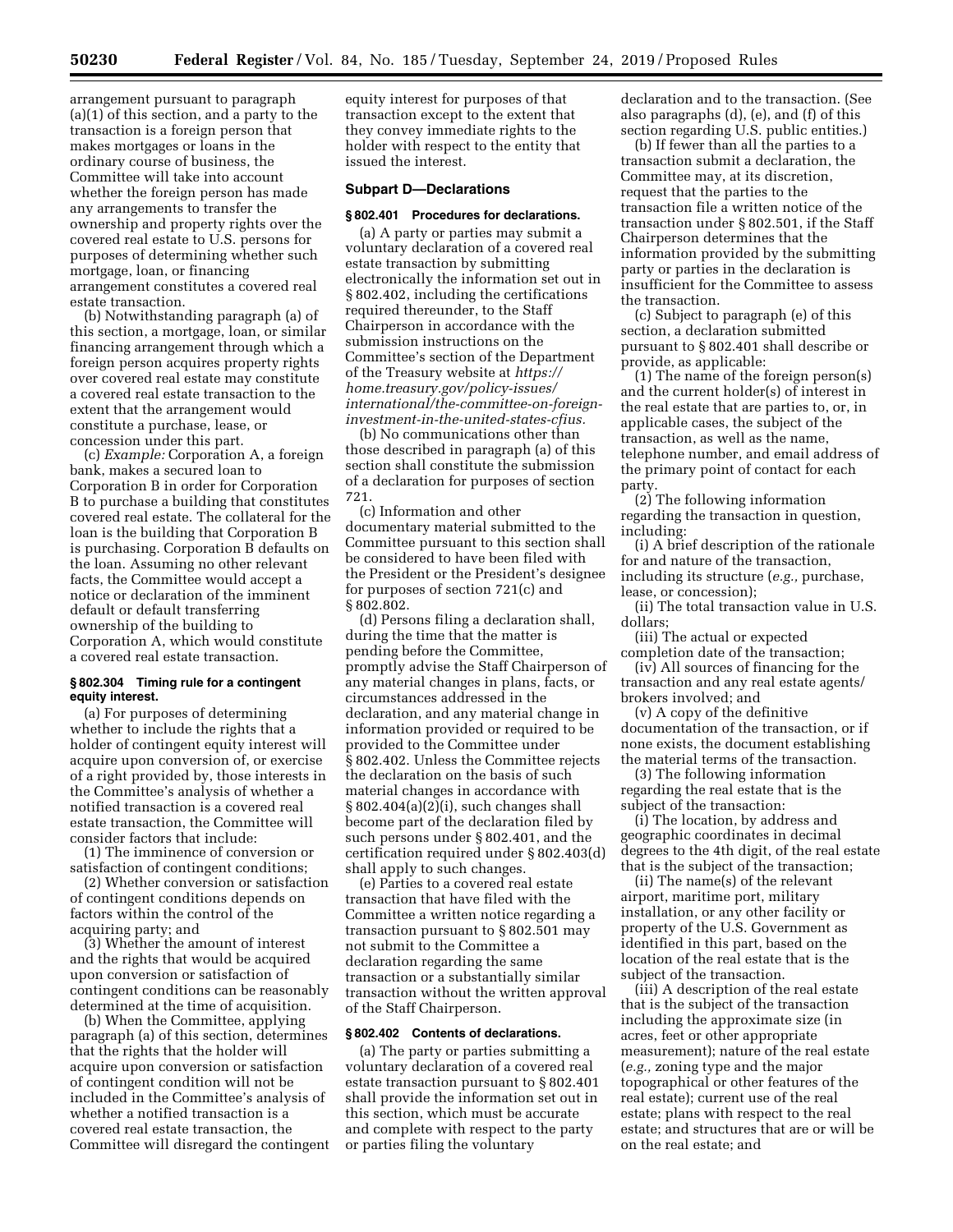(iv) A description of any licenses, permits, easements, encumbrances, or other grants or approvals associated with the real estate.

(4) A statement as to whether the foreign person will have any of the following rights or abilities with respect to the real estate as a result of the transaction:

(i) To physically access to the real estate;

(ii) To exclude others from physical access to the real estate;

(iii) To improve or develop the real estate; or

(iv) To attach fixed or immovable structures or objects to the real estate.

(5) The name of the ultimate parent of the foreign person.

(6) The principal place of business and address of the foreign person, ultimate parent and ultimate owner of such parent.

(7) A complete pre-transaction organizational chart (and posttransaction, if different) including, without limitation, information that identifies the name, principal place of business and place of incorporation or other legal organization (for entities), and nationality (for individuals), and ownership percentage (expressed in terms of both voting and economic interest, if different) for each of the following:

(i) The immediate parent, the ultimate parent, and each intermediate parent, if any, of each foreign person that is a party to the transaction;

(ii) Where the ultimate parent is a private company, the ultimate owner(s) of such parent; and

(iii) Where the ultimate parent is a public company, any shareholder with an interest of greater than five percent in such parent.

(8) Information regarding all foreign government ownership in the foreign person's ownership structure, including nationality and percentage of ownership, as well as any rights that a foreign government holds, directly or indirectly, with respect to the foreign person.

(9) With respect to the foreign person that is party to the transaction and any of its parents, as applicable, a brief summary of their respective business activities.

(10) A statement as to whether a party to the transaction is stipulating that the transaction is a covered real estate transaction and a description of the basis for the stipulation.

(11) A statement as to whether any party to the transaction has been party to another transaction previously notified or submitted to the Committee, and the case number assigned by the

Committee regarding such transaction(s).

(12) A statement (including relevant jurisdiction and criminal case law number or legal citation) as to whether the holder of the real estate, the foreign person, or any parent or subsidiary of the foreign person has been convicted in the last ten years of a crime in any jurisdiction.

(d) Each party submitting a declaration shall provide a certification of the information contained in the declaration consistent with § 802.203. A sample certification may be found on the Committee's section of the Department of the Treasury website at *[https://home.treasury.gov/policy-issues/](https://home.treasury.gov/policy-issues/international/the-committee-on-foreign-investment-in-the-united-states-cfius)  [international/the-committee-on-foreign](https://home.treasury.gov/policy-issues/international/the-committee-on-foreign-investment-in-the-united-states-cfius)[investment-in-the-united-states-cfius.](https://home.treasury.gov/policy-issues/international/the-committee-on-foreign-investment-in-the-united-states-cfius)* 

(e) A party that offers a stipulation pursuant to paragraph (c)(10) of this section acknowledges that the Committee and the President are entitled to rely on such stipulation in determining whether the transaction is a covered real estate transaction for the purposes of section 721 and all authorities thereunder, and waives the right to challenge any such determination. Neither the Committee nor the President is bound by any such stipulation, nor does any such stipulation limit the ability of the Committee or the President to act on any authority provided under section 721 with respect to any covered real estate transaction.

(f) In the case of a transaction where a U.S. public entity is a party to the transaction, the other party or parties to the transaction shall provide the information set out in this section with respect to itself and, to the extent known or reasonably available to it, with respect to the U.S. public entity.

## **§ 802.403 Beginning of 30-day assessment period.**

(a) Upon receipt of a declaration submitted pursuant to § 802.401, the Staff Chairperson shall promptly inspect the declaration and shall promptly notify in writing all parties to a transaction that have submitted a declaration that:

(1) The Staff Chairperson has accepted the declaration and circulated the declaration to the Committee, and the date on which the assessment described in paragraph (b) of this section begins; or

(2) The Staff Chairperson has determined not to accept the declaration and circulate the declaration to the Committee because the declaration is incomplete, and an explanation of the material respects in which the declaration is incomplete.

(b) A 30-day period for assessment of a covered real estate transaction that is the subject of a declaration shall commence on the date on which the declaration is received by the Committee from the Staff Chairperson. Such period shall end no later than the thirtieth day after it has commenced, or if the thirtieth day is not a business day, no later than the next business day after the thirtieth day.

(c) During the 30-day assessment period, the Staff Chairperson may invite the parties to a covered real estate transaction to attend a meeting with the Committee staff to discuss and clarify issues pertaining to the transaction.

(d) If the Committee notifies the parties to a transaction that have submitted a declaration pursuant to § 802.401 that the Committee intends to conclude all action under section 721 with respect to that transaction, each party that has submitted additional information subsequent to the original declaration shall file a certification as described in § 802.203. A sample certification may be found on the Committee's section of the Department of the Treasury website at *[https://](https://home.treasury.gov/policy-issues/international/the-committee-on-foreign-investment-in-the-united-states-cfius) [home.treasury.gov/policy-issues/](https://home.treasury.gov/policy-issues/international/the-committee-on-foreign-investment-in-the-united-states-cfius) [international/the-committee-on-foreign](https://home.treasury.gov/policy-issues/international/the-committee-on-foreign-investment-in-the-united-states-cfius)[investment-in-the-united-states-cfius.](https://home.treasury.gov/policy-issues/international/the-committee-on-foreign-investment-in-the-united-states-cfius)* 

(e) If a party fails to provide the certification required under paragraph (d) of this section, the Committee may, at its discretion, take any of the actions under § 802.405.

## **§ 802.404 Rejection, disposition, or withdrawal of declarations.**

(a) The Committee, acting through the Staff Chairperson, may:

(1) Reject any declaration that does not comply with § 802.402 and so inform the parties promptly in writing;

(2) Reject any declaration at any time, and so inform the parties promptly in writing, if, after the declaration has been submitted and before the Committee has taken one of the actions specified in § 802.405:

(i) There is a material change in the covered real estate transaction as to which a declaration has been submitted; or

(ii) Information comes to light that contradicts material information provided in the declaration by the party (or parties); or

(3) Reject any declaration at any time after the declaration has been submitted, and so inform the parties promptly in writing, if the party (or parties) that submitted the declaration does not provide follow-up information requested by the Staff Chairperson within two business days of the request, or within a longer time frame if the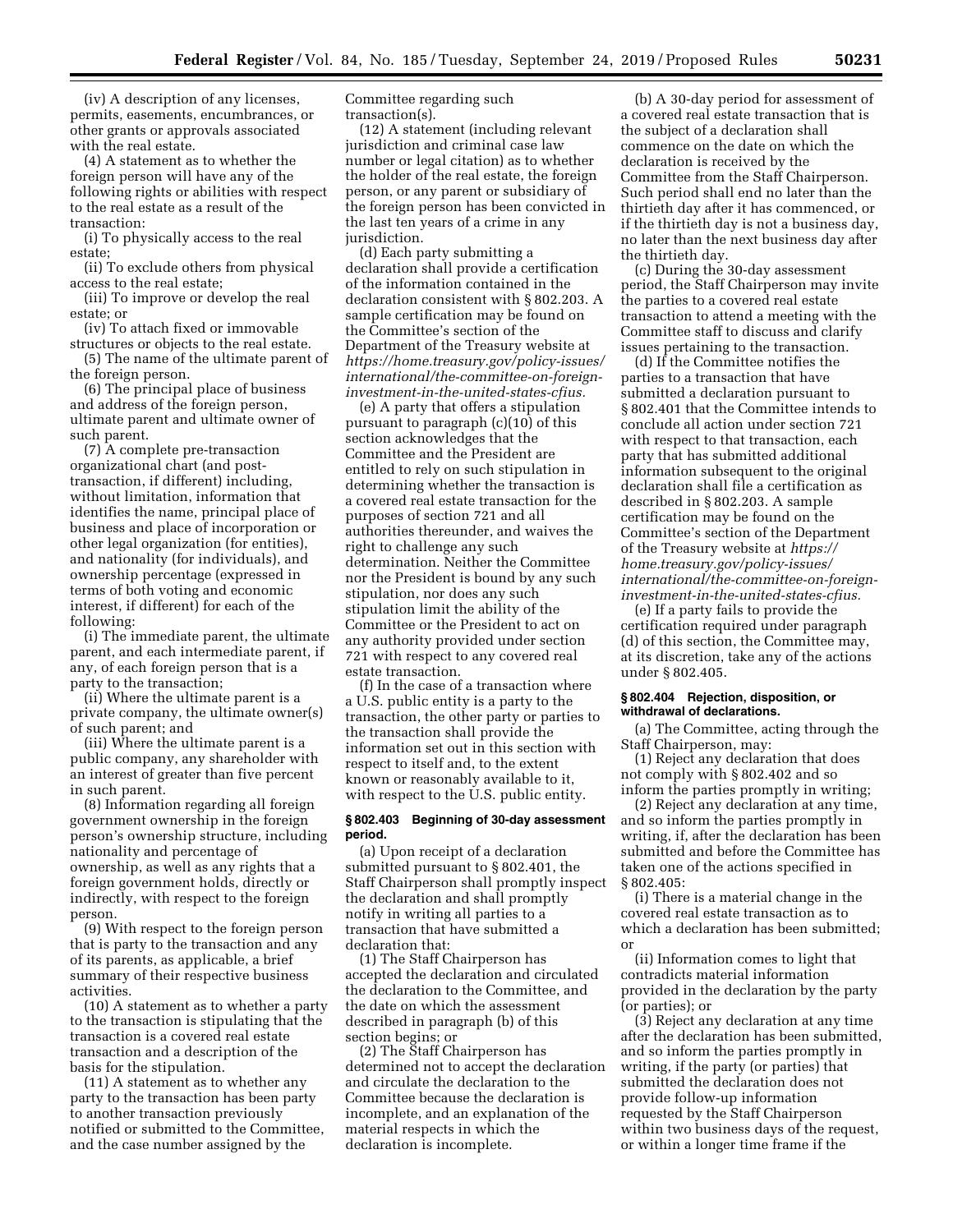party (or parties) so request in writing and the Staff Chairperson grants that request in writing.

(b) The Staff Chairperson shall notify the parties that submitted a declaration when the Committee has found that the transaction that is the subject of a declaration is not a covered real estate transaction.

(c) Parties to a transaction that have submitted a declaration pursuant to § 802.401 may request in writing, at any time prior to the Committee taking action under § 802.405 that such declaration be withdrawn. Such request shall be directed to the Staff Chairperson and shall state the reasons why the request is being made and state whether the transaction that is the subject of the declaration is being fully and permanently abandoned. An official of the Department of the Treasury will promptly advise the parties to the transaction in writing of the Committee's decision.

(d) The Committee may not request or recommend that a declaration be withdrawn and refiled, except to permit parties to a covered real estate transaction to correct material errors or omissions, or describe material changes to the transaction, in the declaration submitted with respect to that covered real estate transaction.

(e) A party (or parties) may not submit more than one declaration for the same or a substantially similar transaction without approval from the Staff Chairperson.

**Note 1 to § 802.404:** See § 802.401(e) regarding the prohibition on submitting a declaration regarding the same transaction or a substantially similar transaction for which a written notice has been filed without the approval of the Staff Chairperson.

# **§ 802.405 Committee actions.**

(a) Upon receiving a declaration submitted pursuant to § 802.401 with respect to a covered real estate transaction, the Committee may, at the discretion of the Committee:

(1) Request that the parties to the transaction file a written notice pursuant to subpart E;

(2) Inform the parties to the transaction that the Committee is not able to conclude action under section 721 with respect to the transaction on the basis of the declaration and that the parties may file a written notice pursuant to subpart E of this part to seek written notification from the Committee that the Committee has concluded all action under section 721 with respect to the transaction;

(3) Initiate a unilateral review of the transaction under § 802.501(c); or

(4) Notify the parties in writing that the Committee has concluded all action under section 721 with respect to the transaction.

(b) The Committee shall take action under paragraph (a) of this section within the time period set forth in § 802.403(b).

## **Subpart E—Notices**

#### **§ 802.501 Procedures for notices.**

(a) A party or parties to a proposed or completed real estate transaction may file a voluntary notice of the transaction with the Committee. Voluntary notice to the Committee is filed by sending an electronic copy of the notice that includes, in English, the information set out in § 802.502, including the certification required under paragraph (h) of that section. For electronic submission instructions, see the Committee's section of the Department of the Treasury website, currently available at *[https://home.treasury.gov/](https://home.treasury.gov/policy-issues/international/the-committee-on-foreign-investment-in-the-united-states-cfius)  [policy-issues/international/the](https://home.treasury.gov/policy-issues/international/the-committee-on-foreign-investment-in-the-united-states-cfius)[committee-on-foreign-investment-in-the](https://home.treasury.gov/policy-issues/international/the-committee-on-foreign-investment-in-the-united-states-cfius)[united-states-cfius.](https://home.treasury.gov/policy-issues/international/the-committee-on-foreign-investment-in-the-united-states-cfius)* 

(b) If the Committee determines that a covered real estate transaction for which no voluntary notice has been filed under paragraph (a) of this section may be a covered real estate transaction and may raise national security considerations, the Staff Chairperson, acting on the recommendation of the Committee, may request the parties to the transaction to provide to the Committee the information necessary to determine whether the transaction is a covered real estate transaction, and if the Committee determines that the transaction is a covered real estate transaction, to file a notice under paragraph (a) of such covered real estate transaction.

(c) With respect to any covered real estate transaction:

(1) Subject to paragraph (c)(2) of this section, any member of the Committee, or his designee at or above the Under Secretary or equivalent level, may file an agency notice to the Committee through the Staff Chairperson regarding a transaction if:

(i) That member has reason to believe that the transaction is a covered real estate transaction and may raise national security considerations and:

(A) The Committee has not informed the parties to such transaction in writing that the Committee has concluded all action under section 721 with respect to such transaction; and

(B) The President has not announced a decision not to exercise the President's authority under section 721(d) with respect to such transaction; or

(ii) The transaction is a covered real estate transaction and:

(A) The Committee has informed the parties to such transaction in writing that the Committee has concluded all action under section 721 with respect to such transaction, or the President has announced a decision not to exercise the President's authority under section 721(d) with respect to such transaction; and

(B) Either:

*(1)* A party to such transaction submitted false or misleading material information to the Committee in connection with the Committee's consideration of such transaction or omitted material information, including material documents, from information submitted to the Committee; or

*(2)* A party to such transaction or the entity resulting from consummation of such transaction materially breaches a mitigation agreement or condition described in section 721(l)(3)(A), such breach is certified to the Committee by the lead department or agency monitoring and enforcing such agreement or condition as a material breach, and the Committee determines that there are no other adequate and appropriate remedies or enforcement tools available to address such breach.

(2)(i) That is an investment where a foreign person is not an excepted real estate investor due to the application of § 802.216(d), any member of the Committee, or his designee at or above the Under Secretary or equivalent level, may file an agency notice to the Committee through the Staff Chairperson regarding such investment if:

(A) That member has reason to believe that the transaction is a covered real estate transaction and may raise national security considerations;

(B) The Committee has not informed the parties to such transaction in writing that the Committee has concluded all action under section 721 with respect to such transaction; and

(C) The President has not announced a decision not to exercise the President's authority under section 721(d) with respect to such transaction.

(ii) No notice filed pursuant to this paragraph (c)(2) shall be made with respect to a transaction more than one year after the completion date of the transaction, unless the Chairperson of the Committee determines, in consultation with other members of the Committee, that because the foreign person no longer meets all the criteria set forth in § 802.216(a)(1), (2), or (3)(i) through (iii) the transaction may threaten to impair the national security of the United States, and in no event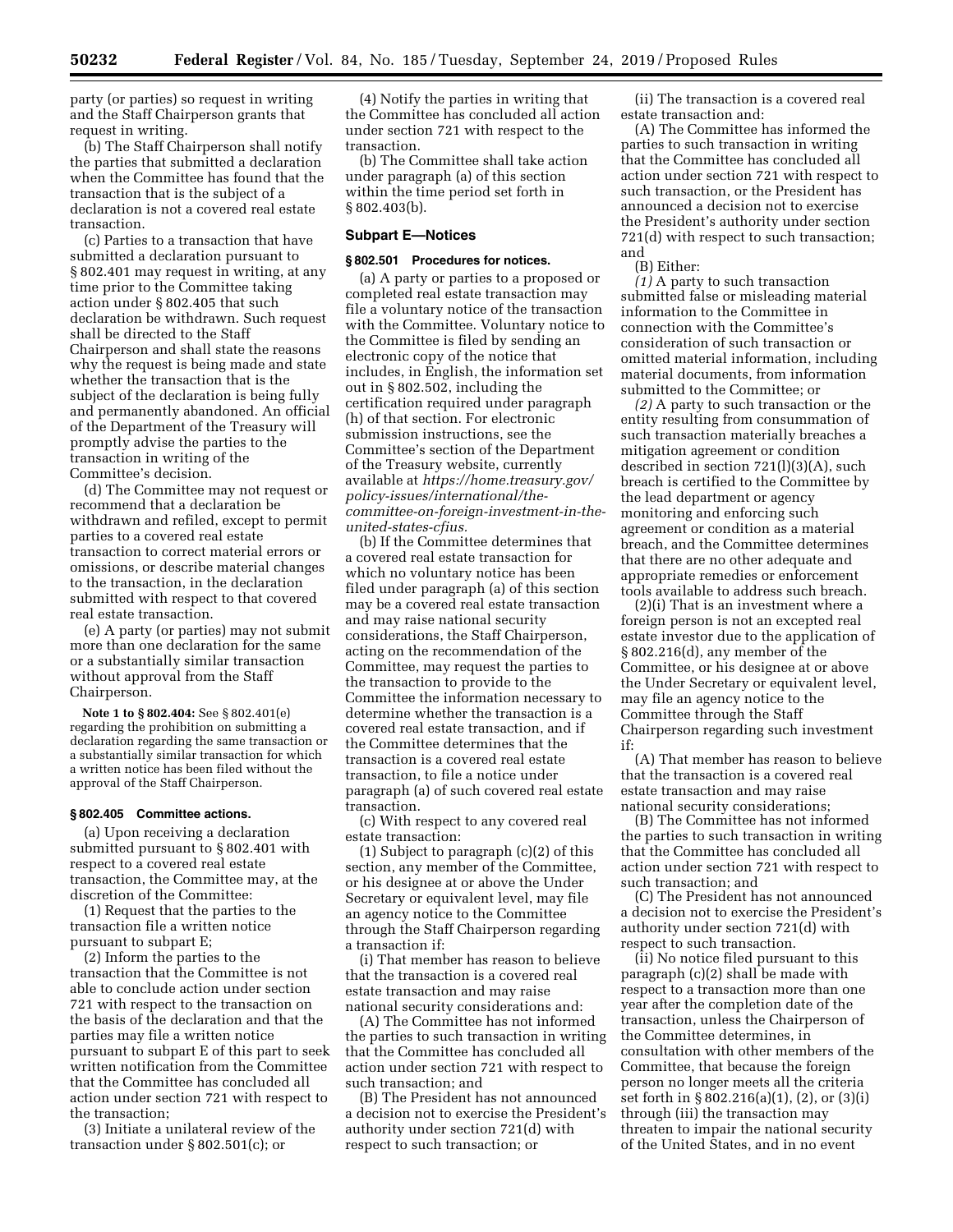shall an agency notice under this paragraph be made with respect to such a transaction more than three years after the completion date of the transaction.

(d) Notices filed under paragraph (c) of this section are deemed accepted upon their receipt by the Staff Chairperson. No agency notice under paragraph (c)(1) of this section shall be made with respect to a real estate transaction more than three years after the completion date of the transaction, unless the Chairperson of the Committee, in consultation with other members of the Committee, files such an agency notice.

(e) No communications other than those described in paragraphs (a) and (c) of this section shall constitute the filing or submitting of a notice for purposes of section 721.

(f) Upon receipt of the electronic copy of a notice filed under paragraph (a) of this section, including the certification required by § 802.502(h), the Staff Chairperson shall promptly inspect such notice for completeness.

(g) Parties to a real estate transaction are encouraged to consult with the Committee in advance of filing a notice and, in appropriate cases, to file with the Committee a draft notice or other appropriate documents to aid the Committee's understanding of the transaction and to provide an opportunity for the Committee to request additional information to be included in the notice. Any such prenotice consultation should take place, or any draft notice should be provided, at least five business days before the filing of a voluntary notice. All information and documentary material made available to the Committee pursuant to this paragraph shall be considered to have been filed with the President or the President's designee for purposes of section 721(c) and § 802.802.

(h) Information and other documentary material provided by any party to the Committee after the filing of a voluntary notice under this section shall be part of the notice, and shall be subject to the certification requirements of § 802.502(m).

(i) For any voluntarily submitted draft or formal written notice that includes a stipulation pursuant to section § 802.502(j) that a transaction is a covered real estate transaction, the Committee shall provide comments on a draft or formal written notice or accept a formal written notice of a covered transaction not later than the date that is 10 business days after the date of submission of the draft or formal written notice.

(j) No party to a transaction may file a notice pursuant to paragraph (a) of this

section if the transaction has been subject to a declaration submitted pursuant to subpart D and the Committee has not yet taken action with respect to the transaction pursuant to § 802.405.

## **§ 802.502 Contents of voluntary notices.**

(a) If a party or the parties to a covered real estate transaction file a voluntary notice, they shall provide in detail the information set out in this section, which must be accurate and complete with respect to the party or parties filing the voluntary notice and to the transaction. (See also paragraph (l) of this section regarding U.S. public entities and paragraph (h) of this section and § 802.203 regarding certification requirements.)

(b) A voluntary notice filed pursuant to § 802.501 shall describe or provide, as applicable:

(1) The transaction in question, including:

(i) A summary setting forth the essentials of the transaction, including a statement of the purpose of the transaction, and its scope, both within and outside of the United States, as applicable;

(ii) The nature of the transaction, including whether the transaction involves a purchase, lease, or concession of real estate;

(iii) The name, United States address (if any), website address (if any), nationality (for individuals) or place of incorporation or other legal organization (for entities), and address of the principal place of business of each foreign person that is a party to the transaction;

(iv) The name, address, website address (if any), principal place of business, and place of incorporation or other legal organization of the current holder of interest in the real estate that is the subject of the transaction;

(v) In the case that a U.S. public entity is a party to the covered real estate transaction, provide the name, telephone number, and email address of the primary point of contact within the U.S. public entity;

(vi) The name, address, and nationality (for individuals) or place of incorporation or other legal organization (for entities) of:

(A) The immediate parent, the ultimate parent, and each intermediate parent, if any, of the foreign person that is a party to the transaction;

(B) Where the ultimate parent is a private company, the ultimate owner(s) of such parent; and

(C) Where the ultimate parent is a public company, any shareholder with an interest of greater than five percent in such parent;

(vii) The name, address, website address (if any), and nationality (for individuals) or place of incorporation or other legal organization (for entities) of the foreign person or foreign persons that will be afforded property rights with respect to the real estate that is the subject of the covered real estate transaction;

(viii) The expected date for completion date of the transaction, or the date it was completed;

(ix) A good faith approximation of the fair market value of the interest acquired in the covered real estate in U.S. dollars, as of the date of the notice;

(x) The name of any and all financial institutions and real estate agents/ brokers involved in the transaction, including as advisors, underwriters, or a source of financing for the transaction;

(xi) A copy of the purchase, lease, or concession agreement relating to the transaction; and

(xii) Whether the foreign person will have any of the following rights or abilities with respect to the real estate as a result of the transaction and any additional information regarding such property rights:

(A) To physically access the real estate;

(B) To exclude others from physical access to the real estate;

(C) To improve or develop the real estate; or

(D) To attach fixed or immovable structures or objects to the real estate.

(2) A detailed description of real estate that is the subject of the transaction, including as applicable:

(i) The location, by address and geographic coordinates in decimal degrees to the 4th digit, of the real estate that is the subject of the covered real estate transaction;

(ii) A description of the real estate that is the subject of the covered real estate transaction including the approximate size (in acres, feet or other appropriate measurement); nature of the real estate (*e.g.,* zoning type and the major topographical or other features of the real estate); current use of the real estate; and structures that are or will be on the real estate;

(iii) A description of any licenses, permits, easements, encumbrances, or other grants or approvals associated with the real estate as well as any feasibility studies conducted with respect to the real estate; and

(iv) The name(s) of the relevant airport, maritime port, military installation, or any other facility or property of the U.S. Government as identified in this part, based on the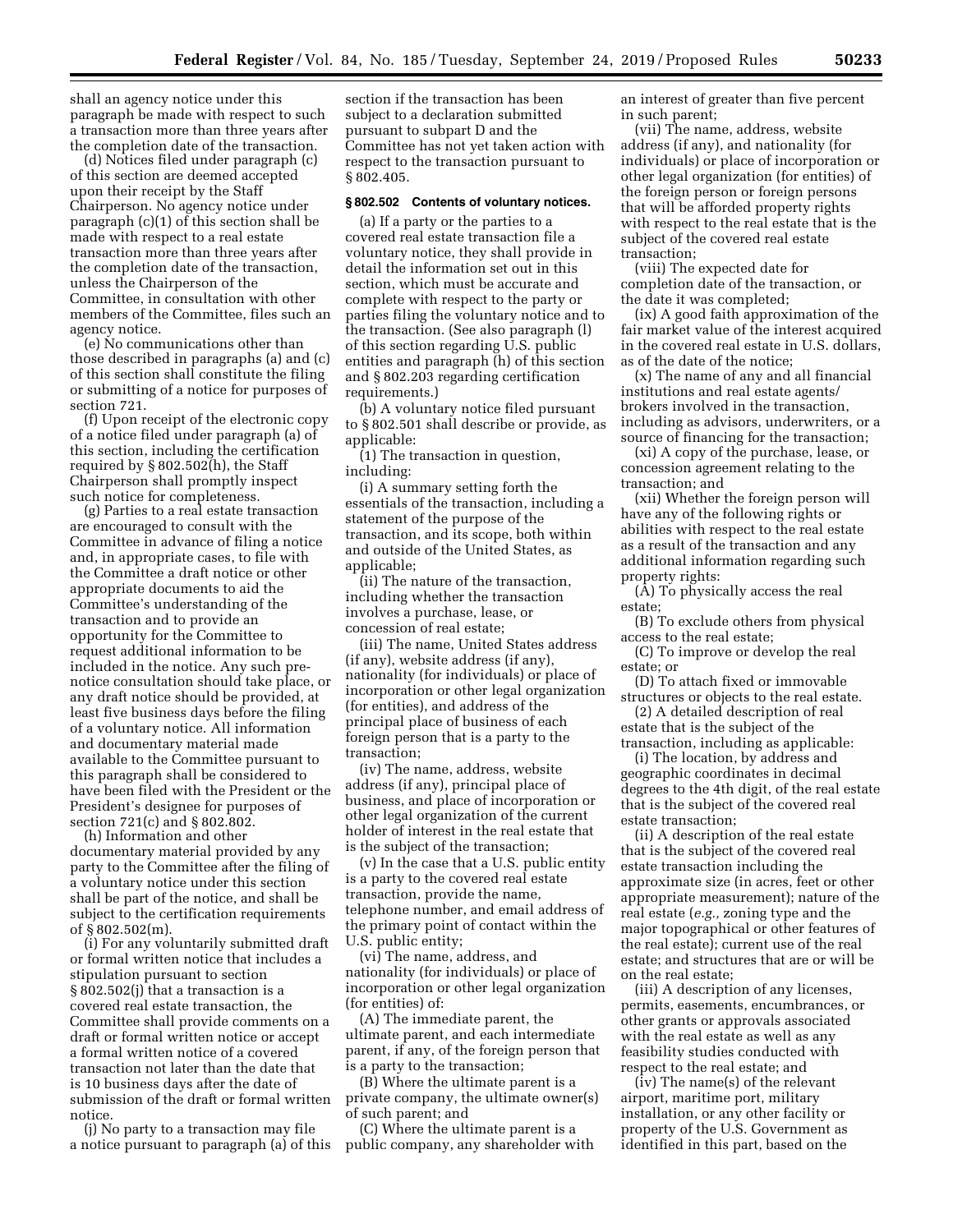location of the real estate that is the subject of the transaction.

(3) With respect to the foreign person engaged in the transaction and its parents:

(i) A description of the business or businesses of the foreign person and each parent, including any interests in the United States, and the CAGE codes, NAICS codes, and DUNS numbers, if any, for such businesses;

(ii) The plans of the foreign person for the real estate with respect to:

(A) Use and development of the real estate;

(B) Changing the nature of the real estate including building new structures or removing or altering current structures, including the anticipated dimensions; and

(C) Assigning, modifying or terminating any licenses, permits, easements, encumbrances, or other grants or approvals referred to in paragraph (b)(2)(iii) of this section;

(iii) Whether the foreign person is controlled by or acting on behalf of a foreign government, including without limitation as an agent or representative, or in some similar capacity, and if so, the identity of the foreign government;

(iv) Whether a foreign government or a person controlled by or acting on behalf of a foreign government:

(A) Has or controls property rights in the covered real estate or has or controls ownership interests, including contingent equity interest, of the acquiring foreign person or any parent of the acquiring foreign person, and if so, the nature and amount of any such interests, and with regard to contingent equity interest, the terms and timing of conversion;

(B) Has the right or power to appoint any of the principal officers or the members of the board of directors (including other persons who perform duties usually associated with such titles) of the foreign person that is a party to the transaction or any parent of that foreign person;

(C) Holds any other (contingent interest (for example, such as might arise from a lending transaction) in the foreign acquiring party and, if so, the rights that are covered by this contingent interest, and the manner in which they would be enforced; or

(D) Has any other affirmative or negative rights or powers with respect to control over the foreign party engaged in the transaction, and if there are any such rights or powers, their source (for example, a ''golden share,'' shareholders agreement, contract, statute, or regulation) and the mechanics of their operation;

(v) Any formal or informal arrangements among foreign persons that hold an ownership interest in the foreign person that is a party to the transaction or between such foreign person and other foreign persons to act in concert on particular matters affecting the real estate that is the subject of the transaction, and provide a copy of any documents that establish those rights or describe those arrangements;

(vi) For each member of the board of directors or similar body (including external directors and other persons who perform duties usually associated with such titles) and officers (including president, senior vice president, executive vice president, and other persons who perform duties normally associated with such titles) of the acquiring foreign person engaged in the transaction and its immediate, intermediate, and ultimate parents, and for any individual having an ownership interest of five percent or more in the acquiring foreign person engaged in the transaction and in the foreign person's ultimate parent, the following information:

(A) A curriculum vitae or similar professional synopsis, provided as part of the main notice, and

(B) The following ''personal identifier information,'' which, for privacy reasons, and to ensure limited distribution, shall be set forth in a separate document, not in the main notice:

(1) Full name (last, first, middle name);

(2) All other names and aliases used;

(3) Business address;

(4) Country and city of residence; (5) Date of birth, in the format MM/ DD/YYYY;

(6) Place of birth;

(7) U.S. Social Security number (where applicable);

(8) National identity number, including nationality, date and place of issuance, and expiration date (where applicable);

(9) U.S. or foreign passport number (if more than one, all must be fully disclosed), nationality, date and place of issuance, and expiration date and, if a U.S. visa holder, the visa type and number, date and place of issuance, and expiration date; and

(10) Dates and nature of foreign government and foreign military service (where applicable), other than military service at a rank below the top two noncommissioned ranks of the relevant foreign country; and

(vii) The following ''business identifier information'' for the immediate, intermediate, and ultimate parents of the foreign person engaged in the transaction, including their main offices and branches:

(A) Business name, including all names under which the business is known to be or has been doing business; (B) Business address;

(C) Business phone number, website address, and email address; and

(D) Employer identification number or other domestic tax or corporate identification number.

(c) The voluntary notice shall list any filings with, or reports to, agencies of the U.S. Government that have been or will be made with respect to the transaction prior to its completion, indicating the agencies concerned, the nature of the filing or report, the date on which it was filed or the estimated date by which it will be filed, and a relevant contact point and/or telephone number within the agency, if known.

(d) In the case of the establishment of a joint venture in which one or more of the parties is contributing covered real estate, information for the voluntary notice shall be prepared on the assumption that the foreign person that is party to the joint venture has made a purchase or lease, or been granted a concession to, the covered real estate that the other party to the joint venture is contributing or transferring to the joint venture. The voluntary notice shall describe the name and address of the joint venture and the entities that established, or are establishing, the joint venture.

(e) Persons filing a voluntary notice shall, during the time that the matter is pending before the Committee or the President, promptly advise the Staff Chairperson of any material changes in plans, facts and circumstances addressed in the notice, and information provided or required to be provided to the Committee under this section, and shall file amendments to the notice to reflect such material changes. Such amendments shall become part of the notice filed by such persons under § 802.501, and the certifications required under paragraphs (h) and (m) of this section shall apply to such amendments.

(f) Persons filing a voluntary notice shall include:

(1) A complete pre-transaction organizational chart (and posttransaction, if different) including, without limitation, information that identifies the name, principal place of business and place of incorporation or other legal organization (for entities), and nationality (for individuals), and ownership percentage (expressed in terms of both voting and economic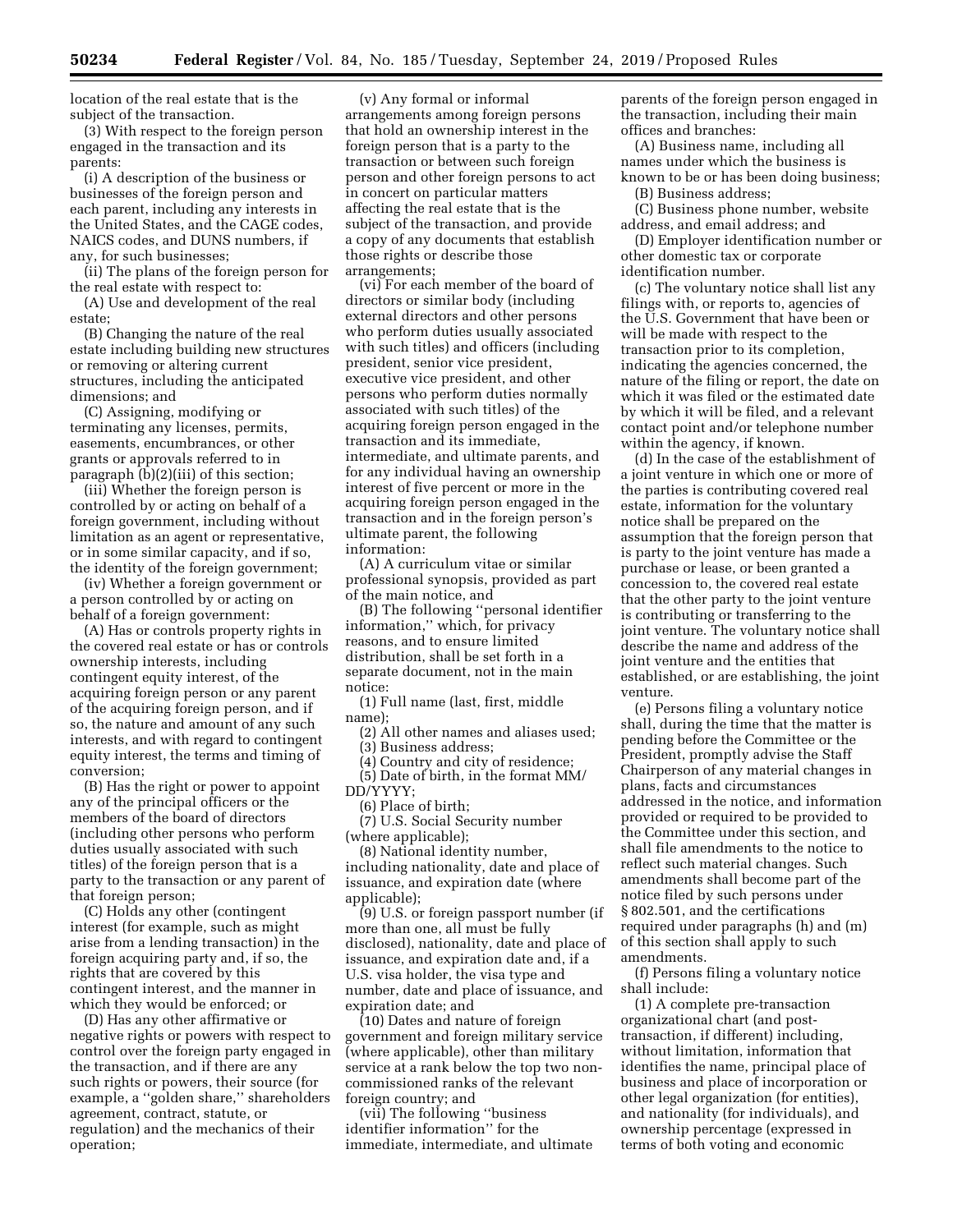interest, if different) for each of the following:

(i) The immediate parent, the ultimate parent, and each intermediate parent, if any, of each foreign person that is a party to the transaction;

(ii) Where the ultimate parent is a private company, the ultimate owner(s) of such parent; and

(iii) Where the ultimate parent is a public company, any shareholder with an interest of greater than five percent in such parent.

(2) The opinion of the person regarding whether:

(i) It is a foreign person;

(ii) It is controlled by a foreign

government; and

(iii) The transaction has resulted or could result in a foreign person being afforded property rights with respect to covered real estate, and the reasons for its view.

(g) Persons filing a voluntary notice shall include information as to whether:

(1) Any party to the transaction is, or has been, a party to a mitigation agreement entered into or condition imposed under section 721, and if so, shall specify the date and purpose of such agreement or condition and the U.S. Government signatories; and

(2) Any party to the transaction (including such party's parents, subsidiaries, or entities under common control with the party) has been a party to a transaction previously notified to the Committee.

(h) Each party filing a voluntary notice shall provide a certification of the notice consistent with § 802.203. A sample certification may be found on the Committee's section of the Department of the Treasury website, currently available at *[https://](https://home.treasury.gov/policy-issues/international/the-committee-on-foreign-investment-in-the-united-states-cfius) [home.treasury.gov/policy-issues/](https://home.treasury.gov/policy-issues/international/the-committee-on-foreign-investment-in-the-united-states-cfius) [international/the-committee-on-foreign](https://home.treasury.gov/policy-issues/international/the-committee-on-foreign-investment-in-the-united-states-cfius)[investment-in-the-united-states-cfius.](https://home.treasury.gov/policy-issues/international/the-committee-on-foreign-investment-in-the-united-states-cfius)* 

(i) Persons filing a voluntary notice shall include with the notice a list identifying each document provided as part of the notice, including all documents provided as attachments or exhibits to the narrative response.

(j) A person filing a voluntary notice may stipulate that the transaction is a covered real estate transaction. A stipulation offered by any party pursuant to this section must be accompanied by a detailed description of the basis for the stipulation. A party that offers such a stipulation acknowledges that the Committee and the President are entitled to rely on such stipulation in determining whether the transaction is a covered real estate transaction for purposes of section 721 and all authorities thereunder, and waives the right to challenge any such

determination. Neither the Committee nor the President is bound by any such stipulation, nor does any such stipulation limit the ability of the Committee or the President to act on any authority provided under section 721 with respect to any covered real estate transaction.

(k) For any voluntarily submitted draft or formal written notice that includes a stipulation that the transaction is a covered real estate transaction, the Committee shall provide comments on a draft or formal written notice or accept a formal written notice of a covered real estate transaction not later than the date that is 10 business days after the date of submission of the draft or formal written notice.

(l) In the case of a transaction where a U.S. public entity is a party to the transaction, the notifying party or parties may be the non-U.S. public entity. Each notifying party shall provide the information set out in this section with respect to itself and, to the extent known or reasonably available to it, with respect to the U.S. public entity.

(m) At the conclusion of a review or investigation, each party that has filed additional information subsequent to the original notice shall file a final certification. (See § 802.203.) A sample certification may be found at the Committee's section of the Department of the Treasury website, currently available at *[https://home.treasury.gov/](https://home.treasury.gov/policy-issues/international/the-committee-on-foreign-investment-in-the-united-states-cfius)  [policy-issues/international/the](https://home.treasury.gov/policy-issues/international/the-committee-on-foreign-investment-in-the-united-states-cfius)[committee-on-foreign-investment-in-the](https://home.treasury.gov/policy-issues/international/the-committee-on-foreign-investment-in-the-united-states-cfius)[united-states-cfius.](https://home.treasury.gov/policy-issues/international/the-committee-on-foreign-investment-in-the-united-states-cfius)* 

### **§ 802.503 Beginning of 45-day review period.**

(a) The Staff Chairperson of the Committee shall accept a voluntary notice the next business day after the Staff Chairperson has:

(1) Determined that the notice complies with § 802.502; and

(2) Disseminated the notice to all members of the Committee.

(b) A 45-day period for review of a transaction shall commence on the date on which the voluntary notice has been accepted, agency notice has been received by the Staff Chairperson of the Committee, or the Chairperson of the Committee has requested a notice pursuant to § 802.501(b). Such review shall end no later than the forty-fifth day after it has commenced, or if the forty-fifth day is not a business day, no later than the next business day after the forty-fifth day.

(c) The Staff Chairperson shall promptly advise in writing all parties to a transaction that have filed a voluntary notice of:

(1) The acceptance of the notice; (2) The date on which the review

begins; and (3) The designation of any lead agency or agencies.

(d) Within two business days after receipt of an agency notice by the Staff Chairperson, the Staff Chairperson shall send written advice of such notice to the parties to the transaction that is subject to the notice. Such written advice shall identify the date on which the review began.

(e) The Staff Chairperson shall promptly circulate to all Committee members any draft pre-filing notice, any agency notice, any complete notice, and any subsequent information filed by the parties.

## **§ 802.504 Deferral, rejection, or disposition of certain voluntary notices.**

(a) The Committee, acting through the Staff Chairperson, may:

(1) Reject any voluntary notice that does not comply with § 802.501 or § 802.502 and so inform the parties promptly in writing;

(2) Reject any voluntary notice at any time, and so inform the parties promptly in writing, if, after the notice has been submitted and before action by the Committee or the President has been concluded:

(i) There is a material change in the transaction as to which notification has been made; or

(ii) Information comes to light that contradicts material information provided in the notice by the parties;

(3) Reject any voluntary notice at any time after the notice has been accepted, and so inform the parties promptly in writing, if the party or parties that have submitted the voluntary notice do not provide follow-up information requested by the Staff Chairperson within three business days of the request, or within a longer time frame if the parties so request in writing and the Staff Chairperson grants that request in writing; or

(4) Reject any voluntary notice before the conclusion of a review or investigation, and so inform the parties promptly in writing, if one of the parties submitting the voluntary notice has not submitted the final certification required by § 802.502(m).

(b) Notwithstanding the authority of the Staff Chairperson under paragraph (a) of this section to reject an incomplete notice, the Staff Chairperson may defer acceptance of the notice, and the beginning of the review period specified by § 802.503, to obtain any information required under this section that has not been submitted by the notifying party or parties or other parties to the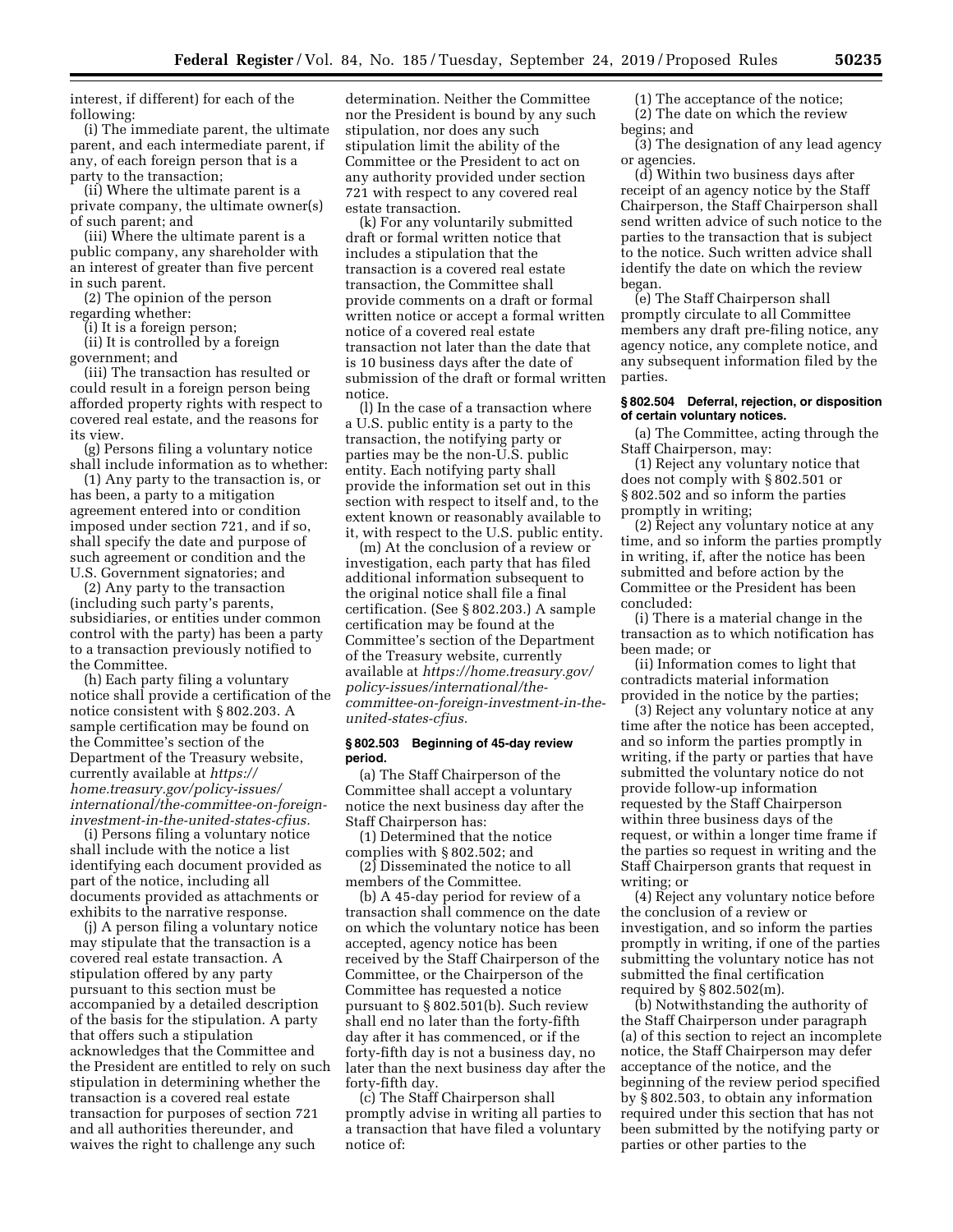transaction. Where necessary to obtain such information, the Staff Chairperson may inform any non-notifying party or parties that notice has been filed with respect to a proposed transaction involving the party, and request that certain information required under this section, as specified by the Staff Chairperson, be provided to the Committee within seven days after receipt of the Staff Chairperson's request.

(c) The Staff Chairperson shall notify the parties when the Committee has found that the transaction that is the subject of a voluntary notice is not a covered real estate transaction.

(d) *Example:* The Staff Chairperson receives a joint notice from Corporation A, a foreign person, and Corporation X, a company that is selling covered real estate. The joint notice does not contain any information described under § 802.502 concerning the nature of the real estate. The Staff Chairperson may reject the notice or defer the start of the review period until the parties have supplied the omitted information.

## **§ 802.505 Determination of whether to undertake an investigation.**

(a) After a review of a notified transaction under § 802.503, the Committee shall undertake an investigation of any transaction that it has determined to be a covered real estate transaction if:

(1) A member of the Committee (other than a member designated as ex officio under section 721(k)) advises the Staff Chairperson that the member believes that the transaction threatens to impair the national security of the United States and that the threat has not been mitigated; or

(2) The lead agency recommends, and the Committee concurs, that an investigation be undertaken.

(b) The Committee shall also undertake, after a review of a covered real estate transaction under § 802.503, an investigation to determine the effects on national security of any covered real estate transaction that would result in control by a foreign person of critical infrastructure of or within the United States, if the Committee determines that the transaction could impair the national security and such impairment has not been mitigated.

(c) The Committee shall undertake an investigation as described in paragraph (b) of this section unless the Chairperson of the Committee (or the Deputy Secretary of the Treasury) and the head of any lead agency (or his or her delegee at the deputy level or equivalent) designated by the Chairperson determine on the basis of

the review that the covered real estate transaction will not impair the national security of the United States.

## **§ 802.506 Determination not to undertake an investigation.**

If the Committee determines, during the review period described in § 802.503, not to undertake an investigation of a notified covered real estate transaction, action under section 721 shall be concluded. An official at the Department of the Treasury shall promptly inform the parties to a covered real estate transaction in writing of a determination of the Committee not to undertake an investigation and to conclude action under section 721.

## **§ 802.507 Commencement of investigation.**

(a) If it is determined that an investigation should be undertaken, such investigation shall commence no later than the end of the review period described in § 802.503.

(b) An official of the Department of the Treasury shall promptly inform the parties to a covered real estate transaction in writing of the commencement of an investigation.

### **§ 802.508 Completion or termination of investigation and report to the President.**

(a) Subject to paragraph (e) of this section, the Committee shall complete an investigation no later than the fortyfifth day after the date the investigation commences, or, if the forty-fifth day is not a business day, no later than the next business day after the forty-fifth day.

(b) Upon completion or termination of any investigation, the Committee shall send a report to the President requesting the President's decision if:

(1) The Committee recommends that the President suspend or prohibit the transaction;

(2) The Committee is unable to reach a decision on whether to recommend that the President suspend or prohibit the transaction; or

(3) The Committee requests that the President make a determination with regard to the transaction.

(c) In circumstances when the Committee sends a report to the President requesting the President's decision with respect to a covered real estate transaction, such report shall include information relevant to sections  $721(d)(4)(A)$  and (B), and shall present the Committee's recommendation. If the Committee is unable to reach a decision to present a single recommendation to the President, the Chairperson of the Committee shall submit a report of the Committee to the President setting forth

the differing views and presenting the issues for decision.

(d) Upon completion or termination of an investigation, if the Committee determines to conclude all deliberative action under section 721 with regard to a notified covered real estate transaction without sending a report to the President, action under section 721 shall be concluded. An official at the Department of the Treasury shall promptly advise the parties to such a transaction in writing of a determination to conclude action.

(e) In extraordinary circumstances, the Chairperson may, upon a written request signed by the head of a lead agency, extend an investigation for one 15-day period. A request to extend an investigation must describe, with particularity, the extraordinary circumstances that warrant the Chairperson extending the investigation. The authority of the head of a lead agency to request the extension of an investigation may not be delegated to any person other than the deputy head (or equivalent thereof) of the lead agency. If the Chairperson extends an investigation pursuant to this paragraph with respect to a covered real estate transaction, the Committee shall promptly notify the parties to the transaction of the extension.

(f) For purposes of paragraph (e) of this section, ''extraordinary circumstances'' means circumstances for which extending an investigation is necessary and the appropriate course of action due to a force majeure event or to protect the national security of the United States.

## **§ 802.509 Withdrawal of notices.**

(a) A party (or parties) to a transaction that has filed notice under § 802.501(a) may request in writing, at any time prior to conclusion of all action under section 721, that such notice be withdrawn. Such request shall be directed to the Staff Chairperson and shall state the reasons why the request is being made. Such requests will ordinarily be granted, unless otherwise determined by the Committee. An official of the Department of the Treasury will promptly advise the parties to the transaction in writing of the Committee's decision.

(b) Any request to withdraw an agency notice by the agency that filed it shall be in writing and shall be effective only upon approval by the Committee. An official of the Department of the Treasury shall advise the parties to the transaction in writing of the Committee's decision to approve the withdrawal request within two business days of the Committee's decision.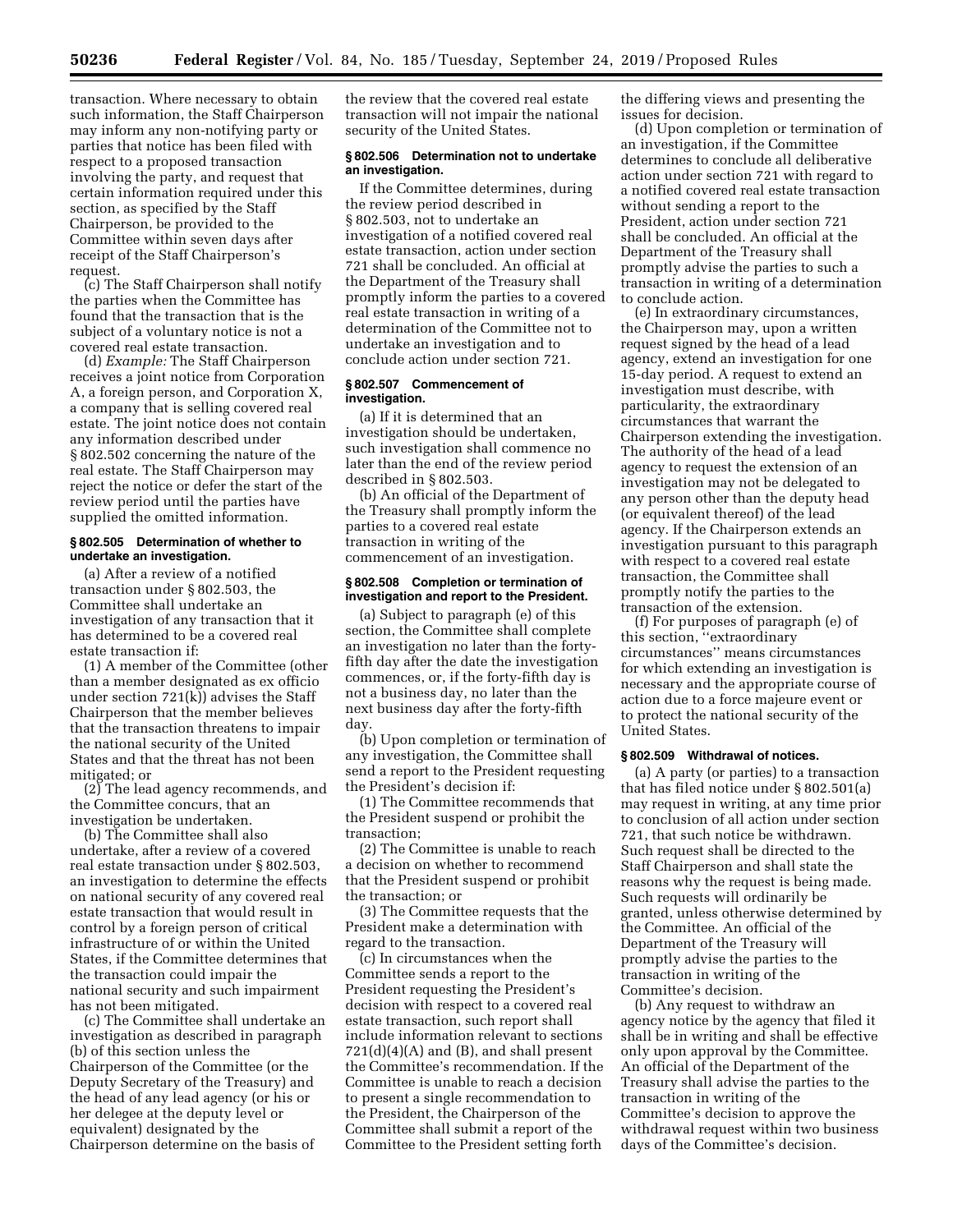(c) In any case where a request to withdraw a notice is granted under paragraph (a) of this section:

(1) The Staff Chairperson, in consultation with the Committee, shall establish, as appropriate:

(i) A process for tracking actions that may be taken by any party to the covered real estate transaction before notice is refiled under § 802.501; and

(ii) Interim protections to address specific national security concerns with the transaction identified during the review or investigation of the transaction.

(2) The Staff Chairperson shall specify a time frame, as appropriate, for the parties to resubmit a notice and shall advise the parties of that time frame in writing.

(d) A notice of a transaction that is submitted pursuant to paragraph (c)(2) of this section shall be deemed a new notice for purposes of the regulations in this part, including § 802.701.

### **Subpart F—Committee Procedures**

#### **§ 802.601 General.**

(a) In any assessment, review, or investigation of a covered real estate transaction, the Committee should consider the factors specified in section 721(f), as applicable, and, as appropriate, require parties to provide to the Committee the information necessary to consider such factors. The Committee's assessment, review, or investigation (if necessary) shall examine, as appropriate, whether:

(1) The transaction is a covered real estate transaction or subject to part 800 of this title;

(2) There is credible evidence to support a belief that any foreign person party to a covered real estate transaction might take action that threatens to impair the national security of the United States; and

(3) Provisions of law, other than section 721 and the International Emergency Economic Powers Act, provide adequate and appropriate authority to protect the national security of the United States.

(b) During an assessment, review, or investigation, the Staff Chairperson may invite the parties to a notified transaction to attend a meeting with the Committee staff to discuss and clarify issues pertaining to the transaction. During an investigation, a party to the transaction under investigation may request a meeting with the Committee staff; such a request ordinarily will be granted.

(c) The Staff Chairperson shall be the point of contact for receiving material filed with the Committee, including notices.

(d) Where more than one lead agency is designated, communications on material matters between a party to the transaction and a lead agency shall include all lead agencies designated with regard to those matters.

(e) The parties' description of a transaction in a declaration or notice does not limit the ability of the Committee to, as appropriate, assess, review, or investigate, or exercise any other authorities available under section 721 with respect to any covered real estate transaction that the Committee identifies as having been notified to the Committee based upon the facts set forth in the declaration or notice, any additional information provided to the Committee subsequent to the original declaration or notice, or any other information available to the Committee.

## **§ 802.602 Role of the Secretary of Labor.**

In response to a request from the Chairperson of the Committee, the Secretary of Labor shall identify for the Committee any risk mitigation provisions proposed to or by the Committee that would violate U.S. employment laws or require a party to violate U.S. employment laws. The Secretary of Labor shall serve no policy role on the Committee.

# **§ 802.603 Materiality.**

The Committee generally will not consider as material minor inaccuracies, omissions, or changes relating to financial or commercial factors not having a bearing on national security.

### **§ 802.604 Tolling of deadlines during lapse in appropriations.**

Any deadline or time limitation under subparts D or E imposed on the Committee shall be tolled during a lapse in appropriations.

## **Subpart G—Finality of Action**

### **§ 802.701 Finality of actions under section 721.**

(a) All authority available to the President or the Committee under section 721(d), including without limitation divestment authority, shall remain available at the discretion of the President with respect to any covered real estate transaction. Subject to § 802.501(c)(1)(ii), such authority shall not be exercised if:

(1) The Committee, through its Staff Chairperson, has advised a party (or the parties) in writing that a particular transaction with respect to which a voluntary notice or a declaration has been filed is not a covered real estate transaction;

(2) The parties to the transaction have been advised in writing pursuant to

§ 802.405(a)(4), § 802.506 or § 802.508(d) that the Committee has concluded all action under section 721 with respect to the covered real estate transaction; or

(3) The President has previously announced, pursuant to section 721(d), his decision not to exercise his authority under section 721 with respect to the covered real estate transaction.

# **Subpart H—Provision and Handling of Information**

## **§ 802.801 Obligation of parties to provide information.**

(a) Parties to a transaction that is notified or declared under subparts D or E, or a transaction for which no notice or declaration has been submitted and for which the Staff Chairperson has requested information to assess whether the transaction is a covered real estate transaction, shall provide information to the Staff Chairperson that will enable the Committee to conduct a full assessment, review, and/or investigation of the proposed transaction, and shall promptly advise the Staff Chairperson of any material changes in plans or information pursuant to § 802.401(d) or § 802.502(e). If deemed necessary by the Committee, information may be obtained from parties to a transaction or other persons through subpoena or otherwise, pursuant to the Defense Production Act Reauthorization of 2003, as amended, Public Law 108–195 (50 U.S.C. 4555(a)).

(b) Documentary materials or information required or requested to be filed with the Committee under this part shall be submitted in English. Supplementary materials, such as annual reports, written in a foreign language, shall be submitted in certified English translation.

(c) Any information filed with the Committee in connection with any action for which a report is required pursuant to section 721(l)(3)(B) with respect to the implementation of a mitigation agreement or condition described in section  $721(l)(1)(A)$  shall be accompanied by a certification that complies with the requirements of section 721(n) and § 802.203. A sample certification may be found at the Committee's section of the Department of the Treasury website, currently available at *[https://home.treasury.gov/](https://home.treasury.gov/policy-issues/international/the-committee-on-foreign-investment-in-the-united-states-cfius)  [policy-issues/international/the](https://home.treasury.gov/policy-issues/international/the-committee-on-foreign-investment-in-the-united-states-cfius)[committee-on-foreign-investment-in-the](https://home.treasury.gov/policy-issues/international/the-committee-on-foreign-investment-in-the-united-states-cfius)[united-states-cfius.](https://home.treasury.gov/policy-issues/international/the-committee-on-foreign-investment-in-the-united-states-cfius)* 

# **§ 802.802 Confidentiality.**

(a) Except as provided in paragraph (b) of this section, any information or documentary material submitted or filed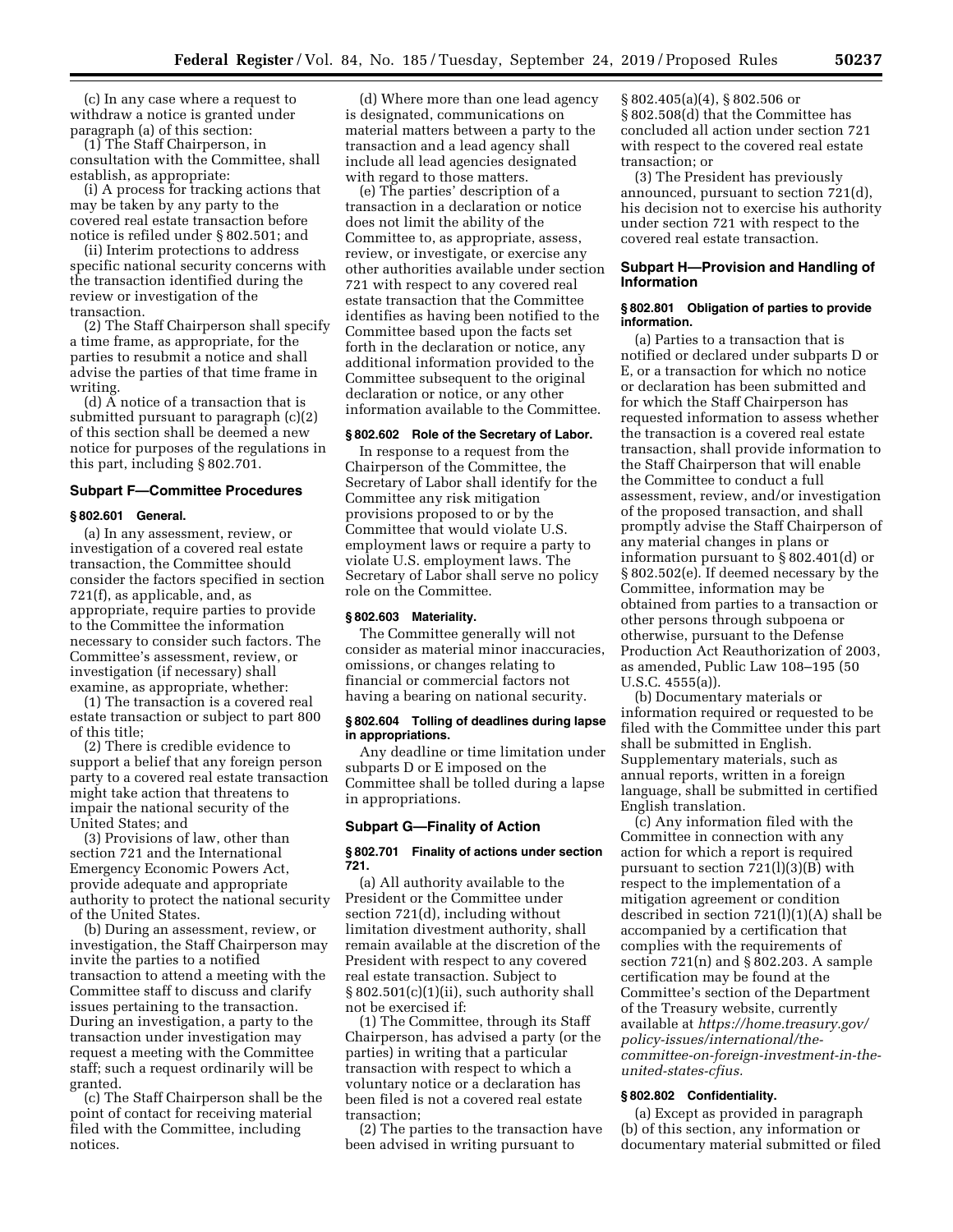with the Committee pursuant to this part, including information or documentary material filed pursuant to § 802.501(f), shall be exempt from disclosure under the Freedom of Information Act, as amended (5 U.S.C. 552, *et seq.*), and no such information or documentary material may be made public.

(b) Paragraph (a) of this section shall not prohibit disclosure of the following:

(1) Information relevant to any administrative or judicial action or proceeding;

(2) Information to Congress or to any duly authorized committee or subcommittee of Congress;

(3) Information important to the national security analysis or actions of the Committee to any domestic governmental entity, or to any foreign governmental entity of a United States ally or partner, under the exclusive direction and authorization of the Chairperson, only to the extent necessary for national security purposes, and subject to appropriate confidentiality and classification requirements; or

(4) Information that the parties have consented to be disclosed to third parties;

(c) This section shall continue to apply with respect to information and documentary material submitted or filed with the Committee in any case where:

(1) Action has concluded under section 721 concerning a notified transaction;

(2) A request to withdraw a notice or a declaration is granted under § 802.509 or § 802.404(c), respectively, or where a notice or a declaration has been rejected under § 802.504(a) or § 802.404(a), respectively;

(3) The Committee determines that a notified or declared transaction is not a covered real estate transaction; or

(4) Such information or documentary material was filed pursuant to subpart D and the parties do not subsequently file a notice pursuant to subpart E.

(d) Nothing in paragraph (a) of this section shall be interpreted to prohibit the public disclosure by a party of documentary material or information that it has submitted or filed with the Committee. Any such documentary material or information so disclosed may subsequently be reflected in the public statements of the Chairperson, who is authorized to communicate with the public and the Congress on behalf of the Committee, or of the Chairperson's designee.

(e) The provisions of the Defense Production Act Reauthorization of 2003, as amended (50 U.S.C. 4555(d)) relating to fines and imprisonment shall apply

with respect to the disclosure of information or documentary material filed with the Committee under these regulations.

## **Subpart I—Penalties and Damages**

#### **§ 802.901 Penalties and damages.**

(a) Any person who submits a material misstatement or omission in a declaration or notice or makes a false certification under § 802.402, § 802.403, or § 802.502 may be liable to the United States for a civil penalty not to exceed \$250,000 per violation. The amount of the penalty imposed for a violation shall be based on the nature of the violation.

(b) Any person who violates a material provision of a mitigation agreement entered into on or after the effective date with, a material condition imposed on or after the effective date by, or an order issued on or after the effective date by, the United States under section 721(l) may be liable to the United States for a civil penalty not to exceed \$250,000 per violation or the value of the transaction, whichever is greater. The amount of the penalty imposed for a violation shall be based on the nature of the violation.

(c) A mitigation agreement entered into or amended under section 721(l) after the effective date may include a provision providing for liquidated or actual damages for breaches of the agreement. The Committee shall set the amount of any liquidated damages as a reasonable assessment of the harm to the national security that could result from a breach of the agreement. Any mitigation agreement containing a liquidated damages provision shall include a provision specifying that the Committee will consider the severity of the breach in deciding whether to seek a lesser amount than that stipulated in the agreement.

(d) A determination to impose penalties under paragraph (a) or (b) of this section must be made by the Committee. Notice of the penalty, including a written explanation of the penalized conduct and the amount of the penalty, shall be sent to the penalized party electronically and by U.S. mail.

(e) Upon receiving notice of the imposition of a penalty under paragraph (a) or (b) of this section, the penalized party may, within 15 days of receipt of the notice of the penalty, submit a petition for reconsideration to the Staff Chairperson, including a defense, justification, or explanation for the penalized conduct. The Committee will review the petition and issue a final decision within 15 days of receipt of the petition.

(f) The penalties and damages authorized in paragraphs (a) through (c) of this section may be recovered in a civil action brought by the United States in federal district court.

(g) Section 2 of the False Statements Accountability Act of 1996, as amended (18 U.S.C. 1001), shall apply to all information provided to the Committee under section 721, including by any party to a covered real estate transaction.

(h) The penalties and damages available under this section are without prejudice to other penalties, civil or criminal, available under law.

(i) The imposition of a civil monetary penalty or damages pursuant to these regulations creates a debt due to the U.S. Government. The Department of the Treasury may take action to collect the penalty or damages assessed if not paid within the time prescribed by the Committee and notified to the applicable party or parties. In addition or instead, the matter may be referred to the Department of Justice for appropriate action to recover the penalty or damages.

#### **§ 802.902 Effect of lack of compliance.**

(a) If, at any time after a mitigation agreement or condition is entered into or imposed under section 721(l), the Committee or a lead agency in coordination with the Staff Chairperson, as the case may be, determines that a party or parties to the agreement or condition are not in compliance with the terms of the agreement or condition, the Committee or a lead agency in coordination with the Staff Chairperson may, in addition to the authority of the Committee to impose penalties pursuant to section 721(h) and to unilaterally initiate a review of any covered transaction pursuant to section 721(b)(1)(D)(iii):

(1) Negotiate a plan of action for the party or parties to remediate the lack of compliance, with failure to abide by the plan or otherwise remediate the lack of compliance serving as the basis for the Committee to find a material breach of the agreement or condition;

(2) Require that the party or parties submit a written notice or declaration under clause (i) of section 721(b)(1)(C) with respect to a covered real estate transaction initiated after the date of the determination of noncompliance and before the date that is five years after the date of the determination to the Committee to initiate a review of the transaction under section 721(b); or

(3) Seek injunctive relief.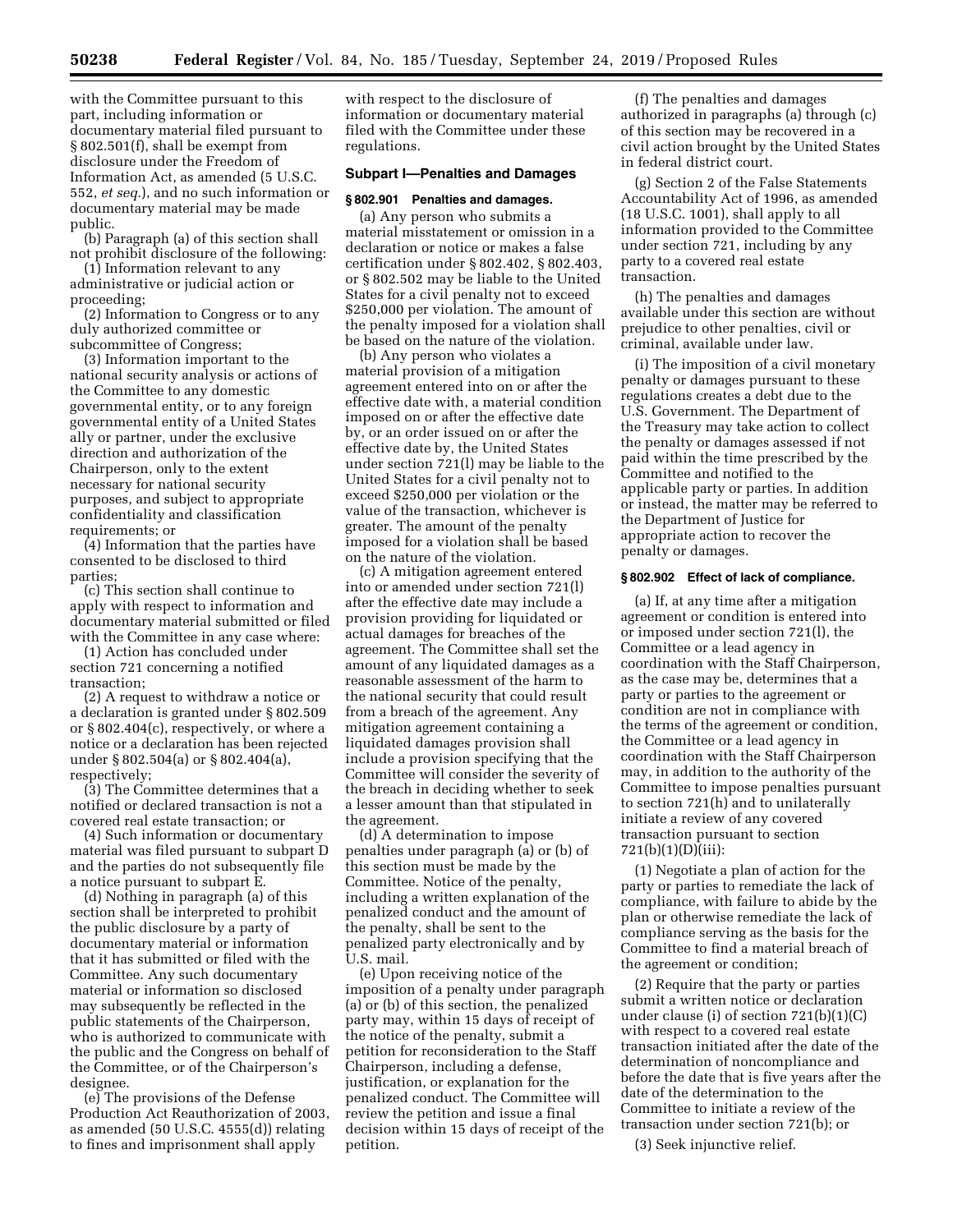# **Subpart J—Foreign National Security Investment Review Regimes**

# **§ 802.1001 Determinations.**

(a) The Chairperson of the Committee, with the agreement of two-thirds of the voting members of the Committee, may determine at any time that a foreign state has made significant progress toward establishing and effectively utilizing a robust process to analyze foreign investments for national security risks and to facilitate coordination with the United States on matters relating to investment security.

(b) The Chairperson of the Committee may rescind a determination under paragraph (a) of this section if the Chairperson of the Committee determines, with the agreement of twothirds of the voting members of the

Committee, that such a rescission is appropriate.

(c) The Chairperson of the Committee shall publish a notice of any determination or rescission of a determination under paragraph (a) or (b) of this section, respectively, in the **Federal Register**.

## **§ 802.1002 Effect of determinations.**

(a) A determination under § 802.1001(a) shall take effect immediately upon publication of a notice of such determination under § 802.1001(c) and remain in effect unless rescinded pursuant to paragraph (b) of this section.

(b) A rescission of a determination under § 802.1001(b) shall take effect on the date specified in the notice published under § 802.1001(c). (c) A determination under

§ 802.1001(a) does not apply to any

transaction for which a declaration or notice has been accepted by the Staff Chairperson pursuant to  $\S 802.403(a)(1)$ or § 802.503(a), respectively.

(d) A rescission of a determination under § 802.1001(b) does not apply to any transaction for which:

(1) The completion date is prior to the date upon which the rescission of a determination under paragraph (b) of this section becomes effective; or

(2) Before publication of the rescission of determination under § 802.1001(c), the parties to the transaction have executed a binding written agreement, or other binding document, establishing the material terms of the transaction that is ultimately consummated.

## **Appendix A to Part 802—List of Military Installations**

| Site name                                     | Location                               |  |
|-----------------------------------------------|----------------------------------------|--|
| Part 1                                        |                                        |  |
|                                               | Adelphi, MD.                           |  |
| Air Force Maui Optical and Supercomputing     | Maui, HI.                              |  |
| Site.                                         |                                        |  |
| Air Force Office of Scientific Research       | Arlington, VA.                         |  |
|                                               | Yigo, Guam.                            |  |
|                                               | Austin, TX.                            |  |
| Army Research Lab-Orlando Simulations and     | Orlando, FL.                           |  |
| Training Technology Center.                   |                                        |  |
| Army Research Lab—Raleigh Durham              | Raleigh Durham, NC.                    |  |
|                                               | Coffee County and Franklin County, TN. |  |
|                                               | Yuba City, CA.                         |  |
| Biometric Technology Center (Biometrics Iden- | Clarksburg, WV.                        |  |
| tity Management Activity).                    |                                        |  |
|                                               | Aurora, CO.                            |  |
|                                               | Pinebluff, NC.                         |  |
|                                               | Sandwich, MA.                          |  |
| Cape Newenham Long Range Radar Site           | Cape Newenham, AK.                     |  |
|                                               | Cavalier, ND.                          |  |
| Cheyenne Mountain Air Force Station           | Colorado Springs, CO.                  |  |
|                                               | Anderson, AK.                          |  |
|                                               | Indian Springs, NV.                    |  |
| Davis-Monthan Air Force Base                  | Tucson, AZ.                            |  |
| Defense Advanced Research Projects Agency     | Arlington, VA.                         |  |
|                                               | Shemya, AK.                            |  |
|                                               | Fairbanks, AK.                         |  |
| Ellington Field Joint Reserve Base            | Houston, TX.                           |  |
|                                               | Spokane, WA.                           |  |
|                                               | Columbus, GA.                          |  |
|                                               | Fairfax County, VA.                    |  |
|                                               | El Paso, TX.                           |  |
|                                               | Hopkinsville, KY.                      |  |
|                                               | Colorado Springs, CO.                  |  |
|                                               | Frederick, MD.<br>Watertown, NY.       |  |
|                                               | Augusta, GA.                           |  |
|                                               | Killeen, TX.                           |  |
|                                               | Fort Knox, KY.                         |  |
|                                               | Leavenworth, KS.                       |  |
|                                               | Petersburg, VA.                        |  |
|                                               | Pulaski County, MO.                    |  |
|                                               | Anne Arundel County, MD.               |  |
|                                               | Junction City, KS.                     |  |
|                                               | Honolulu, HI.                          |  |
|                                               | Lawton, OK.                            |  |
|                                               | Hinesville, GA.                        |  |
|                                               | Fort Yukon, AK.                        |  |
|                                               |                                        |  |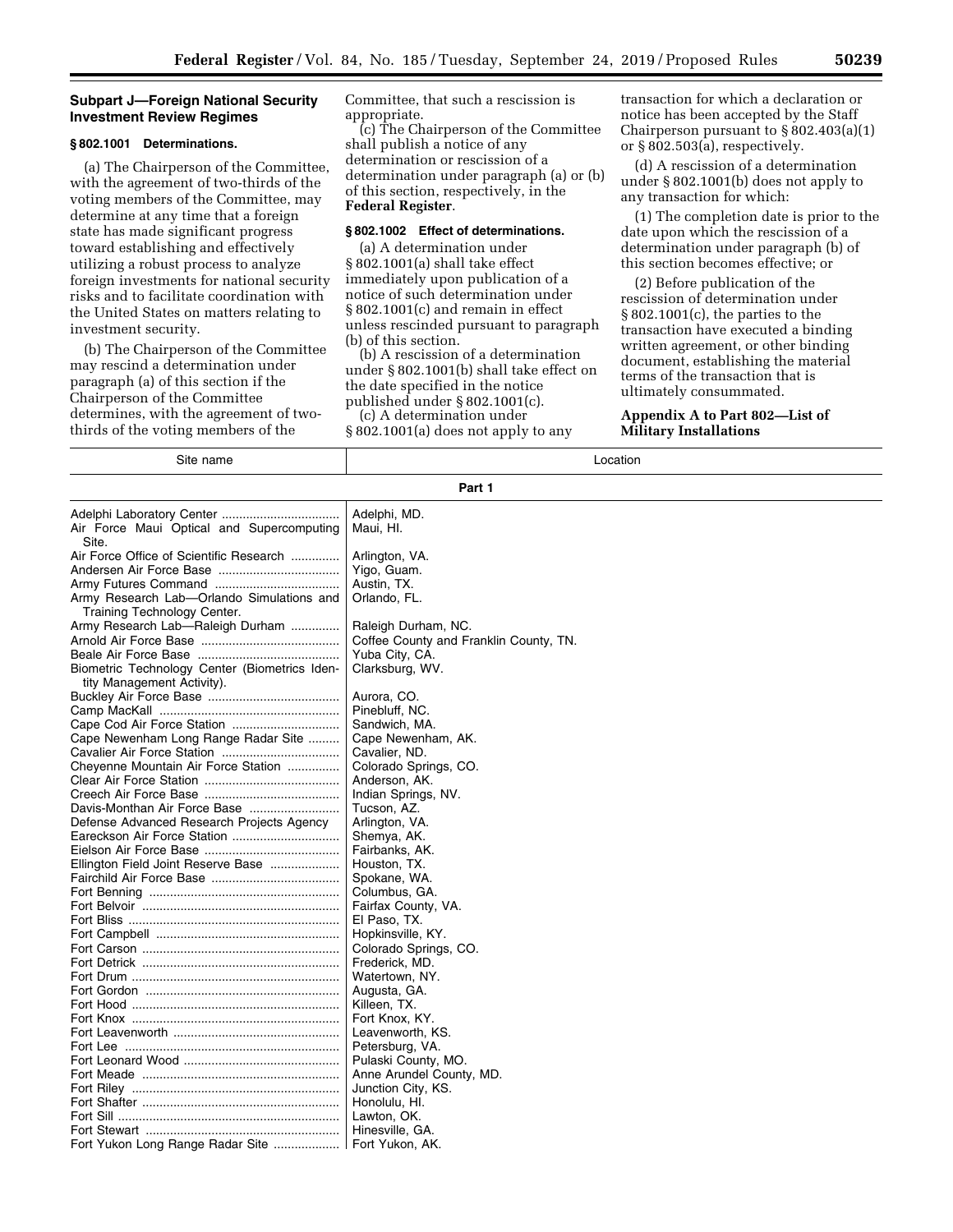$\equiv$ 

۰

| Site name                                                                          | Location                                            |
|------------------------------------------------------------------------------------|-----------------------------------------------------|
| Francis E. Warren Air Force Base                                                   | Cheyenne, WY.                                       |
|                                                                                    | Inarajan, Guam.                                     |
|                                                                                    | Lexington, MA.                                      |
|                                                                                    | Alamogordo, NM.                                     |
| Holston Army Ammunition Plant                                                      | Kingsport, TN.                                      |
| Joint Base Anacostia-Bolling                                                       | Washington, DC.                                     |
| Joint Base Elmendorf-Richardson                                                    | Camp Springs, MD.                                   |
|                                                                                    | Anchorage, AK.<br>Hampton, VA and Newport News, VA. |
| Joint Base Lewis-McChord                                                           | Tacoma, WA.                                         |
| Joint Base McGuire-Dix-Lakehurst                                                   | Lakehurst, NJ.                                      |
| Joint Base Pearl Harbor-Hickam                                                     | Honolulu, HI.                                       |
|                                                                                    | San Antonio, TX.                                    |
| Joint Expeditionary Base Little Creek-Fort Story                                   | Virginia Beach, VA.                                 |
| Kaena Point Satellite Tracking Station<br>King Salmon Air Force Station            | Waianae, HI.<br>King Salmon, AK.                    |
|                                                                                    | Albuquerque, NM.                                    |
|                                                                                    | Kodiak Island, AK.                                  |
| Los Angeles Air Force Base                                                         | El Segundo, CA.                                     |
|                                                                                    | Tampa, FL.                                          |
| Malmstrom Air Force Base                                                           | Great Falls, MT.                                    |
| Marine Corps Air Ground Combat Center<br>Twentynine Palms.                         | Twentynine Palms, CA.                               |
| Marine Corps Air Station Beaufort                                                  | Beaufort, SC.                                       |
| Marine Corps Air Station Cherry Point                                              | Cherry Point, NC.                                   |
| Marine Corps Air Station Miramar                                                   | San Diego, CA.                                      |
| Marine Corps Air Station New River                                                 | Jacksonville, NC.                                   |
| Marine Corps Air Station Yuma                                                      | Yuma, AZ.                                           |
| Marine Corps Base Camp Lejeune<br>Marine Corps Base Camp Pendleton                 | Jacksonville, NC.<br>Oceanside, CA.                 |
| Marine Corps Base Hawaii                                                           | Kaneohe Bay, Hl.                                    |
| Marine Corps Base Hawaii, Camp H.M. Smith                                          | Halawa, HI.                                         |
| Marine Corps Base Quantico                                                         | Quantico, VA.                                       |
|                                                                                    | Alexandria, VA.                                     |
|                                                                                    | Minot, ND.                                          |
| National Capital Region Coordination Center                                        | Valdosta, GA.<br>Herndon, VA.                       |
| Naval Air Station Joint Reserve Base New Orle-                                     | Belle Chasse, LA.                                   |
| ans.                                                                               |                                                     |
|                                                                                    | Virginia Beach, VA.                                 |
| Naval Air Station Oceana Dam Neck Annex                                            | Virginia Beach, VA.                                 |
| Naval Air Station Whidbey Island                                                   | Oak Harbor, WA.                                     |
| Naval Base Kitsap Bangor                                                           | Apra Harbor, Guam.<br>Silverdale, WA.               |
|                                                                                    | San Diego, CA.                                      |
|                                                                                    | San Diego, CA.                                      |
| Naval Base Ventura County—Port Hueneme                                             | Port Hueneme, CA.                                   |
| Operating Facility.                                                                |                                                     |
| Naval Research Laboratory                                                          | Washington, DC.                                     |
| Naval Research Laboratory-Blossom Point<br>Naval Research Laboratory-Stennis Space | Welcome, MD.<br>Hancock County, MS.                 |
| Center.                                                                            |                                                     |
| Naval Research Laboratory-Tilghman                                                 | Tilghman, MD.                                       |
|                                                                                    | Newport, RI.                                        |
|                                                                                    | Norfolk, VA.                                        |
| Naval Submarine Base Kings Bay                                                     | Kings Bay, GA.                                      |
| Naval Submarine Base New London<br>Naval Surface Warfare Center Carderock Divi-    | Groton, CT.<br>Bayview, ID.                         |
| sion-Acoustic Research Detachment.                                                 |                                                     |
| Naval Support Activity Crane                                                       | Crane, IN.                                          |
| Naval Support Activity Orlando                                                     | Orlando, FL.                                        |
| Naval Support Activity Panama City                                                 | Panama City, FL.                                    |
| Naval Support Activity Philadelphia<br>Naval Support Facility Carderock            | Philadelphia, PA.<br>Bethesda, MD.                  |
| Naval Support Facility Dahlgren                                                    | Dahlgren, VA.                                       |
| Naval Support Facility Indian Head                                                 | Indian Head, MD.                                    |
| Naval Weapons Station Seal Beach Detach-                                           | Norco, CA.                                          |
| ment Norco.                                                                        |                                                     |
|                                                                                    | New Boston, NH.                                     |
| Oliktok Long Range Radar Site                                                      | Bellevue, NE.                                       |
| Orchard Combat Training Center                                                     | Oliktok, AK.<br>Boise, ID.                          |
|                                                                                    | Leesville, LA.                                      |
|                                                                                    | Arlington, VA.                                      |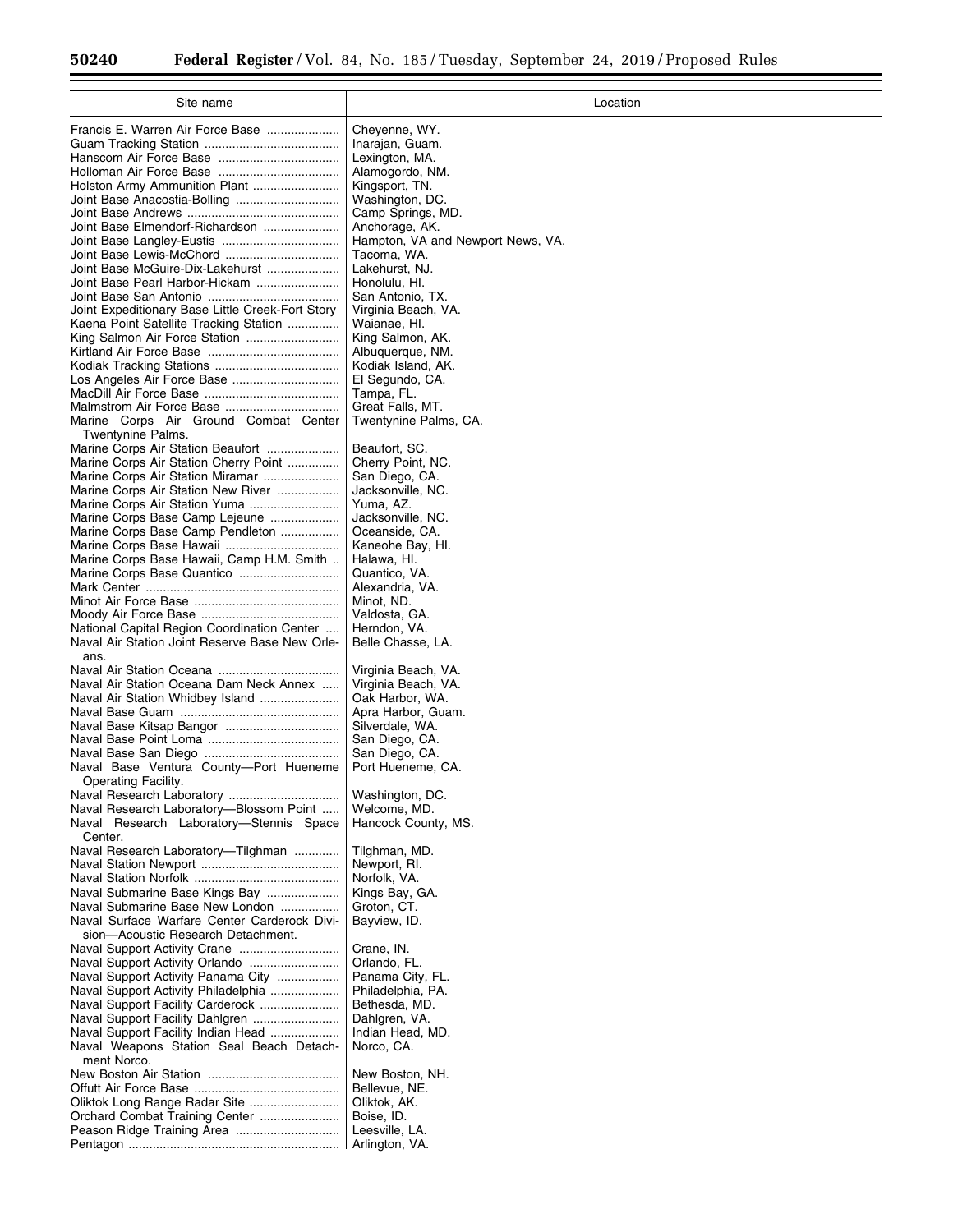| Site name                                            | Location              |
|------------------------------------------------------|-----------------------|
|                                                      | Colorado Springs, CO. |
|                                                      | Morris County, NJ.    |
|                                                      | Tyrone, CO.           |
|                                                      | Hilo, HI.             |
| Point Barrow Long Range Radar Site                   | Point Barrow, AK.     |
|                                                      | Kittery, ME.          |
|                                                      | Radford, VA.          |
|                                                      | Huntsville, AL.       |
|                                                      | Rock Island, IL.      |
|                                                      | Rome, NY.             |
|                                                      | Colorado Springs, CO. |
| Seymour Johnson Air Force Base                       | Goldsboro, NC.        |
|                                                      | Sumter, SC.           |
| Southeast Alaska Acoustic Measurement Facil-<br>ity. | Ketchikan, AK.        |
| Tin City Long Range Radar Site                       | Tin City, AK.         |
|                                                      | Midwest City, OK.     |
|                                                      | Fairfield, CA.        |
|                                                      | Bay County, FL.       |
| U.S. Army Natick Soldier Systems Center              | Natick, MA.           |
|                                                      | Watervliet, NY.       |
| Wright-Patterson Air Force Base                      | Dayton, OH.           |

**Part 2** 

| Lompoc, CA.<br>Dugway, UT.<br>White Sands Missile Range, NM.<br>Yuma, AZ. | Cape Canaveral Air Force Station<br>Mountain Home Air Force Base<br>Naval Air Station Patuxent River<br>Naval Air Weapons Station China Lake<br>Naval Base Ventura County-Point Mugu Oper-<br>ating Facility.<br>Naval Weapons Systems Training Facility<br>Boardman.<br>Nevada Test and Training Range | Aberdeen, MD.<br>Hattiesburg, MS.<br>Cape Canaveral, FL.<br>Manns Harbor, NC.<br>Edwards, CA.<br>Valparaiso, FL.<br>Fallon, NV.<br>Fayetteville, NC.<br>Delta Junction, AK.<br>Sierra Vista, AZ.<br>San Bernardino County, CA.<br>Leesville, LA.<br>Fairbanks, AK.<br>Necehuenemedah, WI.<br>Ogden, UT.<br>Mountain Home, ID.<br>Meridian, MS.<br>Lexington Park, MD.<br>Ridgecrest, CA.<br>Keyport, WA.<br>Point Mugu, CA.<br>Boardman, OR.<br>Las Vegas, NV.<br>Tonopah, NV.<br>Kekaha, HI.<br>Cocoa Beach, FL.<br>Wahiawa, HI.<br>Barro, UT. |
|---------------------------------------------------------------------------|---------------------------------------------------------------------------------------------------------------------------------------------------------------------------------------------------------------------------------------------------------------------------------------------------------|-------------------------------------------------------------------------------------------------------------------------------------------------------------------------------------------------------------------------------------------------------------------------------------------------------------------------------------------------------------------------------------------------------------------------------------------------------------------------------------------------------------------------------------------------|
|                                                                           |                                                                                                                                                                                                                                                                                                         |                                                                                                                                                                                                                                                                                                                                                                                                                                                                                                                                                 |
|                                                                           |                                                                                                                                                                                                                                                                                                         |                                                                                                                                                                                                                                                                                                                                                                                                                                                                                                                                                 |

| Site name                                                                                              | County                                                                                                                                                                                                                              | Township/range |  |
|--------------------------------------------------------------------------------------------------------|-------------------------------------------------------------------------------------------------------------------------------------------------------------------------------------------------------------------------------------|----------------|--|
| Part 3                                                                                                 |                                                                                                                                                                                                                                     |                |  |
| 90th Missile Wing Francis E. Warren Air Force Base<br>Missile Field (Colorado, Nebraska, and Wyoming). | Chase County, NE    All.<br>Dundy County, NE    All.<br>Goshen County, WY    All.<br>Hitchcock County, NE    All.<br>Laramie County, WY    All.<br>Logan County, CO    All.<br>Platte County, WY    All.<br>Weld County, CO    All. |                |  |